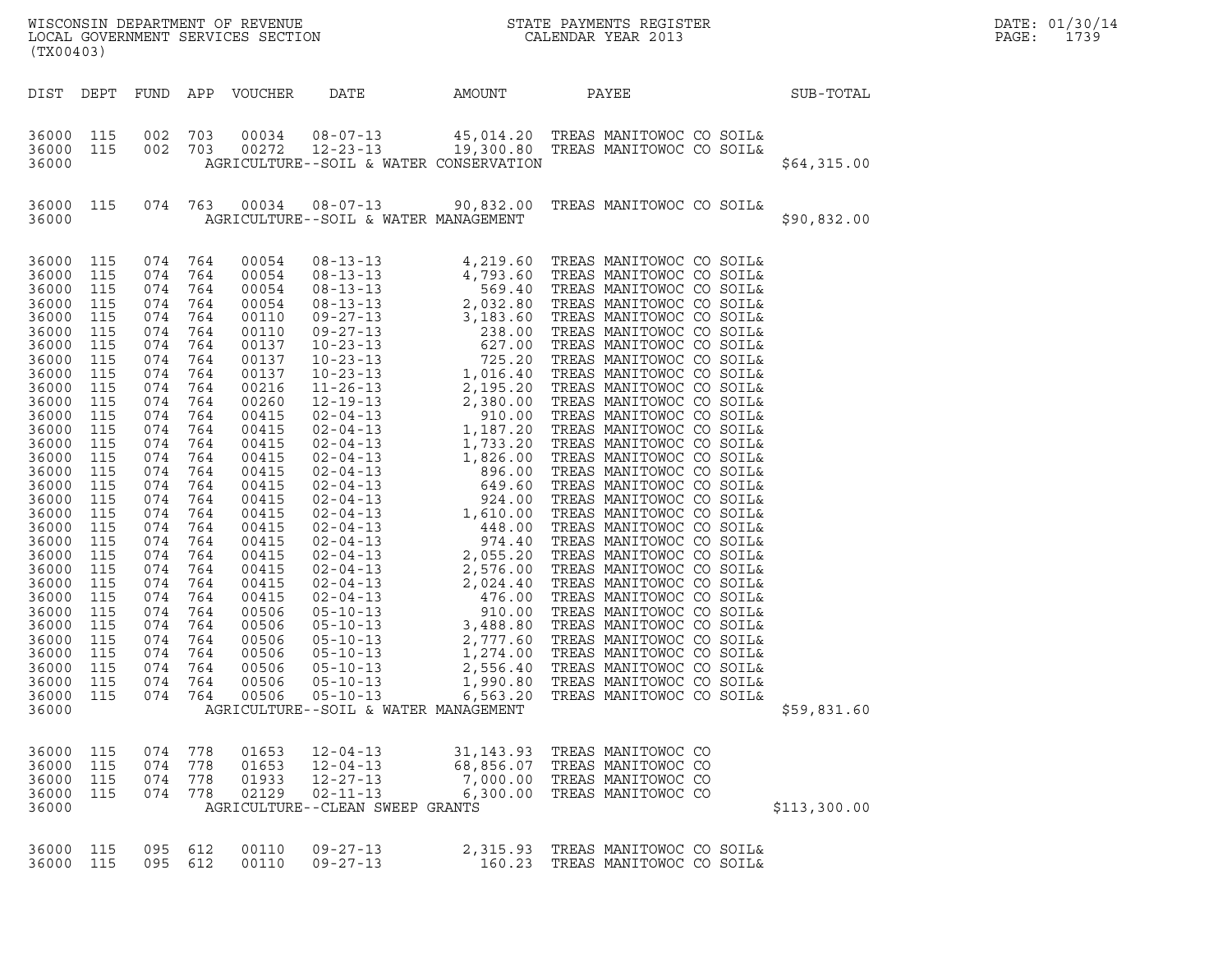|       | DATE: 01/30/14 |
|-------|----------------|
| PAGE: | 1740           |

| (TX00403)      |            |            |            | WISCONSIN DEPARTMENT OF REVENUE<br>LOCAL GOVERNMENT SERVICES SECTION |                                  |                    | STATE PAYMENTS REGISTER<br>CALENDAR YEAR 2013        |           | DATE: 01/30/14<br>PAGE:<br>1740 |  |
|----------------|------------|------------|------------|----------------------------------------------------------------------|----------------------------------|--------------------|------------------------------------------------------|-----------|---------------------------------|--|
| DIST           | DEPT       | FUND       | APP        | <b>VOUCHER</b>                                                       | DATE                             | AMOUNT             | PAYEE                                                | SUB-TOTAL |                                 |  |
| 36000<br>36000 | 115<br>115 | 095<br>095 | 612<br>612 | 00216<br>00216                                                       | $11 - 26 - 13$<br>$11 - 26 - 13$ | 1,772.79<br>700.00 | TREAS MANITOWOC CO SOIL&<br>TREAS MANITOWOC CO SOIL& |           |                                 |  |

| DIST                                      | DEPT                     | FUND                     | APP                      | <b>VOUCHER</b>                   | DATE                                               | AMOUNT                                                                                                                                                                                                                          | PAYEE                                             |                                                            | SUB-TOTAL    |
|-------------------------------------------|--------------------------|--------------------------|--------------------------|----------------------------------|----------------------------------------------------|---------------------------------------------------------------------------------------------------------------------------------------------------------------------------------------------------------------------------------|---------------------------------------------------|------------------------------------------------------------|--------------|
| 36000<br>36000<br>36000<br>36000<br>36000 | 115<br>115<br>115<br>115 | 095<br>095<br>095<br>095 | 612<br>612<br>612<br>612 | 00216<br>00216<br>00415<br>00415 |                                                    | 11-26-13 1,772.79 TREAS MANITOWOC CO SOIL&<br>11-26-13 700.00 TREAS MANITOWOC CO SOIL&<br>02-04-13 16,702.04 TREAS MANITOWOC CO SOIL&<br>02-04-13 32,924.93 TREAS MANITOWOC CO SOIL&<br>AGRICULTURE--SOIL & WATER RESOURCE MGMT |                                                   | 700.00 100.00 100.00<br>16,702.04 TREAS MANITOWOC CO SOIL& | \$54,575.92  |
| 36000<br>36000<br>36000                   | 165<br>165               | 002<br>002               | 202<br>202               | 00702<br>00800                   | $11 - 12 - 13$<br>$11 - 22 - 13$                   | 7,089.00<br>93,808.00 TREAS MANITOWOC CO<br>SAFETY/PROF SERV-PRIVATE SEWAGESYS AIDS                                                                                                                                             | TREAS MANITOWOC CO                                |                                                            | \$100,897.00 |
| 36000<br>36000<br>36000<br>36000          | 255<br>255<br>255        | 002<br>002<br>002        | 241<br>241<br>241        | 00139<br>00139<br>00139          |                                                    | 01-22-13 39.78 TREAS MANITOWOC CO<br>01-22-13 233.28 TREAS MANITOWOC CO<br>01-22-13 160.95 TREAS MANITOWOC CO<br>PUBLIC INSTRUCT--LOCAL PROGRAMS--FED FDS                                                                       |                                                   |                                                            | \$434.01     |
| 36000<br>36000<br>36000<br>36000          | 370<br>370<br>370        | 002<br>002<br>002        | 941<br>941<br>941        | 02204<br>02376<br>02377          | $02 - 25 - 13$<br>$03 - 18 - 13$<br>$03 - 18 - 13$ | 45,000.00<br>150,000.00 TREAS MANITOWOC CNTY<br>45,000.00 TREAS MANITOWOC CNTY<br>NAT RESOURCES-GENERAL OPERATIONS-FEDERAL                                                                                                      |                                                   | TREAS MANITOWOC CNTY                                       | \$240,000.00 |
| 36000<br>36000<br>36000                   | 370<br>370               | 012<br>012               | 381<br>381               | 00006<br>00521                   | NAT RESOURCES--BOAT PATROL                         | $07 - 26 - 13$ . 82<br>03-26-13 1,593.65<br>1,593.65                                                                                                                                                                            | TREAS MANITOWOC CO<br>TREAS MANITOWOC CO          |                                                            | \$1,594.47   |
| 36000<br>36000                            | 370                      | 012                      | 549                      | 00152                            | NAT RESOURCES--WILDLIFE DAMAGE                     | 03-20-13 1,015.00 TREAS MANITOWOC CO SOIL&                                                                                                                                                                                      |                                                   |                                                            | \$1,015.00   |
| 36000<br>36000<br>36000                   | 370<br>370               | 012<br>012               | 550<br>550               | 00006<br>00521                   | $07 - 26 - 13$<br>$03 - 26 - 13$                   | 2.84<br>NAT RESOURCES--BOATING ENFORCEMENT AIDS                                                                                                                                                                                 | TREAS MANITOWOC CO<br>5,521.99 TREAS MANITOWOC CO |                                                            | \$5,524.83   |
| 36000<br>36000                            | 370                      | 012                      | 552                      | 00143                            | $09 - 24 - 13$                                     | 5,037.57<br>NAT RESOURCES--SNOWMOBILE ENFORCEMENT                                                                                                                                                                               | TREAS MANITOWOC CO                                |                                                            | \$5,037.57   |
| 36000<br>36000<br>36000                   | 370<br>370               | 012<br>012               | 553<br>553               | 00152<br>00152                   | $03 - 20 - 13$<br>$03 - 20 - 13$                   | 9,656.68<br>373.72<br>NAT RESOURCES--WILDLIFE DAMAGE CLAIMS                                                                                                                                                                     |                                                   | TREAS MANITOWOC CO SOIL&<br>TREAS MANITOWOC CO SOIL&       | \$10,030.40  |
| 36000<br>36000                            | 370                      | 012                      | 569                      | 00496                            | $09 - 13 - 13$                                     | 26,405.02<br>NAT RESOURCES--SNOWMOBILE TRAIL AIDS                                                                                                                                                                               |                                                   | TREAS MANITOWOC CNTY                                       | \$26,405.02  |
| 36000<br>36000                            | 370<br>370               | 012<br>012               | 573<br>573               | 00034<br>03560                   | $08 - 05 - 13$<br>$07 - 12 - 13$                   | 4,680.00                                                                                                                                                                                                                        |                                                   | TREAS MANITOWOC CNTY<br>3,600.00 TREAS MANITOWOC CNTY      |              |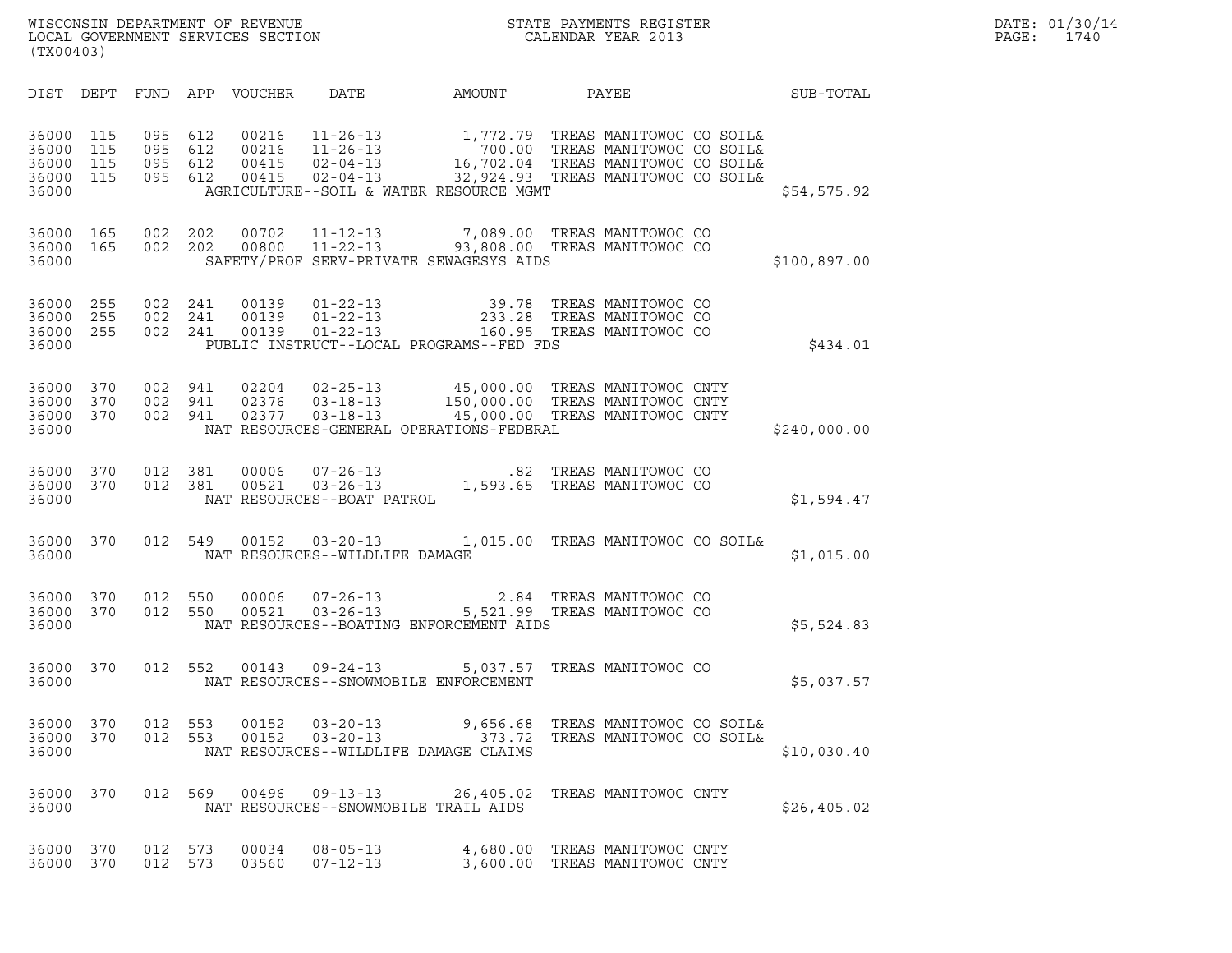|       | DATE: 01/30/14 |
|-------|----------------|
| PAGF: | 1741           |

| WISCONSIN DEPARTMENT OF REVENUE<br>LOCAL GOVERNMENT SERVICES SECTION<br>(TX00403)                                 |                                                                                  |                                                                                  |                                                                                  |                                                                                                          |                                                                                                                                                                                                                                                         |                                                                                                                              | STATE PAYMENTS REGISTER<br>CALENDAR YEAR 2013                                                                                                                                                                                 |                | DATE: 01/30/14<br>PAGE:<br>1741 |
|-------------------------------------------------------------------------------------------------------------------|----------------------------------------------------------------------------------|----------------------------------------------------------------------------------|----------------------------------------------------------------------------------|----------------------------------------------------------------------------------------------------------|---------------------------------------------------------------------------------------------------------------------------------------------------------------------------------------------------------------------------------------------------------|------------------------------------------------------------------------------------------------------------------------------|-------------------------------------------------------------------------------------------------------------------------------------------------------------------------------------------------------------------------------|----------------|---------------------------------|
|                                                                                                                   |                                                                                  |                                                                                  |                                                                                  | DIST DEPT FUND APP VOUCHER                                                                               | DATE                                                                                                                                                                                                                                                    | AMOUNT                                                                                                                       | PAYEE                                                                                                                                                                                                                         | SUB-TOTAL      |                                 |
| 36000                                                                                                             | NAT RESOURCES--BOATING PROJECTS                                                  |                                                                                  |                                                                                  |                                                                                                          |                                                                                                                                                                                                                                                         |                                                                                                                              |                                                                                                                                                                                                                               | \$8,280.00     |                                 |
| 36000<br>36000                                                                                                    | 370                                                                              | 012 574                                                                          |                                                                                  | 00042                                                                                                    | $08 - 05 - 13$<br>NAT RESOURCES--SNOWMOBILE TRAIL AIDS                                                                                                                                                                                                  |                                                                                                                              | 62,087.50 TREAS MANITOWOC CNTY                                                                                                                                                                                                | \$62,087.50    |                                 |
| 36000<br>36000<br>36000<br>36000<br>36000<br>36000                                                                | 370<br>370<br>370<br>370<br>370                                                  | 012<br>012<br>012<br>012<br>012 575                                              | 575<br>575<br>575<br>575                                                         | 00268<br>02207<br>02207<br>02374<br>02375                                                                | $08 - 19 - 13$<br>$02 - 25 - 13$<br>$02 - 25 - 13$<br>$03 - 18 - 13$<br>$03 - 18 - 13$<br>NAT RESOURCES--SNOWMOBILE TRAIL AIDS                                                                                                                          |                                                                                                                              | 31,043.75 TREAS MANITOWOC CNTY<br>13,937.50 TREAS MANITOWOC CNTY<br>16,532.16 TREAS MANITOWOC CNTY<br>27,187.50 TREAS MANITOWOC CNTY<br>27,187.50 TREAS MANITOWOC CNTY                                                        | \$115,888.41   |                                 |
| 36000 370<br>36000                                                                                                |                                                                                  | 095 512                                                                          |                                                                                  | 01960                                                                                                    | $02 - 04 - 13$<br>NAT RESOURCES--STEWARDSHIP 2000                                                                                                                                                                                                       |                                                                                                                              | 6,312.50 TREAS MANITOWOC CNTY                                                                                                                                                                                                 | \$6,312.50     |                                 |
| 36000<br>36000<br>36000 395<br>36000                                                                              | 395<br>395                                                                       | 011 182<br>011 182<br>011 182                                                    |                                                                                  | 65991<br>83830<br>93433                                                                                  | $02 - 22 - 13$<br>$08 - 12 - 13$<br>$11 - 07 - 13$<br>TRANSPORTATION--TRANSIT AIDS-FEDERAL                                                                                                                                                              |                                                                                                                              | 11,809.87 TREAS MANITOWOC CO<br>24,070.35 MANITOWOC CO<br>12,649.69 MANITOWOC CO                                                                                                                                              | \$48,529.91    |                                 |
| 36000<br>36000<br>36000<br>36000                                                                                  | 395<br>395<br>395                                                                | 011 190<br>011 190<br>011 190                                                    |                                                                                  | 68036<br>82036<br>94036                                                                                  | $01 - 07 - 13$<br>$07 - 01 - 13$<br>$10 - 07 - 13$<br>TRANSPORTATION--GENERAL TRANSP AIDS-GTA                                                                                                                                                           |                                                                                                                              | 339,431.56 COUNTY OF MANITOWOC<br>678,863.12 COUNTY OF MANITOWOC<br>339,431.58 COUNTY OF MANITOWOC                                                                                                                            | \$1,357,726.26 |                                 |
| 36000<br>36000                                                                                                    | 410                                                                              | 002 116                                                                          |                                                                                  | 11357                                                                                                    | $11 - 05 - 13$<br>CORRECTIONS--LOCAL AID                                                                                                                                                                                                                |                                                                                                                              | 84,467.25 TREAS MANITOWOC CO                                                                                                                                                                                                  | \$84,467.25    |                                 |
| 36000<br>36000<br>36000<br>36000<br>36000<br>36000<br>36000<br>36000<br>36000<br>36000<br>36000<br>36000<br>36000 | 435<br>435<br>435<br>435<br>435<br>435<br>435<br>435<br>435<br>435<br>435<br>435 | 005<br>005<br>005<br>005<br>005<br>005<br>005<br>005<br>005<br>005<br>005<br>005 | 000<br>000<br>000<br>000<br>000<br>000<br>000<br>000<br>000<br>000<br>000<br>000 | 90310<br>90314<br>90318<br>90321<br>90323<br>90325<br>90400<br>90402<br>90403<br>90406<br>90408<br>90411 | $01 - 01 - 13$<br>$02 - 01 - 13$<br>$03 - 01 - 13$<br>$04 - 01 - 13$<br>$05 - 01 - 13$<br>$06 - 01 - 13$<br>$07 - 01 - 13$<br>$08 - 01 - 13$<br>$09 - 01 - 13$<br>$10 - 01 - 13$<br>$11 - 01 - 13$<br>$12 - 01 - 13$<br>HEALTH SERVICES--STATE/FED AIDS | 543,120.00<br>296,687.00<br>166,206.00<br>1,869,093.00<br>366,390.00<br>229,955.00<br>355,822.00<br>250,442.00<br>171,443.00 | 172,088.00 MANITOWOC CO<br>135,556.00 MANITOWOC CO<br>409,252.00 MANITOWOC CO<br>MANITOWOC CO<br>MANITOWOC CO<br>MANITOWOC CO<br>MANITOWOC CO<br>MANITOWOC CO<br>MANITOWOC CO<br>MANITOWOC CO<br>MANITOWOC CO<br>MANITOWOC CO | \$4,966,054.00 |                                 |
| 36000<br>36000<br>36000                                                                                           | 437<br>437<br>437                                                                | 005<br>005<br>005                                                                | 000<br>000<br>000                                                                | 00000<br>00000<br>00000                                                                                  | $01 - 05 - 13$<br>$01 - 19 - 13$<br>$02 - 30 - 13$                                                                                                                                                                                                      | 4,591.44<br>182,489.77                                                                                                       | MANITOWOC<br>MANITOWOC CHILD SUPPORT<br>5,929.09 MANITOWOC                                                                                                                                                                    |                |                                 |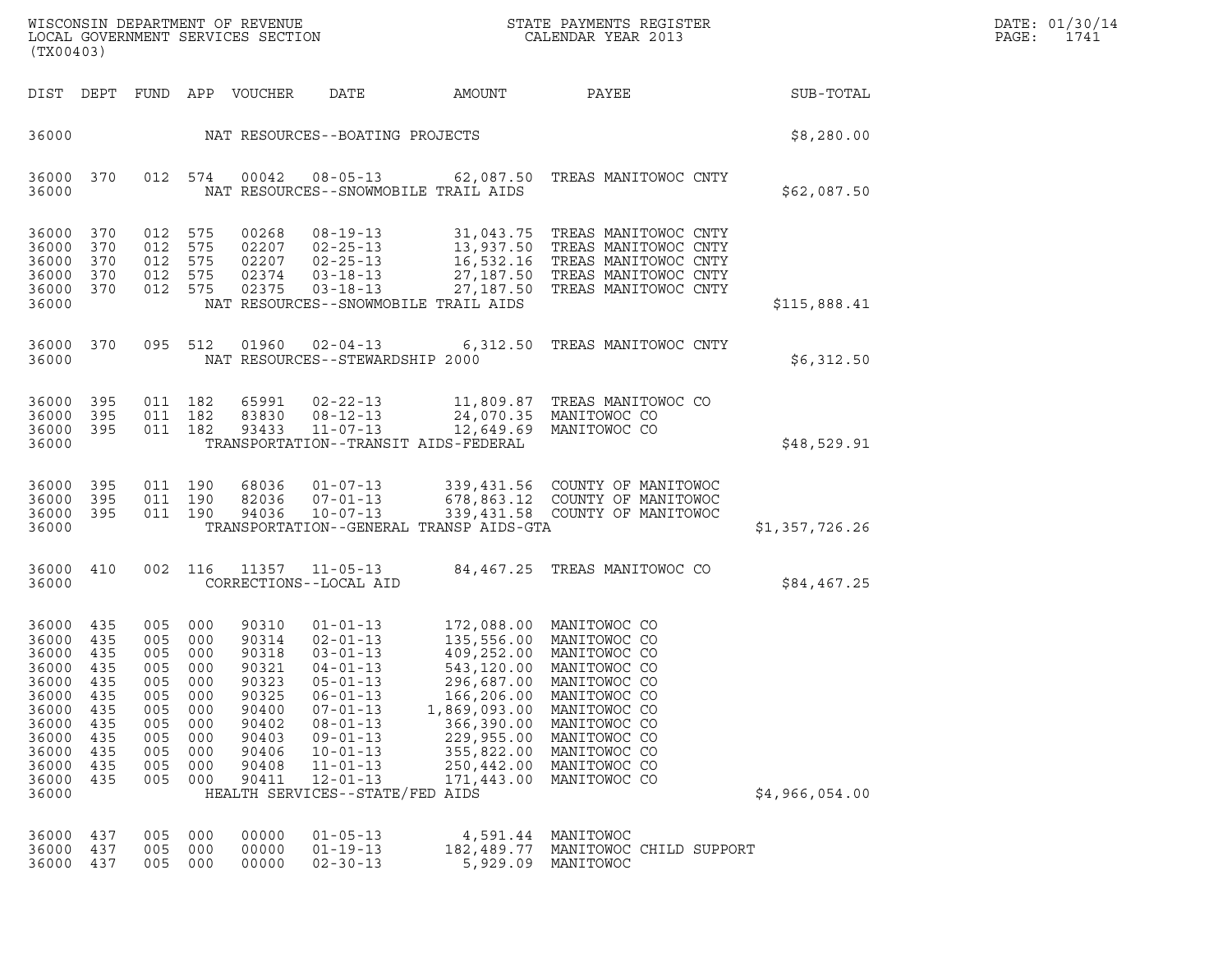| (TX00403)                                                   |                                               |                                               |                                               |                                                             |                                                                                                                                                  |                                                                                               |                                                                                                                                  |                |
|-------------------------------------------------------------|-----------------------------------------------|-----------------------------------------------|-----------------------------------------------|-------------------------------------------------------------|--------------------------------------------------------------------------------------------------------------------------------------------------|-----------------------------------------------------------------------------------------------|----------------------------------------------------------------------------------------------------------------------------------|----------------|
| DIST                                                        | DEPT                                          | FUND                                          | APP                                           | VOUCHER                                                     | DATE                                                                                                                                             | AMOUNT                                                                                        | PAYEE                                                                                                                            | SUB-TOTAL      |
| 36000<br>36000<br>36000<br>36000<br>36000<br>36000<br>36000 | 437<br>437<br>437<br>437<br>437<br>437<br>437 | 005<br>005<br>005<br>005<br>005<br>005<br>005 | 000<br>000<br>000<br>000<br>000<br>000<br>000 | 00000<br>00000<br>00000<br>00000<br>00000<br>00000<br>00000 | $03 - 05 - 13$<br>$04 - 05 - 13$<br>$04 - 11 - 13$<br>$05 - 07 - 13$<br>$06 - 30 - 13$<br>$06 - 31 - 13$<br>$07 - 05 - 13$                       | 319, 123.36<br>48,556.86 MANITOWOC<br>44,313.73 MANITOWOC<br>19,749.20<br>186.30<br>18,870.15 | MANITOWOC<br>244,624.73 MANITOWOC CHILD SUPPORT<br>MANITOWOC<br>MANITOWOC<br>MANITOWOC                                           |                |
| 36000<br>36000<br>36000<br>36000<br>36000<br>36000          | 437<br>437<br>437<br>437<br>437<br>437        | 005<br>005<br>005<br>005<br>005<br>005        | 000<br>000<br>000<br>000<br>000<br>000        | 00000<br>00000<br>00000<br>00000<br>00000<br>00000          | $07 - 05 - 13$<br>$07 - 07 - 13$<br>$08 - 30 - 13$<br>$09 - 22 - 13$<br>$09 - 30 - 13$<br>$10 - 06 - 13$                                         | 39,348.88 MANITOWOC<br>821,081.40<br>87,523.40 MANITOWOC<br>21,591.98 MANITOWOC               | 7,229.00 MANITOWOC CHILD SUPPORT<br>187,053.34 MANITOWOC CHILD SUPPORT<br>MANITOWOC                                              |                |
| 36000<br>36000<br>36000<br>36000<br>36000                   | 437<br>437<br>437<br>437<br>437               | 005<br>005<br>005<br>005<br>005               | 000<br>000<br>000<br>000<br>000               | 00000<br>00000<br>00000<br>00000<br>00000                   | $10 - 22 - 13$<br>$10 - 05 - 13$<br>$11 - 10 - 13$<br>$11 - 28 - 13$<br>$12 - 19 - 13$                                                           | 27,549.60 MANITOWOC<br>6,967.50 MANITOWOC<br>22, 163.14 MANITOWOC                             | 220,362.14 MANITOWOC CHILD SUPPORT<br>49,116.74 MANITOWOC CHILD SUPPORT                                                          |                |
| 36000                                                       |                                               |                                               |                                               |                                                             |                                                                                                                                                  | CHILDREN & FAMILIES--STATE/FEDERAL AIDS                                                       |                                                                                                                                  | \$2,378,421.75 |
| 36000<br>36000                                              | 455                                           | 002                                           | 202                                           | 00743                                                       | $05 - 06 - 13$                                                                                                                                   | JUSTICE--LAW ENFORCEMENT TRAINING REIMB                                                       | 1,370.18 TREAS MANITOWOC CNTY                                                                                                    | \$1,370.18     |
| 36000<br>36000                                              | 455                                           | 002                                           | 221                                           | 04844                                                       | $07 - 30 - 13$<br>JUSTICE--LAW ENFORCEMENT SERVICES AID                                                                                          | 1,020.00                                                                                      | TREAS MANITOWOC CNTY                                                                                                             | \$1,020.00     |
| 36000<br>36000                                              | 455                                           | 002                                           | 225                                           | 02526                                                       | $02 - 15 - 13$<br>JUSTICE--LAW ENFORCEMENT--DRUG CRIMES                                                                                          | 10,119.00                                                                                     | TREAS MANITOWOC CO                                                                                                               | \$10, 119.00   |
| 36000<br>36000<br>36000                                     | 455<br>455                                    | 002<br>002                                    | 231<br>231                                    | 00384<br>00743                                              | 02-11-13<br>$05 - 06 - 13$<br>JUSTICE--LAW ENFORCEMENT TRAINING                                                                                  | 1,127.16                                                                                      | 13,600.00 TREAS MANITOWOC CNTY<br>TREAS MANITOWOC CNTY                                                                           | \$14,727.16    |
| 36000<br>36000                                              | 455                                           | 002                                           | 241                                           | 02111                                                       | 01-17-13                                                                                                                                         | 9,708.06<br>JUSTICE--CEASE AND OTHER FEDERAL GRANTS                                           | TREAS MANITOWOC CNTY                                                                                                             | \$9,708.06     |
| 36000<br>36000<br>36000<br>36000<br>36000<br>36000<br>36000 | 455<br>455<br>455<br>455<br>455<br>455        | 002<br>002<br>002<br>002<br>002<br>002        | 251<br>251<br>251<br>251<br>251<br>251        | 00137<br>00138<br>00171<br>00327<br>00328<br>00328          | $09 - 30 - 13$<br>$09 - 30 - 13$<br>$10 - 07 - 13$<br>$11 - 20 - 13$<br>$11 - 20 - 13$<br>$11 - 20 - 13$<br>JUSTICE--TRUANCY PROGRAM-GRANT FUNDS | 15,473.23<br>29,838.41<br>8,400.22<br>15,437.94<br>11,700.00<br>49.97                         | TREAS MANITOWOC CO<br>TREAS MANITOWOC CO<br>TREAS MANITOWOC CO<br>TREAS MANITOWOC CO<br>TREAS MANITOWOC CO<br>TREAS MANITOWOC CO | \$80,899.77    |
| 36000<br>36000                                              | 455                                           | 002                                           | 503                                           | 00036                                                       | $03 - 12 - 13$<br>JUSTICE--VICTIM/WITNESS SERVICES AID                                                                                           | 16,600.73                                                                                     | TREAS MANITOWOC CO                                                                                                               | \$16,600.73    |
|                                                             |                                               |                                               |                                               |                                                             |                                                                                                                                                  |                                                                                               |                                                                                                                                  |                |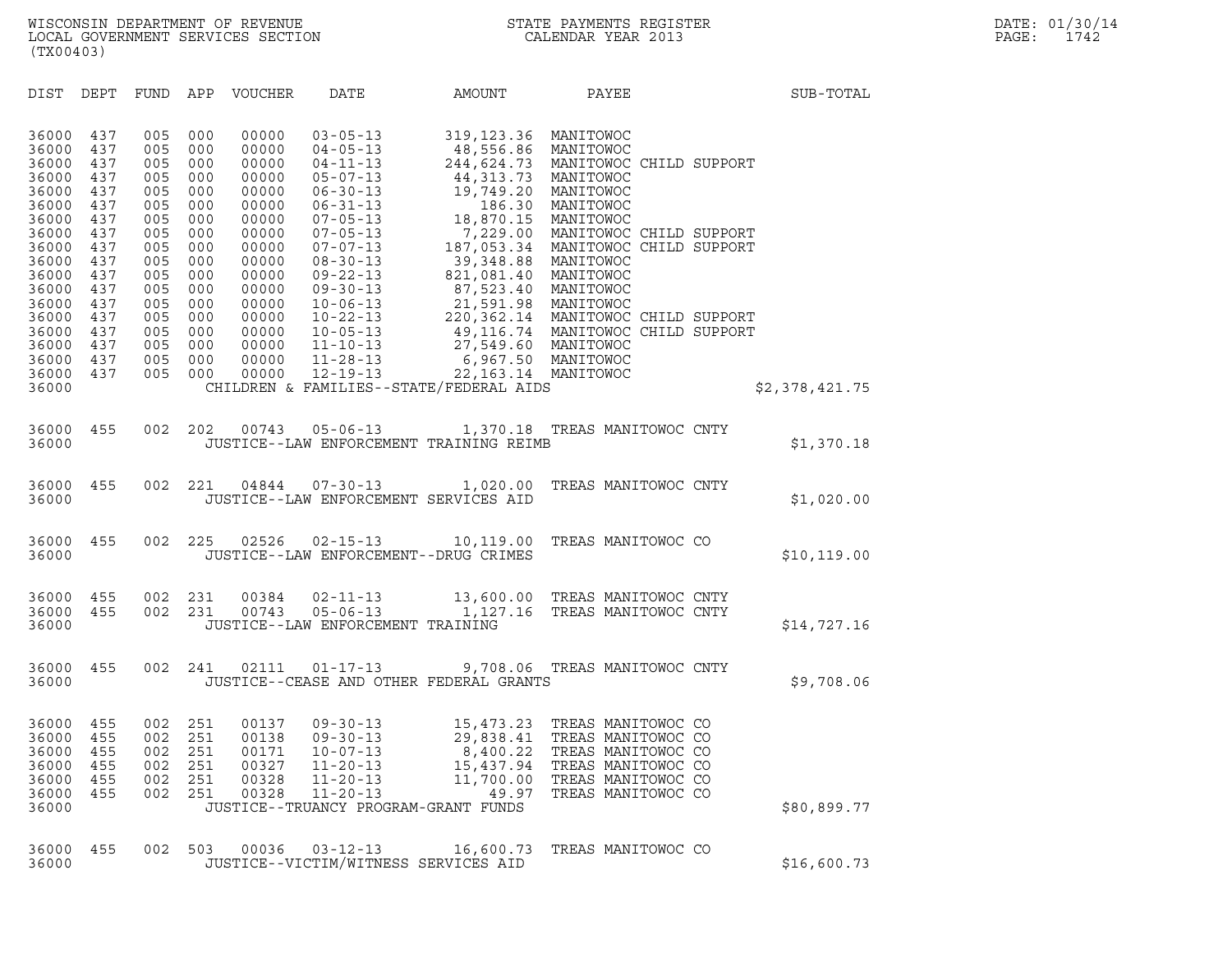| (TX00403)                                                          |                   |                                          |                    |                                  |                                                                | ${\tt WISCONSIM\ DEPARTMENT\ OF\ REVENUE}\qquad \qquad {\tt STATE\ PAYMENTS\ REGISTER} \\ {\tt LOCAL\ GOVERNMENT\ SERVICES\ SECTION}\qquad \qquad {\tt CALENDAR\ YEAR\ 2013}$                                                                                   |                                                                                                                        |                                                            | DATE: 01/30/14<br>$\mathtt{PAGE:}$<br>1743 |
|--------------------------------------------------------------------|-------------------|------------------------------------------|--------------------|----------------------------------|----------------------------------------------------------------|-----------------------------------------------------------------------------------------------------------------------------------------------------------------------------------------------------------------------------------------------------------------|------------------------------------------------------------------------------------------------------------------------|------------------------------------------------------------|--------------------------------------------|
|                                                                    |                   |                                          |                    |                                  |                                                                |                                                                                                                                                                                                                                                                 |                                                                                                                        | DIST DEPT FUND APP VOUCHER DATE AMOUNT PAYEE THE SUB-TOTAL |                                            |
| 36000                                                              |                   |                                          |                    |                                  |                                                                | 36000 455 002 532 04769 07-30-13 14,121.97 TREAS MANITOWOC CO<br>JUSTICE--VICTIM/WITNESS ASSISTANCE SERV                                                                                                                                                        |                                                                                                                        | \$14, 121.97                                               |                                            |
| 36000                                                              |                   |                                          |                    |                                  |                                                                | 36000 465 002 302 00445 09-20-13 3,422.63 TREAS MANITOWOC CO<br>MILITARY AFFAIRS--INJURED VOLUNTEER PAY                                                                                                                                                         |                                                                                                                        | \$3,422.63                                                 |                                            |
| 36000                                                              |                   |                                          |                    |                                  |                                                                | 36000 465 002 305 00721 07-24-13 588.67 TREAS MANITOWOC CO 36000 465 002 305 00831 11-26-13 1,367.59 TREAS MANITOWOC CO<br>MILITARY AFFAIRS-EMER MGMT-DISASTER RECO                                                                                             |                                                                                                                        | \$1,956.26                                                 |                                            |
| 36000                                                              |                   |                                          |                    |                                  |                                                                | 36000 465 002 308 01131 05-21-13 8,490.00 TREAS MANITOWOC CO<br>MILITARY AFFAIRS-EMER MGMT-RESPONSE EQMT                                                                                                                                                        |                                                                                                                        | \$8,490.00                                                 |                                            |
| 36000                                                              |                   |                                          |                    |                                  |                                                                | 36000 465 002 337 00685 06-28-13 11,165.00 TREAS MANITOWOC CO<br>MILITARY AFFAIRS-EMERGENCY MGMT PLANNING                                                                                                                                                       |                                                                                                                        | \$11,165.00                                                |                                            |
| 36000 465<br>36000 465<br>36000<br>36000 465<br>36000 465<br>36000 | 465               | 002 342<br>002 342<br>002 342            | 002 342<br>002 342 |                                  |                                                                | 00295  01-16-13  27,478.89  TREAS MANITOWOC CO<br>00579  03-18-13  119.30  TREAS MANITOWOC CO<br>00721  07-24-13  3,532.03  TREAS MANITOWOC CO<br>00756  08-14-13  26,696.19  TREAS MANITOWOC CO<br>00831  11-26-13<br>MILITARY AFFAIRS-EMERGENCY MGMT-FED FUND |                                                                                                                        | \$66,031.92                                                |                                            |
| 36000                                                              |                   |                                          |                    |                                  |                                                                | 36000 465 072 364 00345 01-23-13 11,802.00 TREAS MANITOWOC CO<br>MILITARY AFFAIRS-EMER MGMT-PLANNING AID                                                                                                                                                        |                                                                                                                        | \$11,802.00                                                |                                            |
|                                                                    |                   |                                          |                    |                                  | 36000 VETERANS AFFAIRS GRANTS                                  | 36000 485 002 127 05460 06-17-13 1,300.00 TREAS MANITOWOC CO                                                                                                                                                                                                    |                                                                                                                        | \$1,300.00                                                 |                                            |
| 36000                                                              |                   |                                          |                    |                                  |                                                                | 36000 485 082 267 05460 06-17-13 5,850.00 TREAS MANITOWOC CO<br>VETERANS AFFAIRS--GRANTS TO COUNTIES                                                                                                                                                            |                                                                                                                        | \$5,850.00                                                 |                                            |
| 36000 485<br>36000                                                 |                   |                                          |                    |                                  |                                                                | 083 370 05460 06-17-13 5,850.00 TREAS MANITOWOC CO<br>VETERANS AFFAIRS--GRANTS TO COUNTIES                                                                                                                                                                      |                                                                                                                        | \$5,850.00                                                 |                                            |
| 36000 505<br>36000                                                 |                   |                                          |                    |                                  | 002 116 01361 09-10-13<br>DOA--LAND INFORMATION BOARD GRANTS   |                                                                                                                                                                                                                                                                 | 300.00 TREAS MANITOWOC CNTY                                                                                            | \$300.00                                                   |                                            |
| 36000 505<br>36000<br>36000<br>36000                               | 505<br>505<br>505 | 002 155<br>002 155<br>002 155<br>002 155 |                    | 60074<br>60137<br>60204<br>60268 | 08-26-13<br>$09 - 25 - 13$<br>$10 - 24 - 13$<br>$11 - 26 - 13$ |                                                                                                                                                                                                                                                                 | 7,293.00 TREAS MANITOWOC CO<br>922.00 TREAS MANITOWOC CO<br>2,387.00 TREAS MANITOWOC CO<br>9,563.00 TREAS MANITOWOC CO |                                                            |                                            |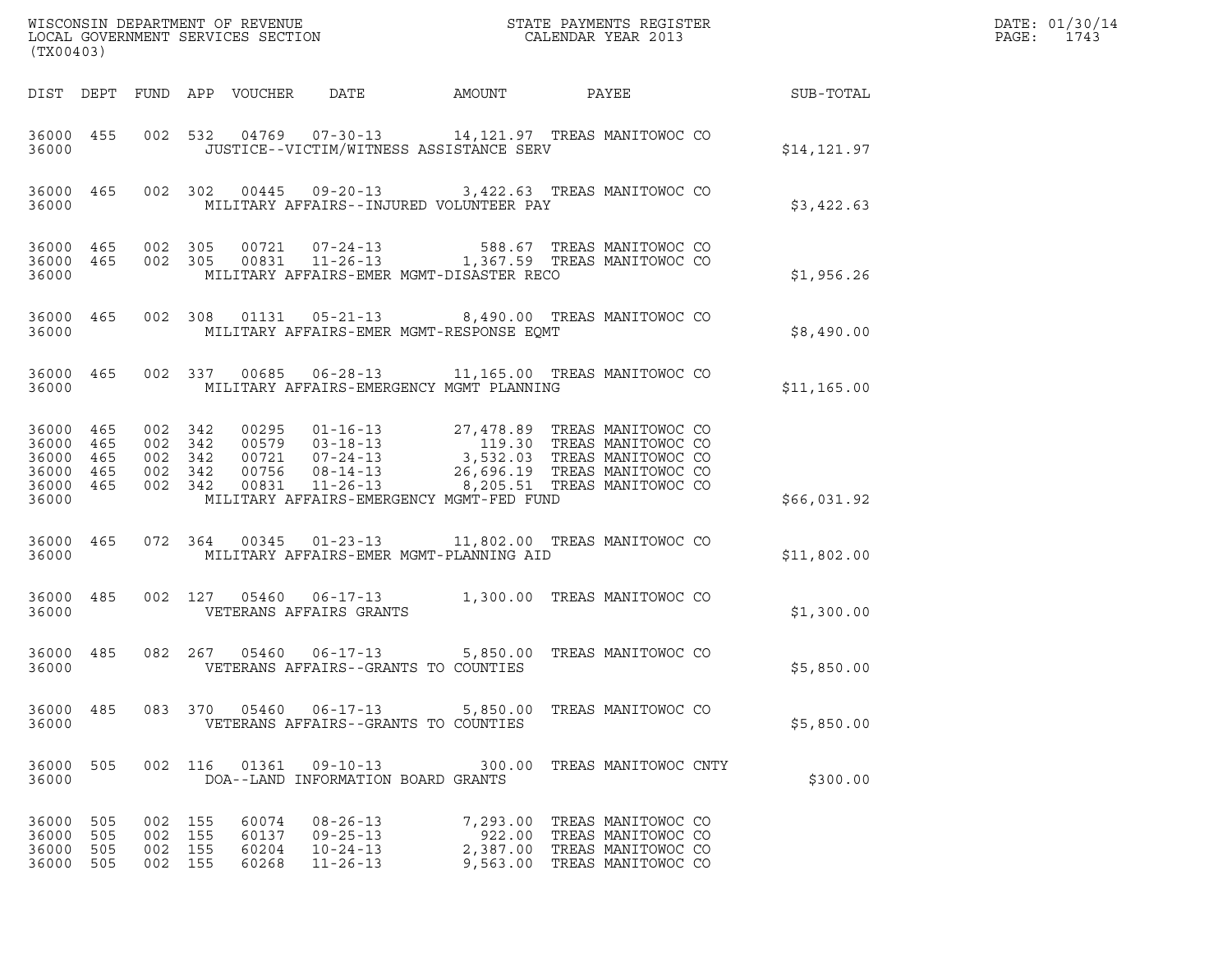| (TX00403)                                                                                                                                                                                                                                                         |                                                                                                                                                                                                         |                                                                                                                                                                                                         |                                                                                                                                                                                                         |                                                                                                                                                                                                                                                                   |                                                                                                                                                                                  |                                                                                                              |                                                                                                                                                                                                                                                                                                                                                 |             |
|-------------------------------------------------------------------------------------------------------------------------------------------------------------------------------------------------------------------------------------------------------------------|---------------------------------------------------------------------------------------------------------------------------------------------------------------------------------------------------------|---------------------------------------------------------------------------------------------------------------------------------------------------------------------------------------------------------|---------------------------------------------------------------------------------------------------------------------------------------------------------------------------------------------------------|-------------------------------------------------------------------------------------------------------------------------------------------------------------------------------------------------------------------------------------------------------------------|----------------------------------------------------------------------------------------------------------------------------------------------------------------------------------|--------------------------------------------------------------------------------------------------------------|-------------------------------------------------------------------------------------------------------------------------------------------------------------------------------------------------------------------------------------------------------------------------------------------------------------------------------------------------|-------------|
| DIST                                                                                                                                                                                                                                                              | DEPT                                                                                                                                                                                                    | <b>FUND</b>                                                                                                                                                                                             | APP                                                                                                                                                                                                     | <b>VOUCHER</b>                                                                                                                                                                                                                                                    | DATE                                                                                                                                                                             | AMOUNT                                                                                                       | PAYEE                                                                                                                                                                                                                                                                                                                                           | SUB-TOTAL   |
| 36000<br>36000<br>36000<br>36000<br>36000<br>36000<br>36000<br>36000<br>36000<br>36000<br>36000<br>36000<br>36000                                                                                                                                                 | 505<br>505<br>505<br>505<br>505<br>505<br>505<br>505<br>505<br>505<br>505<br>505                                                                                                                        | 002<br>002<br>002<br>002<br>002<br>002<br>002<br>002<br>002<br>002<br>002<br>002                                                                                                                        | 155<br>155<br>155<br>155<br>155<br>155<br>155<br>155<br>155<br>155<br>155<br>155                                                                                                                        | 60317<br>60317<br>60428<br>60428<br>60490<br>60490<br>60529<br>60529<br>60609<br>60681<br>60747<br>60828                                                                                                                                                          |                                                                                                                                                                                  | DOA-HOUSING ASSISTANCE-FEDERAL FUNDS                                                                         | $\begin{tabular}{lcccc} $12-10-13$ & $1,940.00$ & TREAS MANTTOWOC CC \\ $12-10-13$ & $7,429.00$ & TREAS MANTTOWOC CC \\ $01-30-13$ & $7,792.00$ & TREAS MANTTOWOC CO \\ $01-30-13$ & $180.00$ & TREAS MANTTOWOC CO \\ $02-26-13$ & $309.00$ & TREAS MANTTOWOC CO \\ $02-26-13$ & $13,359.00$ & TREAS MANTTOWOC CO \\ $03-12-13$ & $1,828.00$ &$ | \$61,457.00 |
| 36000<br>36000<br>36000<br>36000<br>36000<br>36000<br>36000                                                                                                                                                                                                       | 505<br>505<br>505<br>505<br>505<br>505                                                                                                                                                                  | 002<br>002<br>002<br>002<br>002<br>002                                                                                                                                                                  | 643<br>643<br>643<br>643<br>643<br>643                                                                                                                                                                  | 07767<br>07768<br>09276<br>09764<br>11313<br>11991                                                                                                                                                                                                                | $03 - 11 - 13$<br>$03 - 11 - 13$<br>$05 - 02 - 13$<br>$05 - 20 - 13$<br>$07 - 05 - 13$<br>$07 - 12 - 13$                                                                         | DOA--JUSTICE ASSISTANCE FEDERAL FUNDS                                                                        | 11,726.25 TREAS MANITOWOC CO<br>12,062.61 TREAS MANITOWOC CO<br>2,867.28 TREAS MANITOWOC CO<br>11,678.49 TREAS MANITOWOC CO<br>14,624.00 TREAS MANITOWOC CNTY<br>4,833.37 TREAS MANITOWOC CO                                                                                                                                                    | \$57,792.00 |
| 36000<br>36000<br>36000<br>36000<br>36000<br>36000<br>36000<br>36000<br>36000<br>36000<br>36000<br>36000<br>36000<br>36000<br>36000<br>36000<br>36000<br>36000<br>36000<br>36000<br>36000<br>36000<br>36000<br>36000<br>36000<br>36000<br>36000<br>36000<br>36000 | 505<br>505<br>505<br>505<br>505<br>505<br>505<br>505<br>505<br>505<br>505<br>505<br>505<br>505<br>505<br>505<br>505<br>505<br>505<br>505<br>505<br>505<br>505<br>505<br>505<br>505<br>505<br>505<br>505 | 035<br>035<br>035<br>035<br>035<br>035<br>035<br>035<br>035<br>035<br>035<br>035<br>035<br>035<br>035<br>035<br>035<br>035<br>035<br>035<br>035<br>035<br>035<br>035<br>035<br>035<br>035<br>035<br>035 | 371<br>371<br>371<br>371<br>371<br>371<br>371<br>371<br>371<br>371<br>371<br>371<br>371<br>371<br>371<br>371<br>371<br>371<br>371<br>371<br>371<br>371<br>371<br>371<br>371<br>371<br>371<br>371<br>371 | 60074<br>60074<br>60137<br>60137<br>60204<br>60204<br>60268<br>60268<br>60317<br>60317<br>60317<br>60428<br>60428<br>60490<br>60490<br>60490<br>60529<br>60529<br>60529<br>60609<br>60609<br>60609<br>60681<br>60681<br>60681<br>60747<br>60747<br>60828<br>60828 | $04 - 09 - 13$<br>$04 - 09 - 13$<br>$04 - 09 - 13$<br>$05 - 08 - 13$<br>$05 - 08 - 13$<br>$05 - 08 - 13$<br>$06 - 07 - 13$<br>$06 - 07 - 13$<br>$07 - 10 - 13$<br>$07 - 10 - 13$ | 604.00<br>2,649.00<br>174.00<br>2,737.00<br>1,804.00<br>364.00<br>2,710.00<br>2,840.00<br>359.00<br>2,992.00 | TREAS MANITOWOC CO<br>TREAS MANITOWOC CO<br>TREAS MANITOWOC CO<br>TREAS MANITOWOC CO<br>TREAS MANITOWOC CO<br>TREAS MANITOWOC CO<br>TREAS MANITOWOC CO<br>TREAS MANITOWOC CO<br>TREAS MANITOWOC CO<br>TREAS MANITOWOC CO                                                                                                                        |             |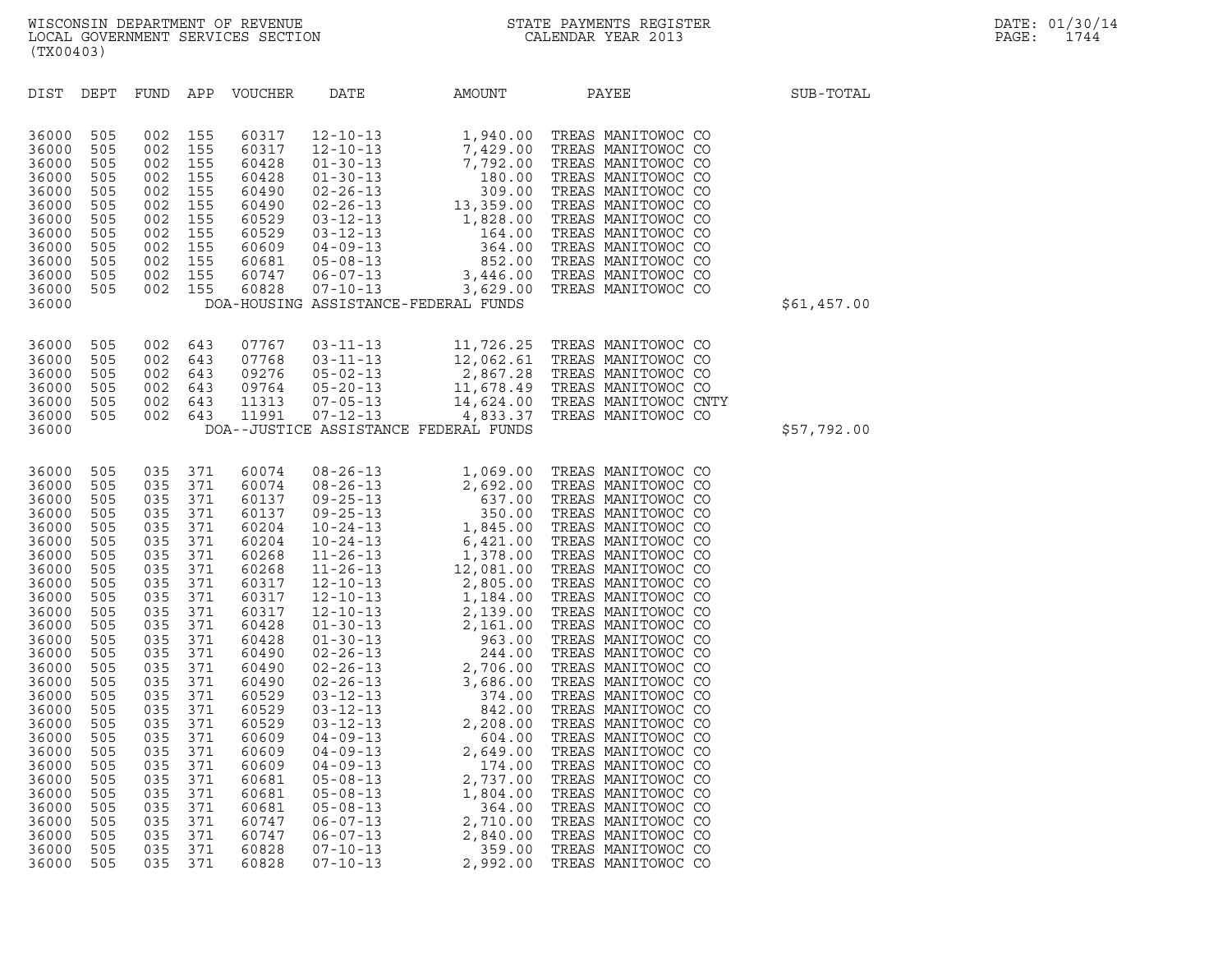| WISCONSIN DEPARTMENT OF REVENUE<br>LOCAL GOVERNMENT SERVICES SECTION<br>(TX00403) |         |         |       |                                |                                          | STATE PAYMENTS REGISTER<br>CALENDAR YEAR 2013                                                         |                 | DATE: 01/30/14<br>PAGE: 1745 |
|-----------------------------------------------------------------------------------|---------|---------|-------|--------------------------------|------------------------------------------|-------------------------------------------------------------------------------------------------------|-----------------|------------------------------|
| DIST DEPT FUND APP VOUCHER                                                        |         |         |       | DATE                           | AMOUNT                                   | PAYEE                                                                                                 | SUB-TOTAL       |                              |
| 36000                                                                             |         |         |       | DOA--PUBLIC BENEFITS FUND      |                                          |                                                                                                       | \$63,018.00     |                              |
| 36000<br>835<br>36000<br>835<br>36000                                             | 002 105 |         | 80938 | REVENUE--STATE SHARED REVENUES |                                          | 002  105  43836  07-22-13  626,286.63  TREAS MANITOWOC CO<br>11-18-13 3,544,175.04 TREAS MANITOWOC CO | \$4,170,461.67  |                              |
| 36000 835<br>36000                                                                |         |         |       | REVENUE--EXEMPT COMPUTER AID   |                                          | 002 109 01036 07-22-13 109,248.00 TREAS MANITOWOC CO                                                  | \$109, 248.00   |                              |
| 36000<br>835<br>36000<br>835<br>36000                                             | 002 302 | 002 302 | 11054 |                                | REVENUE-FIRST DOLLAR/SCHOOL LEVY CREDITS | 10054  07-22-13  4,239,882.20 TREAS MANITOWOC CO<br>07-22-13 1,132,178.57 TREAS MANITOWOC CO          | \$5,372,060.77  |                              |
| 36000 835<br>36000                                                                |         |         |       | REVENUE--LOTTERY CREDIT -      |                                          | 021  363  37193  03-25-13  1,206,806.98  TREAS MANITOWOC CO                                           | \$1,206,806.98  |                              |
| 36000                                                                             |         |         |       | DISTRICT TOTAL APPROPRIATIONS  |                                          |                                                                                                       | \$21,107,139.50 |                              |
|                                                                                   |         |         |       |                                |                                          |                                                                                                       |                 |                              |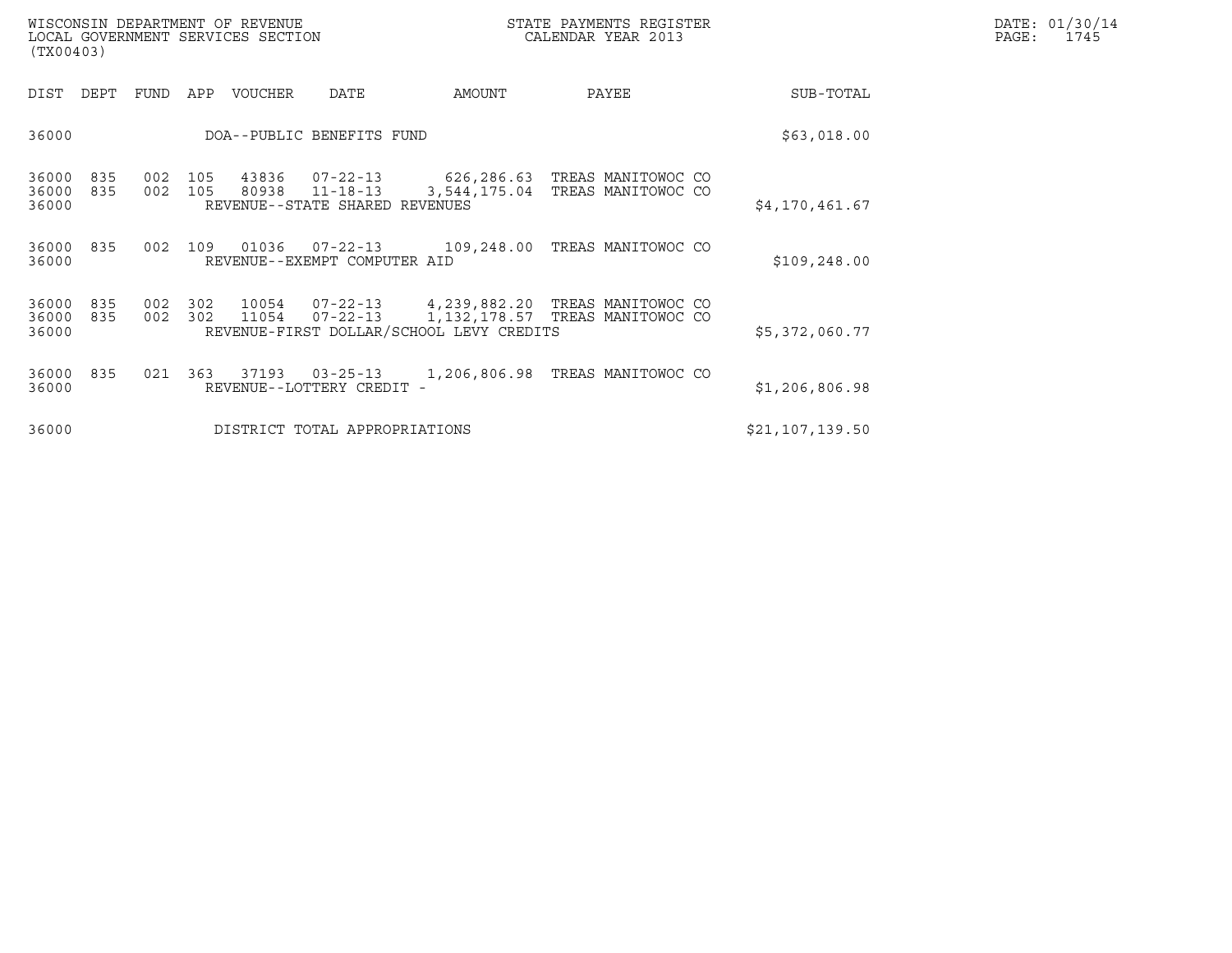| (TX00403)                                         |            |                                          |                                 | WISCONSIN DEPARTMENT OF REVENUE<br>LOCAL GOVERNMENT SERVICES SECTION                                                                                                                                                    |        | STATE PAYMENTS REGISTER<br>CALENDAR YEAR 2013                       |              | DATE: 01/30/14<br>PAGE: 1746 |
|---------------------------------------------------|------------|------------------------------------------|---------------------------------|-------------------------------------------------------------------------------------------------------------------------------------------------------------------------------------------------------------------------|--------|---------------------------------------------------------------------|--------------|------------------------------|
|                                                   |            |                                          | DIST DEPT FUND APP VOUCHER DATE |                                                                                                                                                                                                                         | AMOUNT | PAYEE                                                               | SUB-TOTAL    |                              |
| 36002                                             | 36002 165  |                                          |                                 | SAFETY/PROF SERV--FIRE INSURANCE DUES                                                                                                                                                                                   |        | 002 225 00874 07-03-13 4,854.87 TREAS TN CATO                       | \$4,854.87   |                              |
| 36002                                             | 36002 370  |                                          |                                 | 012 571 36422 06-10-13<br>NAT RESOURCES--FOREST CROP/MFL/CO FOREST                                                                                                                                                      |        | 113.09 TREAS TN CATO                                                | \$113.09     |                              |
| 36002                                             | 36002 370  |                                          |                                 | NAT RESOURCES--RU RECYCLING GRANT                                                                                                                                                                                       |        | 074 670 40739 05-20-13 5,956.91 TREAS TN CATO                       | \$5,956.91   |                              |
| 36002                                             | 36002 370  |                                          |                                 | NAT RESOURCES--RU CONSOLIDATED GRANT                                                                                                                                                                                    |        | 074  673  40739  05-20-13  409.78  TREAS TN CATO                    | \$409.78     |                              |
| 36002 395<br>36002<br>36002<br>36002 395<br>36002 | 395<br>395 | 011 191<br>011 191<br>011 191<br>011 191 |                                 | 70874  01-07-13  34,994.01  TOWN OF CATO<br>76874  04-01-13  34,994.01  TOWN OF CATO<br>84874  07-01-13  34,994.01  TOWN OF CATO<br>96874  10-07-13  34,994.01  TOWN OF CATO<br>TRANSPORTATION--GENERAL TRANSP AIDS-GTA |        |                                                                     | \$139,976.04 |                              |
| 36002 835<br>36002 835<br>36002                   |            | 002 105<br>002 105                       |                                 | 80908 11-18-13<br>REVENUE--STATE SHARED REVENUES                                                                                                                                                                        |        | 43806  07-22-13  8,371.25  TREAS TN CATO<br>47,475.27 TREAS TN CATO | \$55,846.52  |                              |
| 36002 835<br>36002                                |            |                                          |                                 | 002 109 02782 07-22-13<br>REVENUE--EXEMPT COMPUTER AID                                                                                                                                                                  |        | 120.00 TREAS TN CATO                                                | \$120.00     |                              |
| 36002                                             |            |                                          |                                 | DISTRICT TOTAL APPROPRIATIONS                                                                                                                                                                                           |        |                                                                     | \$207,277.21 |                              |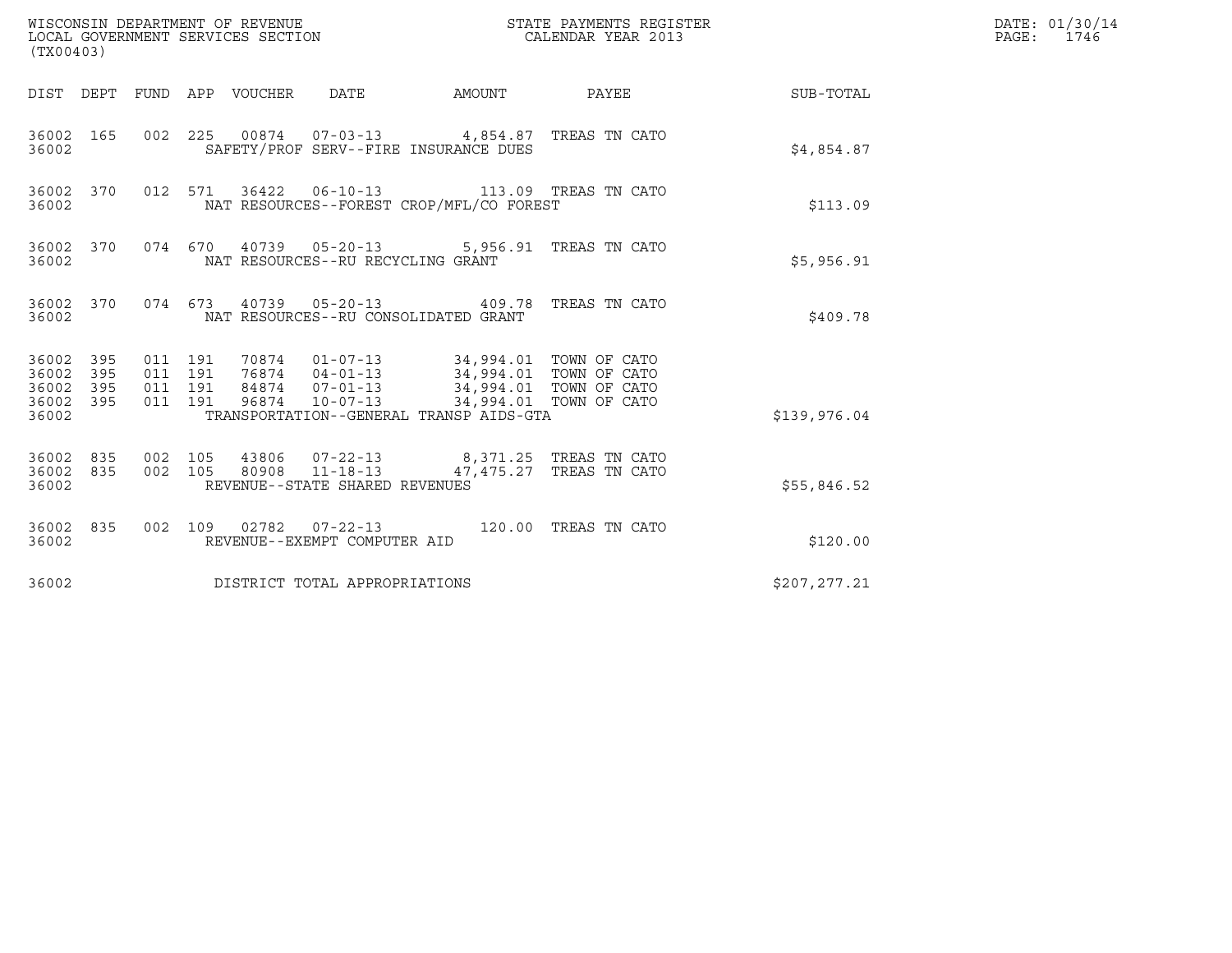| (TX00403)                                    |           |                                          |  |                                         |                                            |                                                                                                                                                                                                          |              | DATE: 01/30/14<br>$\mathtt{PAGE:}$<br>1747 |
|----------------------------------------------|-----------|------------------------------------------|--|-----------------------------------------|--------------------------------------------|----------------------------------------------------------------------------------------------------------------------------------------------------------------------------------------------------------|--------------|--------------------------------------------|
|                                              |           |                                          |  |                                         |                                            |                                                                                                                                                                                                          |              |                                            |
| 36004                                        |           |                                          |  |                                         | SAFETY/PROF SERV--FIRE INSURANCE DUES      | 36004 165 002 225 00875 07-03-13 2,404.73 TREAS TN CENTERVILLE                                                                                                                                           | \$2,404.73   |                                            |
|                                              | 36004     |                                          |  |                                         | NAT RESOURCES-SEVERANCE/YIELD/WITHDRAWAL   | 36004 370 000 001 01DNR 03-13-13 151.70 TREAS TOWN CENTERVILLE                                                                                                                                           | \$151.70     |                                            |
|                                              | 36004 370 | 002 503                                  |  |                                         |                                            | 36004 370 002 503 16323 03-13-13 37,476.59 TREAS TN CENTERVILLE<br>16323  03-13-13  2,338.32  TREAS TN CENTERVILLE                                                                                       |              |                                            |
|                                              |           |                                          |  |                                         | 36004 NAT RESOURCES--AIDS IN LIEU OF TAXES | TOWN SHARE 5309.37                                                                                                                                                                                       | \$39,814.91  |                                            |
| 36004                                        |           |                                          |  |                                         | NAT RESOURCES--FOREST CROP/MFL/CO FOREST   | 36004 370 012 571 36423 06-10-13 89.84 TREAS TN CENTERVILLE                                                                                                                                              | \$89.84      |                                            |
|                                              |           |                                          |  | 36004 NAT RESOURCES--RU RECYCLING GRANT |                                            | 36004 370 074 670 40740 05-20-13 3,654.02 TREAS TN CENTERVILLE                                                                                                                                           | \$3,654.02   |                                            |
|                                              |           |                                          |  |                                         | 36004 NAT RESOURCES--RU CONSOLIDATED GRANT | 36004 370 074 673 40740 05-20-13 168.84 TREAS TN CENTERVILLE                                                                                                                                             | \$168.84     |                                            |
| 36004 395<br>36004 395<br>36004 395<br>36004 | 36004 395 | 011 191<br>011 191<br>011 191<br>011 191 |  |                                         | TRANSPORTATION--GENERAL TRANSP AIDS-GTA    | 70875  01-07-13  20,016.23  TOWN OF CENTERVILLE<br>76875  04-01-13  20,016.23  TOWN OF CENTERVILLE<br>84875  07-01-13  20,016.23  TOWN OF CENTERVILLE<br>96875  10-07-13  20,016.25  TOWN OF CENTERVILLE | \$80,064.94  |                                            |
| 36004                                        | 36004 835 | 002 105<br>36004 835 002 105             |  | REVENUE--STATE SHARED REVENUES          |                                            |                                                                                                                                                                                                          | \$12,409.32  |                                            |
| 36004                                        |           |                                          |  | REVENUE--EXEMPT COMPUTER AID            |                                            | 36004 835 002 109 02783 07-22-13 4.00 TREAS TN CENTERVILLE                                                                                                                                               | \$4.00       |                                            |
| 36004 835<br>36004                           |           | 002 501                                  |  | 00002  02-01-13                         | DOA-PAYMENT FOR MUNICIPAL SERVICES AID     | 184.72 TREAS TN CENTERVILLE                                                                                                                                                                              | \$184.72     |                                            |
| 36004                                        |           |                                          |  | DISTRICT TOTAL APPROPRIATIONS           |                                            |                                                                                                                                                                                                          | \$138,947.02 |                                            |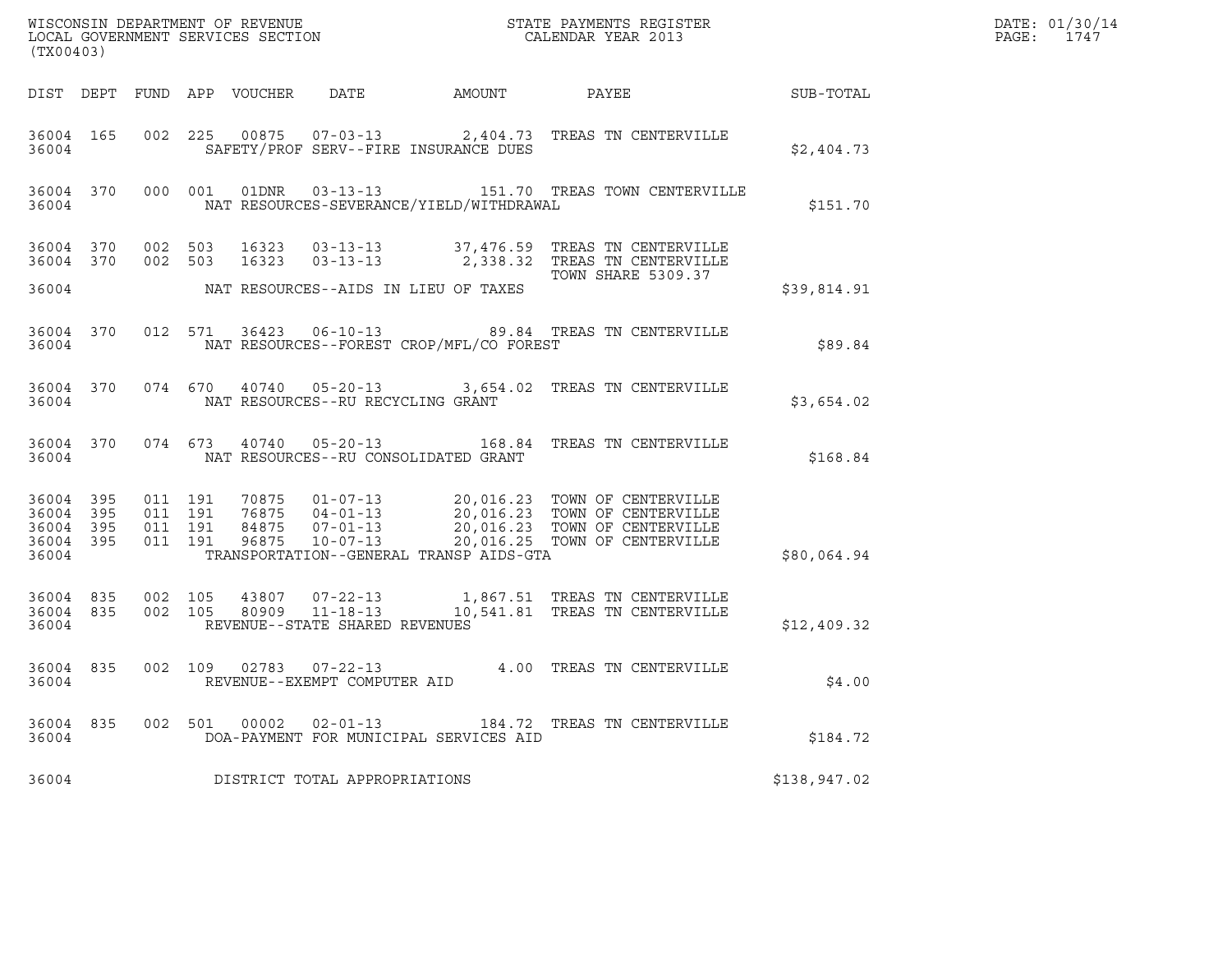| WISCONSIN DEPARTMENT OF REVENUE   | STATE PAYMENTS REGISTER | DATE: 01/30/14 |
|-----------------------------------|-------------------------|----------------|
| LOCAL GOVERNMENT SERVICES SECTION | CALENDAR YEAR 2013      | 1748<br>PAGE:  |

| (TX00403)                                    |     |  |               |                                     |                                          | WISCONSIN DEPARTMENT OF REVENUE<br>LOCAL GOVERNMENT SERVICES SECTION $\rm CALENDAR$ YEAR 2013                                                                                                                                                                                                                                      |              | DATE: 01/30/14<br>PAGE: 1748 |
|----------------------------------------------|-----|--|---------------|-------------------------------------|------------------------------------------|------------------------------------------------------------------------------------------------------------------------------------------------------------------------------------------------------------------------------------------------------------------------------------------------------------------------------------|--------------|------------------------------|
|                                              |     |  |               |                                     |                                          | DIST DEPT FUND APP VOUCHER DATE AMOUNT PAYEE SUB-TOTAL                                                                                                                                                                                                                                                                             |              |                              |
| 36006 165<br>36006                           |     |  |               |                                     | SAFETY/PROF SERV--FIRE INSURANCE DUES    | 002 225 00876 07-03-13 3,381.02 TREAS TN COOPERSTOWN                                                                                                                                                                                                                                                                               | \$3,381.02   |                              |
| 36006 370<br>36006 370                       |     |  |               |                                     |                                          | 002 503 15849 02-06-13 2,105.94 TREAS TN COOPERSTOWN<br>002 503 15849 02-06-13 2,029.24 TREAS TN COOPERSTOWN<br>TOWN SHARE 574.73                                                                                                                                                                                                  |              |                              |
| 36006                                        |     |  |               |                                     | NAT RESOURCES--AIDS IN LIEU OF TAXES     |                                                                                                                                                                                                                                                                                                                                    | \$4,135.18   |                              |
| 36006                                        |     |  |               |                                     | NAT RESOURCES--FOREST CROP/MFL/CO FOREST | 36006 370 012 571 36424 06-10-13 235.47 TREAS TN COOPERSTOWN                                                                                                                                                                                                                                                                       | \$235.47     |                              |
| 36006                                        |     |  |               | NAT RESOURCES--RU RECYCLING GRANT   |                                          | 36006 370 074 670 40741 05-20-13 6,762.31 TREAS TN COOPERSTOWN                                                                                                                                                                                                                                                                     | \$6,762.31   |                              |
| 36006 370<br>36006                           |     |  | 074 673 40741 |                                     | NAT RESOURCES--RU CONSOLIDATED GRANT     | 05-20-13 339.78 TREAS TN COOPERSTOWN                                                                                                                                                                                                                                                                                               | \$339.78     |                              |
| 36006 395<br>36006<br>36006 395<br>36006 395 | 395 |  |               |                                     |                                          | $\begin{array}{cccc} 011 & 191 & 70876 & 01-07-13 & 32,723.52 & \text{TOWN OF COOPERSTOWN} \\ 011 & 191 & 76876 & 04-01-13 & 32,723.52 & \text{TOWN OF COOPERSTOWN} \\ 011 & 191 & 84876 & 07-01-13 & 32,723.52 & \text{TOWN OF COOPERSTOWN} \\ 011 & 191 & 96876 & 10-07-13 & 32,723.55 & \text{TOWN OF COOPERSTOWN} \end{array}$ |              |                              |
| 36006                                        |     |  |               |                                     | TRANSPORTATION--GENERAL TRANSP AIDS-GTA  |                                                                                                                                                                                                                                                                                                                                    | \$130,894.11 |                              |
| 36006 835<br>36006 835<br>36006              |     |  |               | REVENUE--STATE SHARED REVENUES      |                                          | 002 105 43808 07-22-13 7,409.31 TREAS TN COOPERSTOWN<br>002 105 80910 11-18-13 41,986.11 TREAS TN COOPERSTOWN                                                                                                                                                                                                                      | \$49,395.42  |                              |
| 36006 835<br>36006                           |     |  |               | REVENUE--EXEMPT COMPUTER AID        |                                          | 002 109 02784 07-22-13 13.00 TREAS TN COOPERSTOWN                                                                                                                                                                                                                                                                                  | \$13.00      |                              |
| 36006 835<br>36006                           |     |  | 002 501 00002 |                                     | DOA-PAYMENT FOR MUNICIPAL SERVICES AID   | 02-01-13 453.86 TREAS TN COOPERSTOWN                                                                                                                                                                                                                                                                                               | \$453.86     |                              |
|                                              |     |  |               | 36006 DISTRICT TOTAL APPROPRIATIONS |                                          |                                                                                                                                                                                                                                                                                                                                    | \$195,610.15 |                              |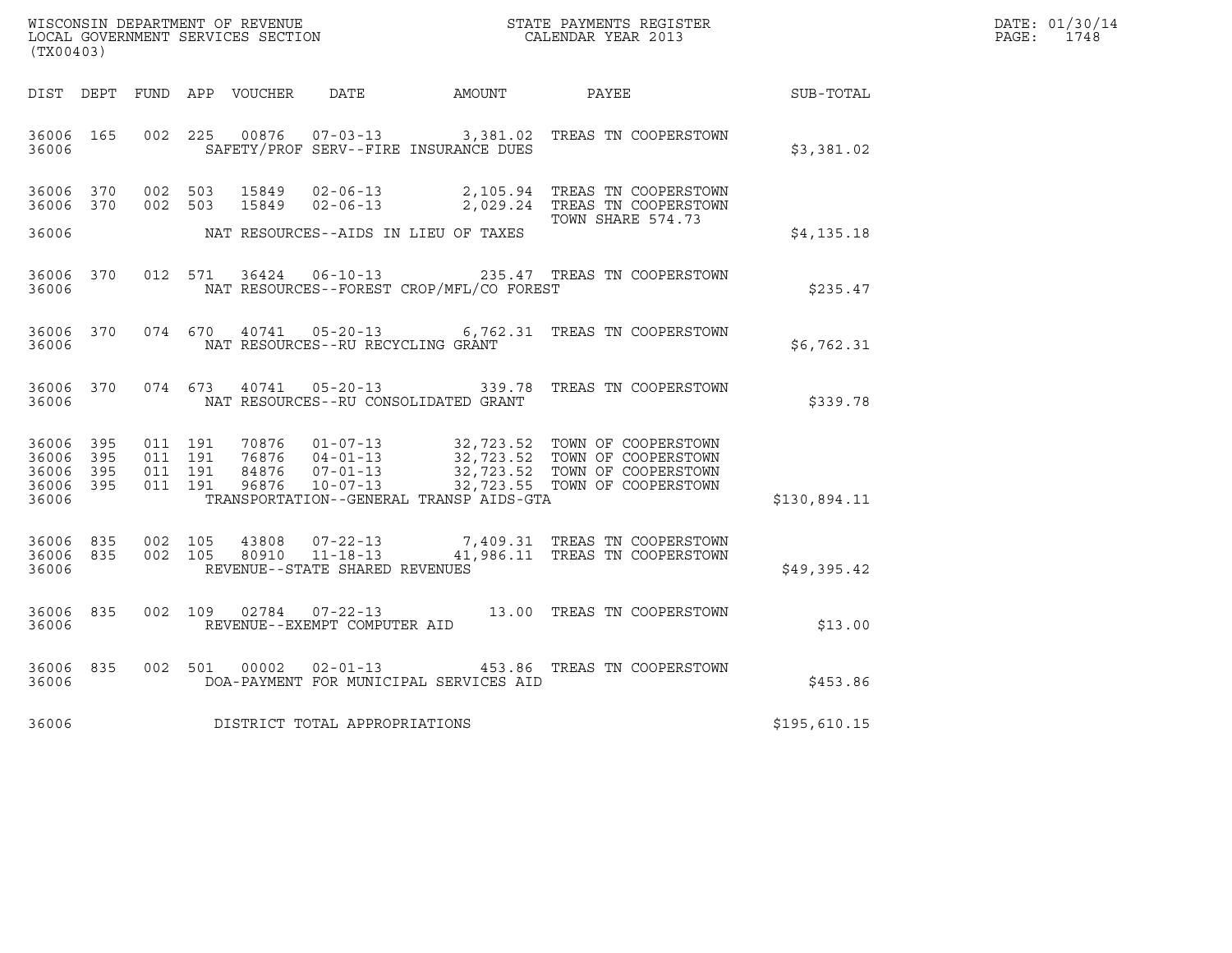| WISCONSIN DEPARTMENT OF REVENUE<br>LOCAL GOVERNMENT SERVICES SECTION<br>(TX00403) |                   |                                          |         |                            |                                                                 |                                                                                    | STATE PAYMENTS REGISTER<br>CALENDAR YEAR 2013                                 |              | DATE: 01/30/14<br>PAGE: 1749 |
|-----------------------------------------------------------------------------------|-------------------|------------------------------------------|---------|----------------------------|-----------------------------------------------------------------|------------------------------------------------------------------------------------|-------------------------------------------------------------------------------|--------------|------------------------------|
|                                                                                   |                   |                                          |         | DIST DEPT FUND APP VOUCHER | DATE                                                            | AMOUNT                                                                             | <b>PAYEE</b>                                                                  | SUB-TOTAL    |                              |
| 36008 165<br>36008                                                                |                   | 002 225                                  |         |                            |                                                                 | 00877  07-03-13  2,599.12  TREAS TN EATON<br>SAFETY/PROF SERV--FIRE INSURANCE DUES |                                                                               | \$2,599.12   |                              |
| 36008 370                                                                         |                   | 002 503                                  |         | 16331                      | $05 - 06 - 13$                                                  |                                                                                    | 356.83 TREAS TN EATON<br>TOWN SHARE 48.49                                     |              |                              |
| 36008                                                                             |                   |                                          |         |                            |                                                                 | NAT RESOURCES--AIDS IN LIEU OF TAXES                                               |                                                                               | \$356.83     |                              |
| 36008 370<br>36008                                                                |                   |                                          | 002 785 |                            | 00030 09-13-13                                                  | NAT RESOURCES--FOREST ROAD PAYMENT                                                 | 3,927.00 TREAS TN EATON                                                       | \$3,927.00   |                              |
| 36008 370<br>36008                                                                |                   | 012 571                                  |         |                            | 36425 06-10-13                                                  | NAT RESOURCES--FOREST CROP/MFL/CO FOREST                                           | 378.54 TREAS TN EATON                                                         | \$378.54     |                              |
| 36008 370<br>36008 370<br>36008                                                   |                   | 012 579<br>012 579                       |         | 18591<br>18591             | $04 - 15 - 13$                                                  | NAT RESOURCES--AIDS IN LIEU OF TAXES                                               | 556.99 TREAS TN EATON<br>04-15-13 821.97 TREAS TOWN EATON                     | \$1,378.96   |                              |
| 36008 370<br>36008                                                                |                   | 074 670                                  |         | 40742                      | NAT RESOURCES--RU RECYCLING GRANT                               | 05-20-13 4,013.95 TREAS TN EATON                                                   |                                                                               | \$4,013.95   |                              |
| 36008 395<br>36008<br>36008<br>36008<br>36008                                     | 395<br>395<br>395 | 011 191<br>011 191<br>011 191<br>011 191 |         | 84877<br>96877             | 70877  01-07-13<br>76877 04-01-13<br>$07 - 01 - 13$<br>10-07-13 | 24,784.77 TOWN OF EATON<br>TRANSPORTATION--GENERAL TRANSP AIDS-GTA                 | 24,784.77 TOWN OF EATON<br>24,784.77 TOWN OF EATON<br>24,784.80 TOWN OF EATON | \$99,139.11  |                              |
| 36008<br>36008<br>36008                                                           | 835<br>835        | 002 105<br>002 105                       |         | 43809<br>80911             | 07-22-13<br>$11 - 18 - 13$<br>REVENUE--STATE SHARED REVENUES    |                                                                                    | 4,042.78 TREAS TN EATON<br>22,909.10 TREAS TN EATON                           | \$26,951.88  |                              |
| 36008 835<br>36008                                                                |                   | 002 109                                  |         | 02785                      | $07 - 22 - 13$<br>REVENUE--EXEMPT COMPUTER AID                  |                                                                                    | 111.00 TREAS TN EATON                                                         | \$111.00     |                              |
| 36008                                                                             |                   |                                          |         |                            | DISTRICT TOTAL APPROPRIATIONS                                   |                                                                                    |                                                                               | \$138,856.39 |                              |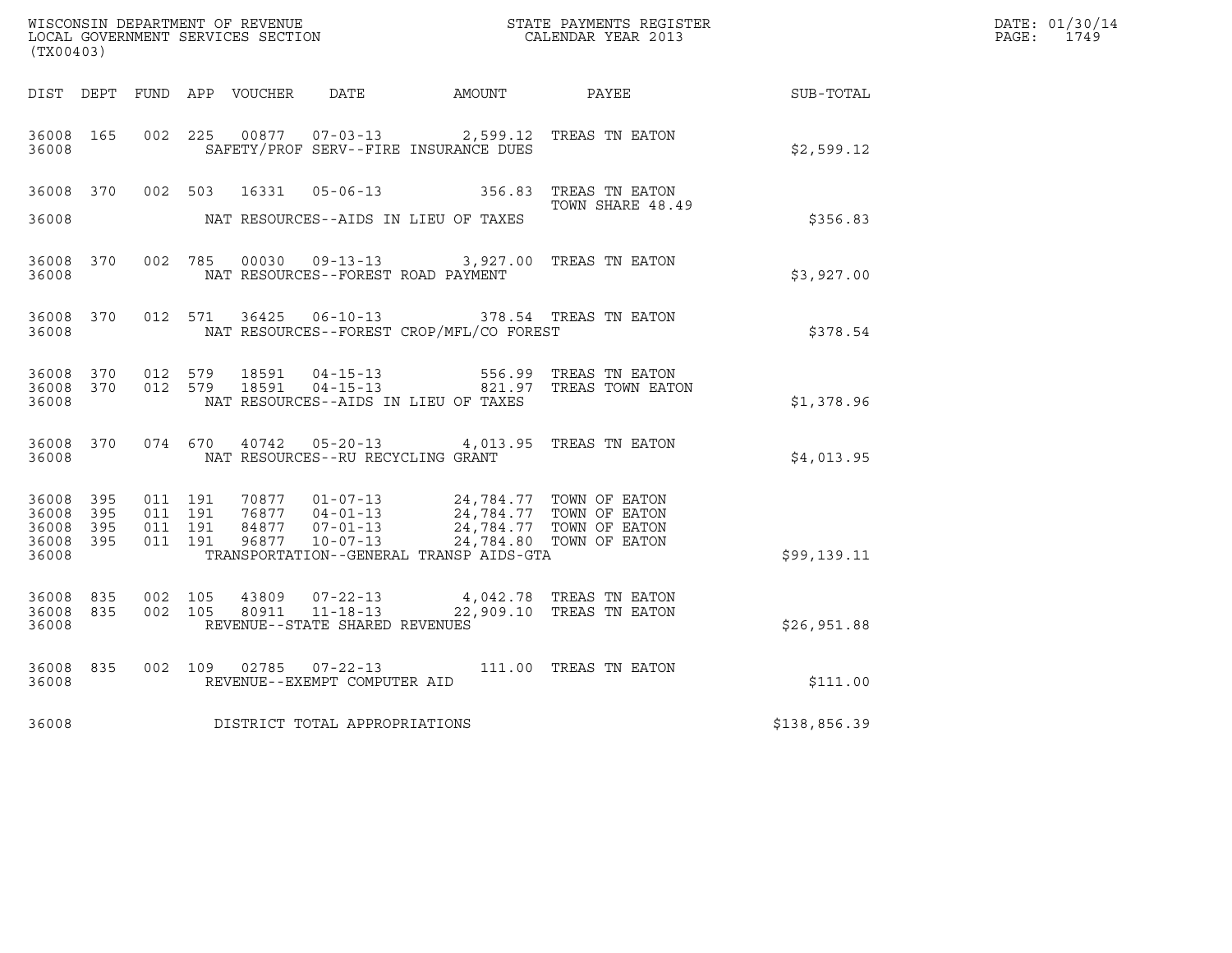| WISCONSIN DEPARTMENT OF REVENUE<br>LOCAL GOVERNMENT SERVICES SECTION<br>(TX00403)                                 |                                                                                                 | STATE PAYMENTS REGISTER<br>CALENDAR YEAR 2013 |                                                                                                                      | DATE: 01/30/14<br>$\mathtt{PAGE:}$<br>1750 |  |
|-------------------------------------------------------------------------------------------------------------------|-------------------------------------------------------------------------------------------------|-----------------------------------------------|----------------------------------------------------------------------------------------------------------------------|--------------------------------------------|--|
| FUND<br>APP<br>DIST<br>DEPT                                                                                       | DATE<br>VOUCHER                                                                                 | AMOUNT                                        | PAYEE                                                                                                                | SUB-TOTAL                                  |  |
| 002<br>225<br>36010 165<br>36010                                                                                  | 00878<br>07-03-13    3,455.22    TREAS TN FRANKLIN<br>SAFETY/PROF SERV--FIRE INSURANCE DUES     |                                               |                                                                                                                      | \$3,455.22                                 |  |
| 012<br>571<br>36010<br>370<br>36010                                                                               | 36426 06-10-13<br>NAT RESOURCES--FOREST CROP/MFL/CO FOREST                                      |                                               | 188.76   TREAS  TN  FRANKLIN                                                                                         | \$188.76                                   |  |
| 191<br>36010<br>395<br>011<br>36010<br>395<br>011<br>191<br>395<br>191<br>36010<br>011<br>395<br>011 191<br>36010 | 70878<br>$01 - 07 - 13$<br>76878 04-01-13<br>84878<br>$07 - 01 - 13$<br>96878<br>$10 - 07 - 13$ |                                               | 34,501.80 TOWN OF FRANKLIN<br>34,501.80 TOWN OF FRANKLIN<br>34,501.80 TOWN OF FRANKLIN<br>34,501.83 TOWN OF FRANKLIN |                                            |  |
| 36010                                                                                                             | TRANSPORTATION--GENERAL TRANSP AIDS-GTA                                                         |                                               |                                                                                                                      | \$138,007.23                               |  |
| 36010<br>835<br>002<br>105<br>36010<br>835<br>002<br>105<br>36010                                                 | 43810<br>$07 - 22 - 13$<br>80912<br>$11 - 18 - 13$<br>REVENUE--STATE SHARED REVENUES            |                                               | 7,747.42 TREAS TN FRANKLIN<br>44,026.79 TREAS TN FRANKLIN                                                            | \$51,774.21                                |  |
| 36010                                                                                                             | DISTRICT TOTAL APPROPRIATIONS                                                                   |                                               |                                                                                                                      | \$193,425.42                               |  |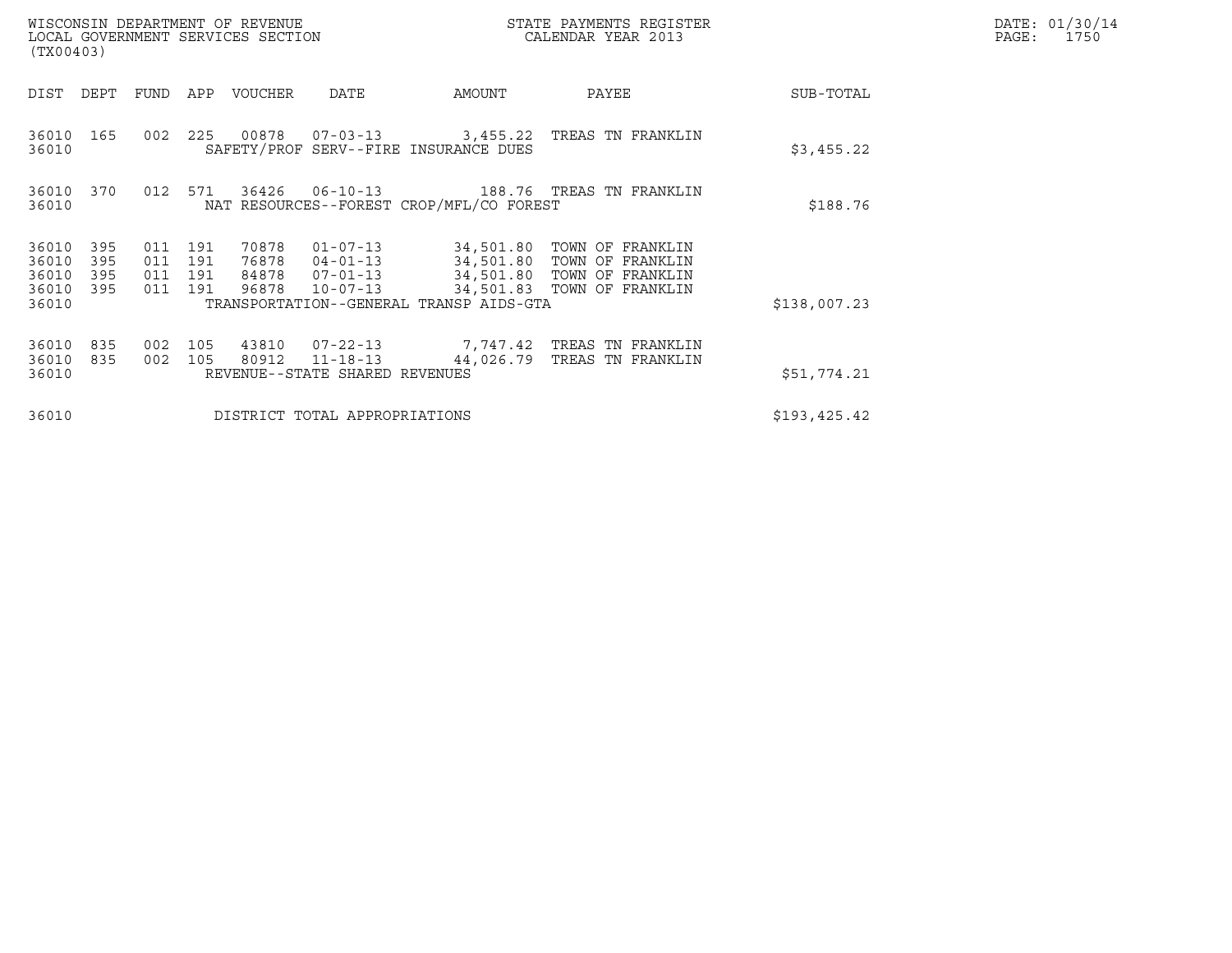| (TX00403)                                                 |  |                               |         |       |                                                        |                                              |                                                                                                                                                                    |                  | DATE: 01/30/14<br>PAGE: 1751 |
|-----------------------------------------------------------|--|-------------------------------|---------|-------|--------------------------------------------------------|----------------------------------------------|--------------------------------------------------------------------------------------------------------------------------------------------------------------------|------------------|------------------------------|
|                                                           |  |                               |         |       |                                                        | DIST DEPT FUND APP VOUCHER DATE AMOUNT PAYEE |                                                                                                                                                                    | <b>SUB-TOTAL</b> |                              |
| 36012 165<br>36012                                        |  | 002 225                       |         | 00879 |                                                        | SAFETY/PROF SERV--FIRE INSURANCE DUES        | 07-03-13 3,692.71 TREAS TN GIBSON                                                                                                                                  | \$3,692.71       |                              |
| 36012 370<br>36012                                        |  |                               | 000 001 |       |                                                        | NAT RESOURCES-SEVERANCE/YIELD/WITHDRAWAL     | 01DNR  03-13-13  312.50 TREAS TOWN GIBSON                                                                                                                          | \$312.50         |                              |
| 36012 370<br>36012                                        |  |                               | 002 503 | 15850 |                                                        | NAT RESOURCES--AIDS IN LIEU OF TAXES         | 02-06-13 282.43 TREAS TN GIBSON<br>TOWN SHARE 0.49                                                                                                                 | \$282.43         |                              |
| 36012 370<br>36012                                        |  |                               |         |       |                                                        | NAT RESOURCES--FOREST CROP/MFL/CO FOREST     | 012 571 36427 06-10-13 383.27 TREAS TN GIBSON                                                                                                                      | \$383.27         |                              |
| 36012 370<br>36012                                        |  |                               |         |       | NAT RESOURCES--RU RECYCLING GRANT                      |                                              | 074 670 40743 05-20-13 3,273.67 TREAS TN GIBSON                                                                                                                    | \$3,273.67       |                              |
| 36012 370<br>36012                                        |  |                               | 074 673 |       |                                                        | NAT RESOURCES--RU CONSOLIDATED GRANT         | 40743  05-20-13  353.94  TREAS TN GIBSON                                                                                                                           | \$353.94         |                              |
| 36012 395<br>36012 395<br>36012 395<br>36012 395<br>36012 |  | 011 191<br>011 191<br>011 191 | 011 191 |       | 96879 10-07-13                                         | TRANSPORTATION--GENERAL TRANSP AIDS-GTA      | 70879  01-07-13  31,585.64  TOWN OF GIBSON<br>76879  04-01-13  31,585.64  TOWN OF GIBSON<br>84879  07-01-13  31,585.64  TOWN OF GIBSON<br>31,585.64 TOWN OF GIBSON | \$126, 342.56    |                              |
| 36012 835<br>36012 835<br>36012                           |  | 002 105<br>002 105            |         | 43811 | 80913 11-18-13<br>REVENUE--STATE SHARED REVENUES       |                                              | 07-22-13 15,165.18 TREAS TN GIBSON<br>85,936.01 TREAS TN GIBSON                                                                                                    | \$101, 101.19    |                              |
| 36012 835<br>36012                                        |  |                               |         |       | 002 109 02786 07-22-13<br>REVENUE--EXEMPT COMPUTER AID |                                              | 27.00 TREAS TN GIBSON                                                                                                                                              | \$27.00          |                              |
| 36012                                                     |  |                               |         |       | DISTRICT TOTAL APPROPRIATIONS                          |                                              |                                                                                                                                                                    | \$235,769.27     |                              |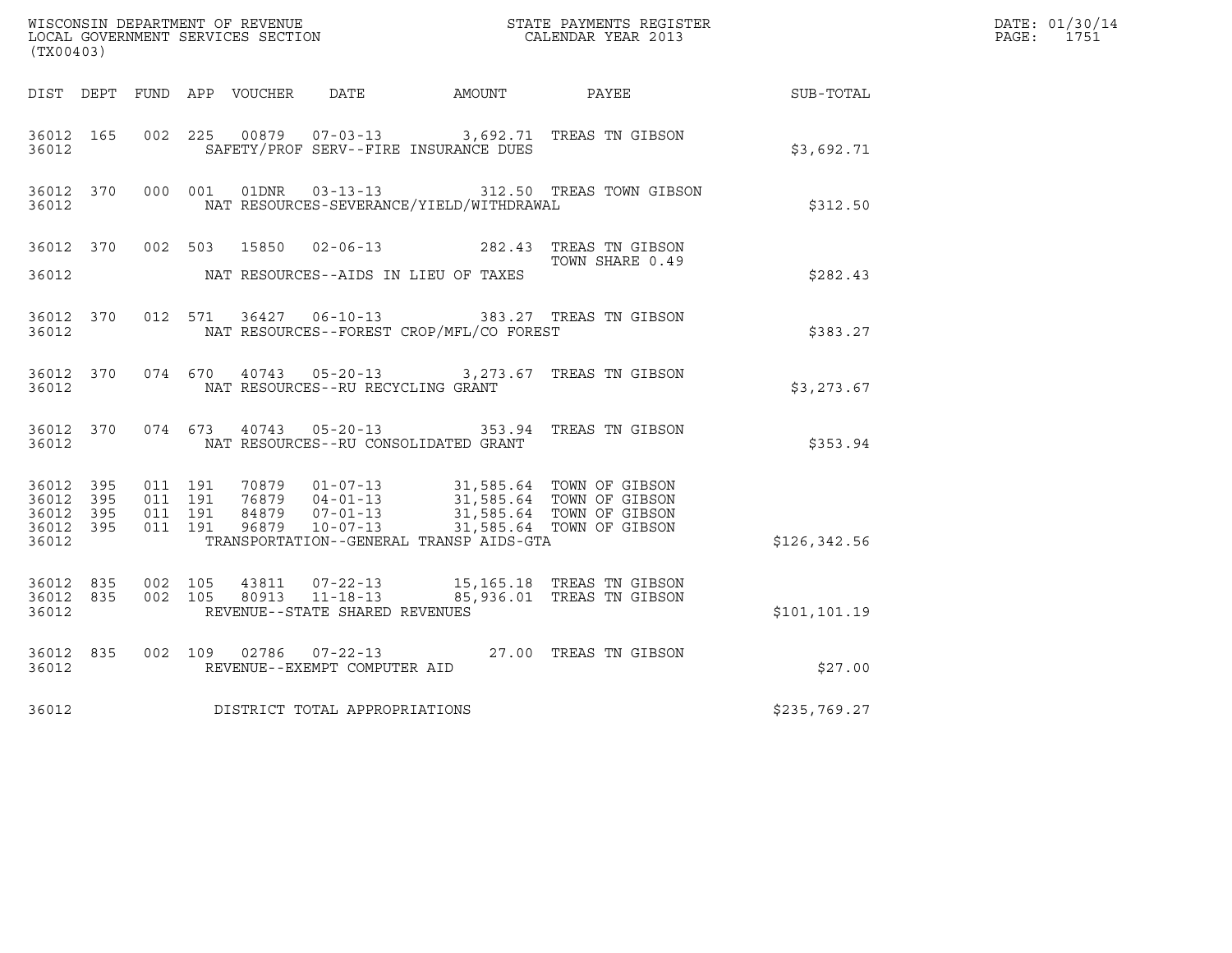| ${\tt WISCOONSIM\ DEPARTMENT\ OF\ REVENUE}\qquad \qquad {\tt STATE\ PAYMENTS\ REGISTER\ LOCAL\ GOVERNMENT\ SERVICES\ SECTION\qquad \qquad {\tt CALENDAR\ YEAR\ 2013}$<br>(TX00403) |                                                                                                                                                                                                                                     |                        | DATE: 01/30/14<br>PAGE: 1752 |  |
|------------------------------------------------------------------------------------------------------------------------------------------------------------------------------------|-------------------------------------------------------------------------------------------------------------------------------------------------------------------------------------------------------------------------------------|------------------------|------------------------------|--|
| DIST DEPT FUND APP VOUCHER DATE                                                                                                                                                    |                                                                                                                                                                                                                                     | AMOUNT PAYEE SUB-TOTAL |                              |  |
| 36014 165 002 225 00880 07-03-13 6,010.56 TREAS TN KOSSUTH<br>36014                                                                                                                | SAFETY/PROF SERV--FIRE INSURANCE DUES                                                                                                                                                                                               |                        | \$6,010.56                   |  |
| 36014 370 000 001 04DNR 10-23-13 111.33 TOWN KOSSUTH<br>36014                                                                                                                      | NAT RESOURCES-SEVERANCE/YIELD/WITHDRAWAL                                                                                                                                                                                            |                        | \$111.33                     |  |
| 36014 370 002 503 15851 02-06-13 1,254.71 TREAS TN KOSSUTH                                                                                                                         |                                                                                                                                                                                                                                     | TOWN SHARE 75.47       |                              |  |
| 36014<br>NAT RESOURCES--AIDS IN LIEU OF TAXES                                                                                                                                      |                                                                                                                                                                                                                                     |                        | \$1,254.71                   |  |
| 36014 370 012 571 36428 06-10-13 189.20 TREAS TN KOSSUTH<br>36014                                                                                                                  | NAT RESOURCES--FOREST CROP/MFL/CO FOREST                                                                                                                                                                                            |                        | \$189.20                     |  |
| 36014 370 074 670 40744 05-20-13 1,545.24 TREAS TN KOSSUTH<br>36014<br>NAT RESOURCES--RU RECYCLING GRANT                                                                           |                                                                                                                                                                                                                                     |                        | \$1,545.24                   |  |
| 36014 395<br>011 191<br>395<br>011 191<br>36014<br>011 191<br>36014 395<br>36014 395<br>011 191<br>36014                                                                           | 70880  01-07-13  34,390.66  TOWN OF KOSSUTH<br>76880  04-01-13  34,390.66  TOWN OF KOSSUTH<br>84880  07-01-13  34,390.66  TOWN OF KOSSUTH<br>96880  10-07-13  34,390.68  TOWN OF KOSSUTH<br>TRANSPORTATION--GENERAL TRANSP AIDS-GTA |                        | \$137,562.66                 |  |
| 002 105 43812 07-22-13 6,603.84 TREAS TN KOSSUTH<br>002 105 80914 11-18-13 31,759.93 TREAS TN KOSSUTH<br>36014 835 002 105<br>36014 835<br>REVENUE--STATE SHARED REVENUES<br>36014 |                                                                                                                                                                                                                                     |                        | \$38,363.77                  |  |
| 36014 835 002 109 02787 07-22-13 51.00 TREAS TN KOSSUTH<br>36014<br>REVENUE--EXEMPT COMPUTER AID                                                                                   |                                                                                                                                                                                                                                     |                        | \$51.00                      |  |
| DISTRICT TOTAL APPROPRIATIONS<br>36014                                                                                                                                             |                                                                                                                                                                                                                                     |                        | \$185,088.47                 |  |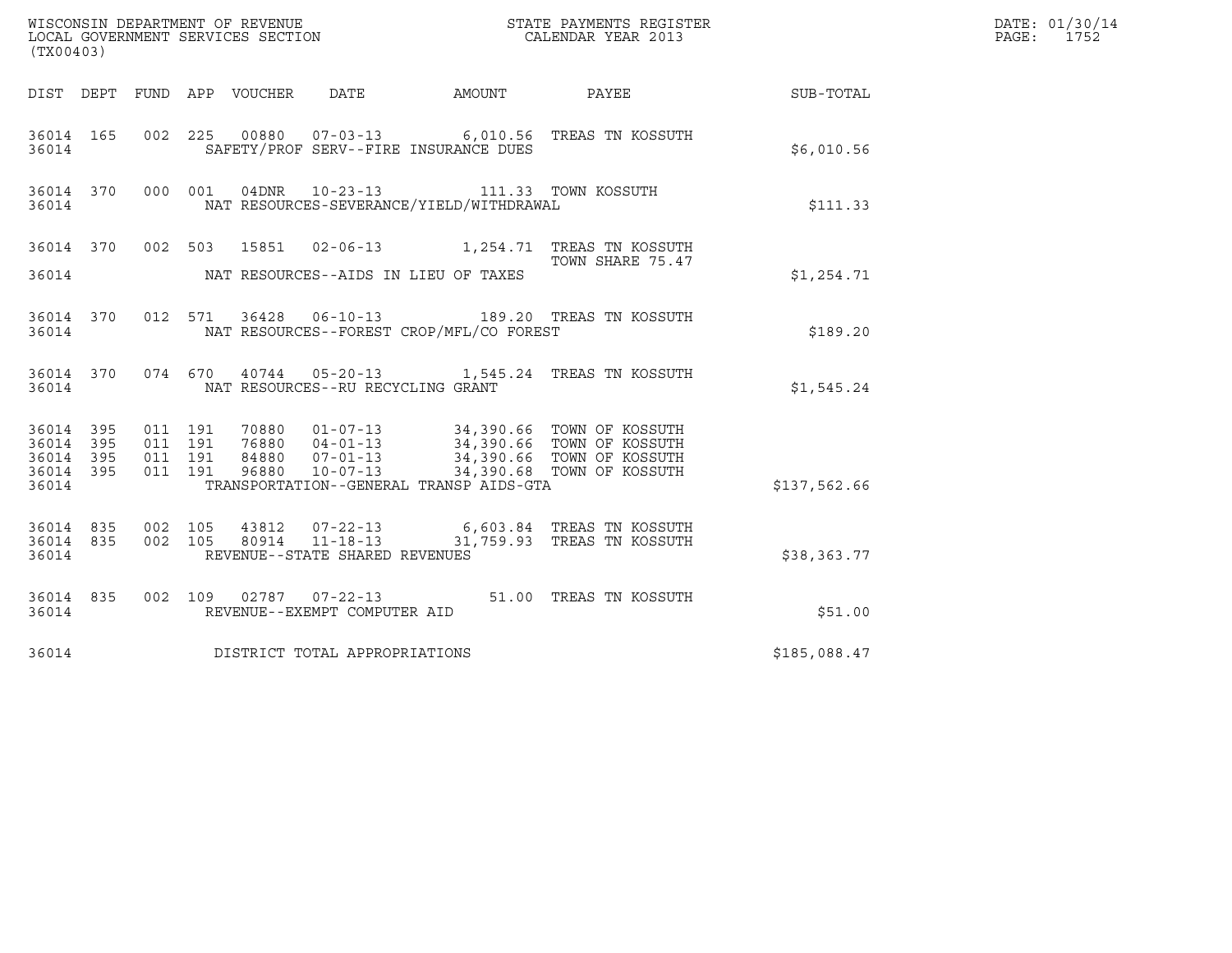| (TX00403)                                                       |                                                                                                                                                                                                                                                                                 |              | DATE: 01/30/14<br>PAGE: 1753 |
|-----------------------------------------------------------------|---------------------------------------------------------------------------------------------------------------------------------------------------------------------------------------------------------------------------------------------------------------------------------|--------------|------------------------------|
|                                                                 | DIST DEPT FUND APP VOUCHER DATE<br>AMOUNT PAYEE SUB-TOTAL                                                                                                                                                                                                                       |              |                              |
| 36016 165<br>36016                                              | 002  225  00881  07-03-13  4,514.60 TREAS TN LIBERTY<br>SAFETY/PROF SERV--FIRE INSURANCE DUES                                                                                                                                                                                   | \$4,514.60   |                              |
| 36016 370<br>36016                                              | 000 001 04DNR 10-23-13<br>411.70 TOWN LIBERTY<br>NAT RESOURCES-SEVERANCE/YIELD/WITHDRAWAL                                                                                                                                                                                       | \$411.70     |                              |
| 36016                                                           | 36016 370 012 571 36429 06-10-13 330.06 TREAS TN LIBERTY<br>NAT RESOURCES--FOREST CROP/MFL/CO FOREST                                                                                                                                                                            | \$330.06     |                              |
| 36016                                                           | 36016 370 074 670 40745 05-20-13 6,270.42 TREAS TN LIBERTY<br>NAT RESOURCES--RU RECYCLING GRANT                                                                                                                                                                                 | \$6,270.42   |                              |
| 36016                                                           | 36016 370 074 673 40745 05-20-13 336.37 TREAS TN LIBERTY<br>NAT RESOURCES--RU CONSOLIDATED GRANT                                                                                                                                                                                | \$336.37     |                              |
| 36016 395<br>395<br>36016<br>395<br>36016<br>36016 395<br>36016 | 011 191<br>70881  01-07-13  31,829.09  TOWN OF LIBERTY<br>76881  04-01-13  31,829.09  TOWN OF LIBERTY<br>84881  07-01-13  31,829.09  TOWN OF LIBERTY<br>96881  10-07-13  31,829.11  TOWN OF LIBERTY<br>011 191<br>011 191<br>011 191<br>TRANSPORTATION--GENERAL TRANSP AIDS-GTA | \$127,316.38 |                              |
| 36016 835 002 105<br>36016 835<br>36016                         | 43813  07-22-13  4,280.23  TREAS TN LIBERTY<br>80915  11-18-13  24,266.60  TREAS TN LIBERTY<br>002 105<br>REVENUE--STATE SHARED REVENUES                                                                                                                                        | \$28,546.83  |                              |
| 36016 835<br>36016                                              | 002 109 02788 07-22-13 16.00 TREAS TN LIBERTY<br>REVENUE--EXEMPT COMPUTER AID                                                                                                                                                                                                   | \$16.00      |                              |
| 36016                                                           | DISTRICT TOTAL APPROPRIATIONS                                                                                                                                                                                                                                                   | \$167,742.36 |                              |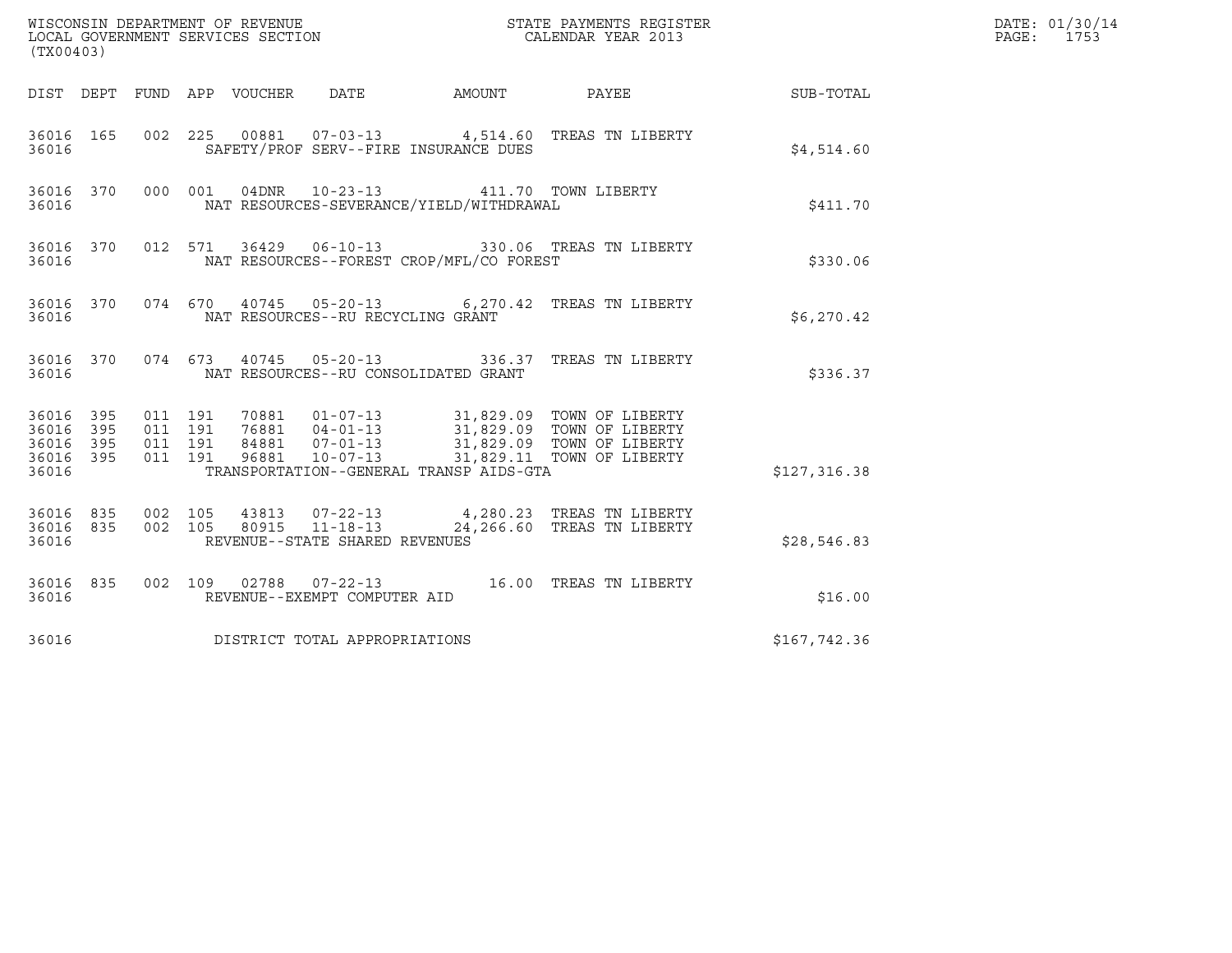| (TX00403)                                         |            |                                          |  |                                 |                                      |                                          |                                                                                                                                                                                                |              | DATE: 01/30/14<br>PAGE: 1754 |
|---------------------------------------------------|------------|------------------------------------------|--|---------------------------------|--------------------------------------|------------------------------------------|------------------------------------------------------------------------------------------------------------------------------------------------------------------------------------------------|--------------|------------------------------|
|                                                   |            |                                          |  | DIST DEPT FUND APP VOUCHER DATE |                                      | AMOUNT                                   | PAYEE                                                                                                                                                                                          | SUB-TOTAL    |                              |
| 36018 165<br>36018                                |            |                                          |  |                                 |                                      | SAFETY/PROF SERV--FIRE INSURANCE DUES    | 002 225 00882 07-03-13 2,943.04 TREAS TN MANITOWOC                                                                                                                                             | \$2,943.04   |                              |
| 36018 370<br>36018                                |            |                                          |  |                                 |                                      | NAT RESOURCES--FOREST CROP/MFL/CO FOREST | 012 571 36430 06-10-13 28.80 TREAS TN MANITOWOC                                                                                                                                                | \$28.80      |                              |
| 36018 370<br>36018                                |            |                                          |  |                                 | NAT RESOURCES--RU RECYCLING GRANT    |                                          | 074 670 40746 05-20-13 2,097.29 TREAS TN MANITOWOC                                                                                                                                             | \$2,097.29   |                              |
| 36018 370<br>36018                                |            |                                          |  |                                 | NAT RESOURCES--RU CONSOLIDATED GRANT |                                          | 074  673  40746  05-20-13  286.03  TREAS TN MANITOWOC                                                                                                                                          | \$286.03     |                              |
| 36018 395<br>36018<br>36018<br>36018 395<br>36018 | 395<br>395 | 011 191<br>011 191<br>011 191<br>011 191 |  |                                 |                                      | TRANSPORTATION--GENERAL TRANSP AIDS-GTA  | 70882  01-07-13   6,292.78  TOWN OF MANITOWOC<br>76882  04-01-13   6,292.78  TOWN OF MANITOWOC<br>84882  07-01-13  6,292.78  TOWN OF MANITOWOC<br>96882  10-07-13  6,292.79  TOWN OF MANITOWOC | \$25, 171.13 |                              |
| 36018 835<br>36018 835<br>36018                   |            | 002 105<br>002 105                       |  |                                 | REVENUE--STATE SHARED REVENUES       |                                          | 43814  07-22-13  2,706.76  TREAS TN MANITOWOC<br>80916  11-18-13  15,268.59  TREAS  TN MANITOWOC                                                                                               | \$17,975.35  |                              |
| 36018 835<br>36018                                |            |                                          |  |                                 | REVENUE--EXEMPT COMPUTER AID         |                                          | 002 109 02789 07-22-13 56.00 TREAS TN MANITOWOC                                                                                                                                                | \$56.00      |                              |
| 36018                                             |            |                                          |  |                                 | DISTRICT TOTAL APPROPRIATIONS        |                                          |                                                                                                                                                                                                | \$48,557.64  |                              |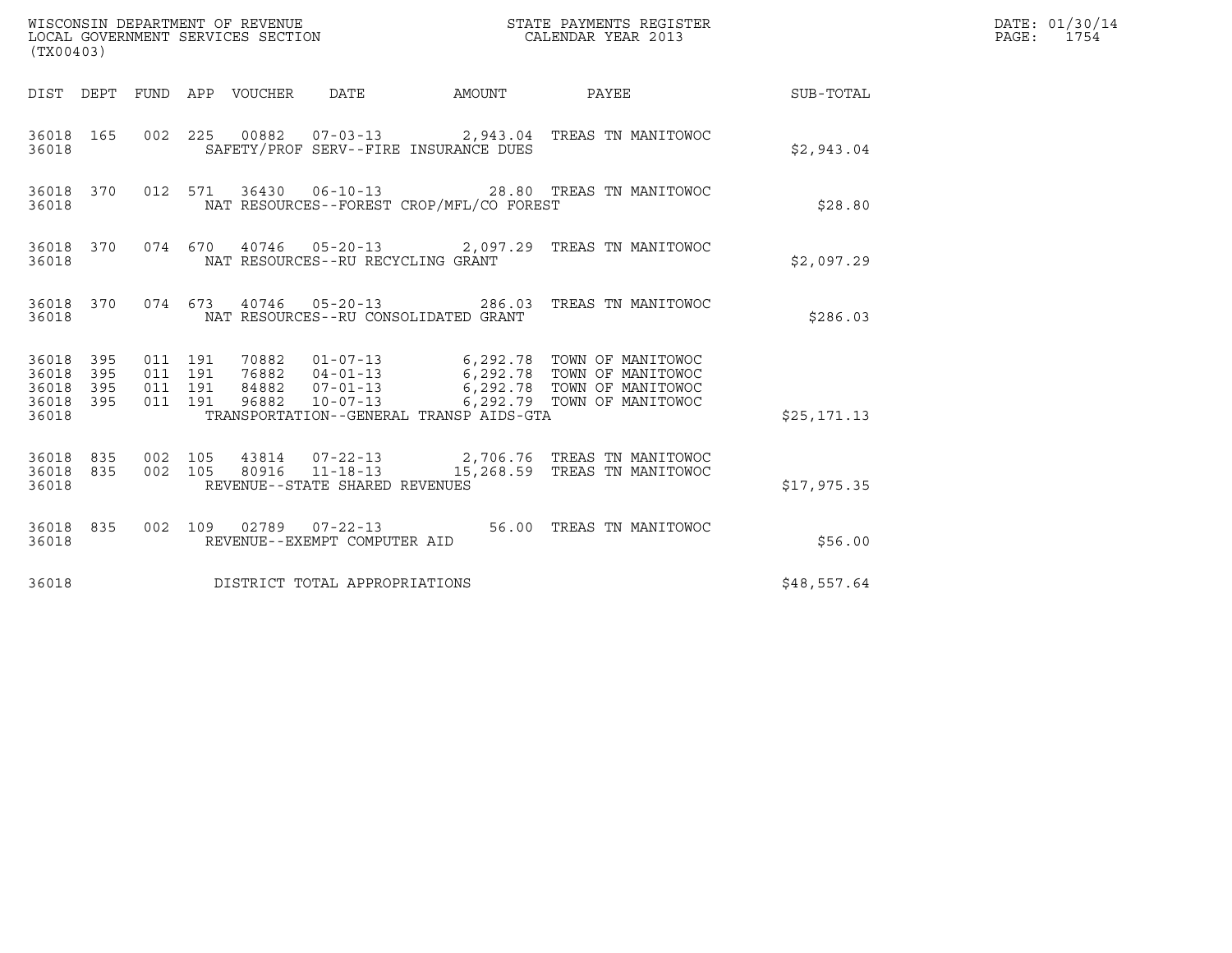| (TX00403)                                     |                   | WISCONSIN DEPARTMENT OF REVENUE<br>LOCAL GOVERNMENT SERVICES SECTION |                                   |                                          | STATE PAYMENTS REGISTER<br>CALENDAR YEAR 2013                                                                                                                                                                                |                        | DATE: 01/30/14<br>PAGE: 1755 |
|-----------------------------------------------|-------------------|----------------------------------------------------------------------|-----------------------------------|------------------------------------------|------------------------------------------------------------------------------------------------------------------------------------------------------------------------------------------------------------------------------|------------------------|------------------------------|
|                                               |                   | DIST DEPT FUND APP VOUCHER DATE                                      |                                   |                                          |                                                                                                                                                                                                                              | AMOUNT PAYEE SUB-TOTAL |                              |
| 36020 165<br>36020                            |                   |                                                                      |                                   | SAFETY/PROF SERV--FIRE INSURANCE DUES    | 002 225 00883 07-03-13 7,251.45 TREAS TN MANITOWOC RAPIDS                                                                                                                                                                    | \$7,251.45             |                              |
| 36020 370<br>36020                            |                   |                                                                      |                                   | NAT RESOURCES--FOREST CROP/MFL/CO FOREST | 012 571 36431 06-10-13 83.87 TREAS TN MANITOWOC RAPIDS                                                                                                                                                                       | \$83.87                |                              |
| 36020 370<br>36020                            |                   | 012 579 18592                                                        |                                   | NAT RESOURCES--AIDS IN LIEU OF TAXES     | 04-15-13 20.29 TREAS TOWN MANITOWOC RAPIDS                                                                                                                                                                                   | \$20.29                |                              |
| 36020 370<br>36020                            |                   |                                                                      | NAT RESOURCES--RU RECYCLING GRANT |                                          | 074 670 40747 05-20-13 8,033.00 TREAS TN MANITOWOC RAPIDS                                                                                                                                                                    | \$8,033.00             |                              |
| 36020 370<br>36020                            |                   |                                                                      |                                   | NAT RESOURCES--RU CONSOLIDATED GRANT     | 074  673  40747  05-20-13  561.06  TREAS TN MANITOWOC RAPIDS                                                                                                                                                                 | \$561.06               |                              |
| 36020 395<br>36020<br>36020<br>36020<br>36020 | 395<br>395<br>395 | 011 191<br>011 191<br>011 191<br>011 191                             |                                   | TRANSPORTATION--GENERAL TRANSP AIDS-GTA  | 70883  01-07-13  27,505.12  TOWN OF MANITOWOC RAPIDS<br>76883  04-01-13  27,505.12  TOWN OF MANITOWOC RAPIDS<br>84883  07-01-13  27,505.12  TOWN OF MANITOWOC RAPIDS<br>96883  10-07-13  27,505.13  TOWN OF MANITOWOC RAPIDS | \$110,020.49           |                              |
| 36020 835<br>36020 835<br>36020               |                   | 002 105<br>002 105<br>REVENUE--STATE SHARED REVENUES                 |                                   |                                          |                                                                                                                                                                                                                              | \$50,056.01            |                              |
| 36020 835<br>36020                            |                   |                                                                      | REVENUE--EXEMPT COMPUTER AID      |                                          | 002 109 02790 07-22-13 298.00 TREAS TN MANITOWOC RAPIDS                                                                                                                                                                      | \$298.00               |                              |
| 36020                                         |                   | DISTRICT TOTAL APPROPRIATIONS                                        |                                   |                                          |                                                                                                                                                                                                                              | \$176,324.17           |                              |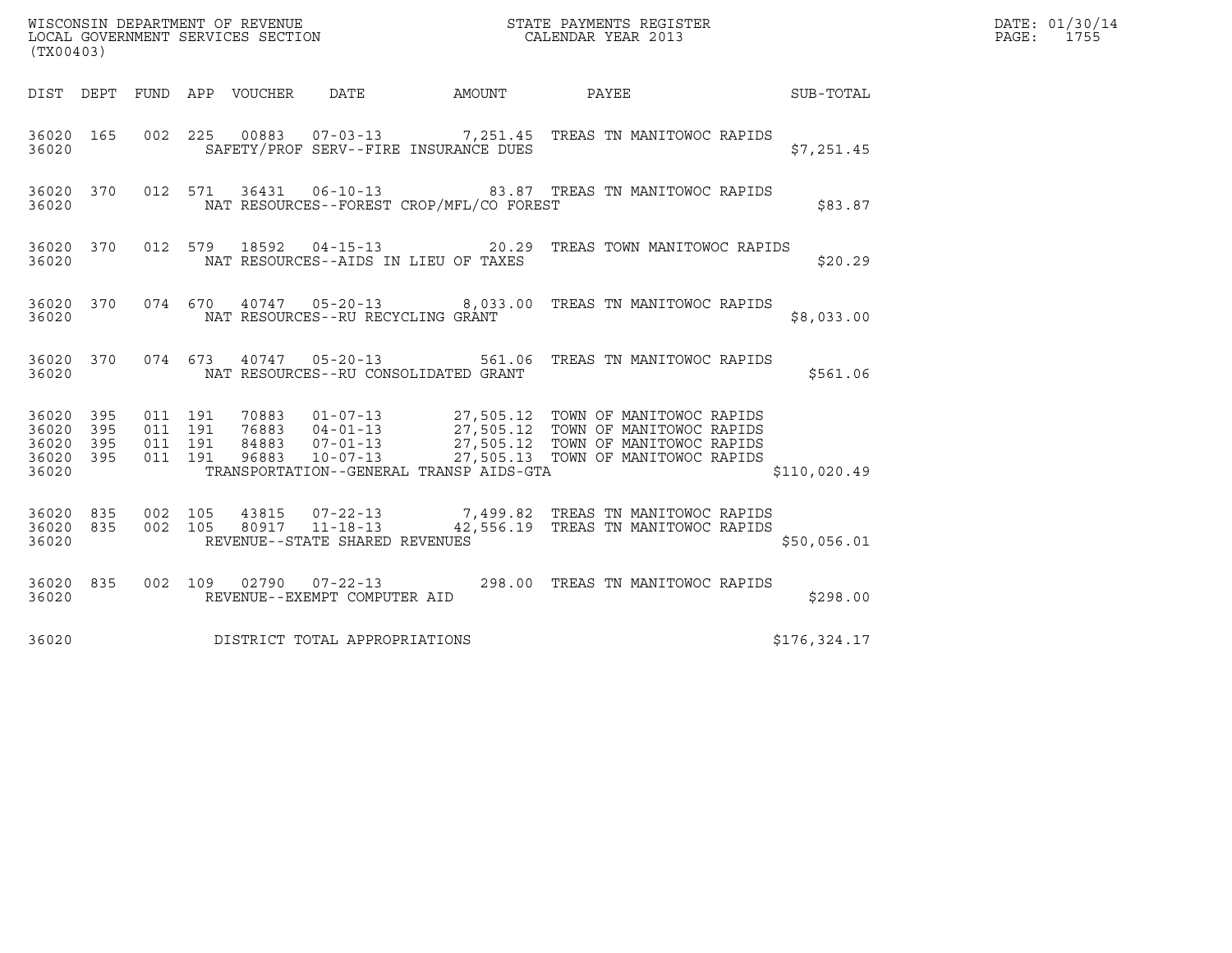| WISCONSIN DEPARTMENT OF REVENUE<br>LOCAL GOVERNMENT SERVICES SECTION<br>(TX00403) |           |                               |         |                                 |                                   |                                          | STATE PAYMENTS REGISTER<br>CALENDAR YEAR 2013                                                                                                                                                                        |               | DATE: 01/30/14<br>PAGE: 1756 |
|-----------------------------------------------------------------------------------|-----------|-------------------------------|---------|---------------------------------|-----------------------------------|------------------------------------------|----------------------------------------------------------------------------------------------------------------------------------------------------------------------------------------------------------------------|---------------|------------------------------|
|                                                                                   |           |                               |         | DIST DEPT FUND APP VOUCHER DATE |                                   |                                          | AMOUNT PAYEE SUB-TOTAL                                                                                                                                                                                               |               |                              |
| 36022                                                                             | 36022 165 |                               |         |                                 |                                   | SAFETY/PROF SERV--FIRE INSURANCE DUES    | 002  225  00884  07-03-13  2,110.27  TREAS TN MAPLE GROVE                                                                                                                                                            | \$2,110.27    |                              |
| 36022                                                                             | 36022 370 |                               |         |                                 |                                   | NAT RESOURCES--FOREST CROP/MFL/CO FOREST | 012 571 36432 06-10-13 243.54 TREAS TN MAPLE GROVE                                                                                                                                                                   | \$243.54      |                              |
| 36022                                                                             |           |                               |         |                                 | NAT RESOURCES--RU RECYCLING GRANT |                                          | 36022 370 074 670 40748 05-20-13 2,251.33 TREAS TN MAPLE GROVE                                                                                                                                                       | \$2,251.33    |                              |
| 36022 395<br>36022 395<br>36022 395<br>36022 395<br>36022                         |           | 011 191<br>011 191<br>011 191 | 011 191 |                                 |                                   | TRANSPORTATION--GENERAL TRANSP AIDS-GTA  | 70884   01-07-13   33,353.33   TOWN OF MAPLE GROVE<br>76884   04-01-13   33,353.33   TOWN OF MAPLE GROVE<br>84884   07-01-13   33,353.33   TOWN OF MAPLE GROVE<br>96884   10-07-13   33,353.35   TOWN OF MAPLE GROVE | \$133,413.34  |                              |
| 36022                                                                             |           |                               |         |                                 | REVENUE--STATE SHARED REVENUES    |                                          | $\begin{array}{cccccc} 36022 & 835 & 002 & 105 & 43816 & 07-22-13 & & 9,917.57 & \text{TREAS TN MAPLE GROVE} \\ 36022 & 835 & 002 & 105 & 80918 & 11-18-13 & & 56,199.57 & \text{TREAS TN MAPLE GROVE} \end{array}$  | \$66, 117.14  |                              |
| 36022                                                                             |           |                               |         |                                 | REVENUE--EXEMPT COMPUTER AID      |                                          | 36022 835 002 109 02791 07-22-13 14.00 TREAS TN MAPLE GROVE                                                                                                                                                          | \$14.00       |                              |
| 36022                                                                             |           |                               |         |                                 | DISTRICT TOTAL APPROPRIATIONS     |                                          |                                                                                                                                                                                                                      | \$204, 149.62 |                              |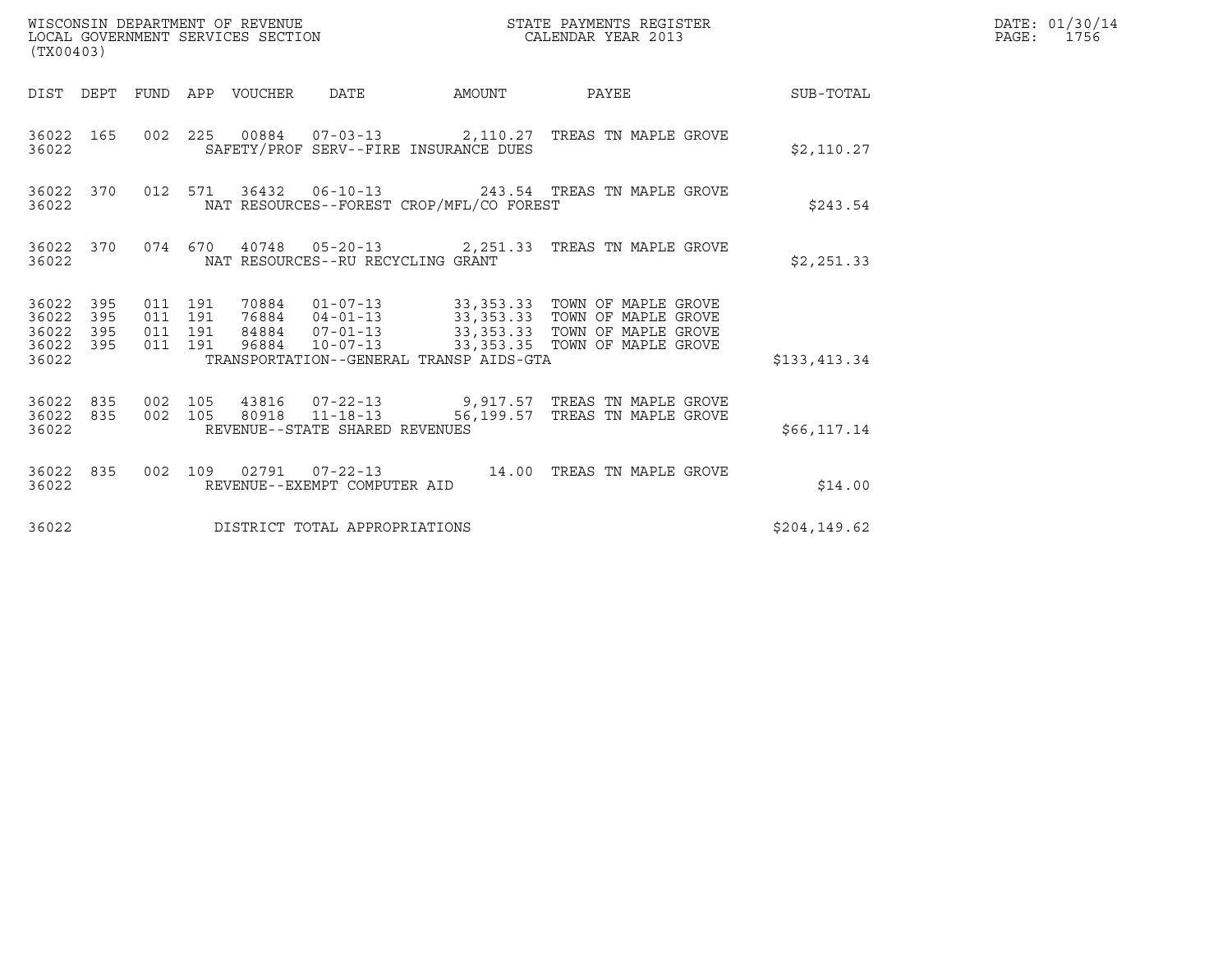| (TX00403)                                             |     |                                          |                                   |                                                                                                                                                                                                                             |                                                            |              | DATE: 01/30/14<br>PAGE: 1757 |
|-------------------------------------------------------|-----|------------------------------------------|-----------------------------------|-----------------------------------------------------------------------------------------------------------------------------------------------------------------------------------------------------------------------------|------------------------------------------------------------|--------------|------------------------------|
|                                                       |     |                                          |                                   |                                                                                                                                                                                                                             | DIST DEPT FUND APP VOUCHER DATE AMOUNT PAYEE THE SUB-TOTAL |              |                              |
| 36024 165<br>36024                                    |     |                                          |                                   | 002 225 00885 07-03-13 4,142.38 TREAS TN MEEME<br>SAFETY/PROF SERV--FIRE INSURANCE DUES                                                                                                                                     |                                                            | \$4,142.38   |                              |
| 36024 370<br>36024                                    |     |                                          | 000 001 04DNR 10-23-13            | NAT RESOURCES-SEVERANCE/YIELD/WITHDRAWAL                                                                                                                                                                                    | 638.50 TOWN MEEME                                          | \$638.50     |                              |
| 36024 370<br>36024                                    |     |                                          |                                   | 012 571 36433 06-10-13 92.78 TREAS TN MEEME<br>NAT RESOURCES--FOREST CROP/MFL/CO FOREST                                                                                                                                     |                                                            | \$92.78      |                              |
| 36024                                                 |     |                                          | NAT RESOURCES--RU RECYCLING GRANT | 36024 370 074 670 40749 05-20-13 5,970.83 TREAS TN MEEME                                                                                                                                                                    |                                                            | \$5,970.83   |                              |
| 36024                                                 |     |                                          |                                   | 36024 370 074 673 40749 05-20-13 380.42 TREAS TN MEEME<br>NAT RESOURCES--RU CONSOLIDATED GRANT                                                                                                                              |                                                            | \$380.42     |                              |
| 36024 395<br>36024 395<br>36024<br>36024 395<br>36024 | 395 | 011 191<br>011 191<br>011 191<br>011 191 |                                   | 70885  01-07-13  27,325.17  TOWN OF MEEME<br>76885  04-01-13  27,325.17  TOWN OF MEEME<br>84885  07-01-13  27,325.17  TOWN OF MEEME<br>96885  10-07-13  27,325.20  TOWN OF MEEME<br>TRANSPORTATION--GENERAL TRANSP AIDS-GTA |                                                            | \$109,300.71 |                              |
| 36024                                                 |     |                                          | REVENUE--STATE SHARED REVENUES    | 36024 835 002 105 43817 07-22-13 5,700.98 TREAS TN MEEME<br>36024 835 002 105 80919 11-18-13 32,582.02 TREAS TN MEEME                                                                                                       |                                                            | \$38, 283.00 |                              |
| 36024 835<br>36024                                    |     |                                          | REVENUE--EXEMPT COMPUTER AID      | 002 109 02792 07-22-13 41.00 TREAS TN MEEME                                                                                                                                                                                 |                                                            | \$41.00      |                              |
| 36024                                                 |     |                                          | DISTRICT TOTAL APPROPRIATIONS     |                                                                                                                                                                                                                             |                                                            | \$158,849.62 |                              |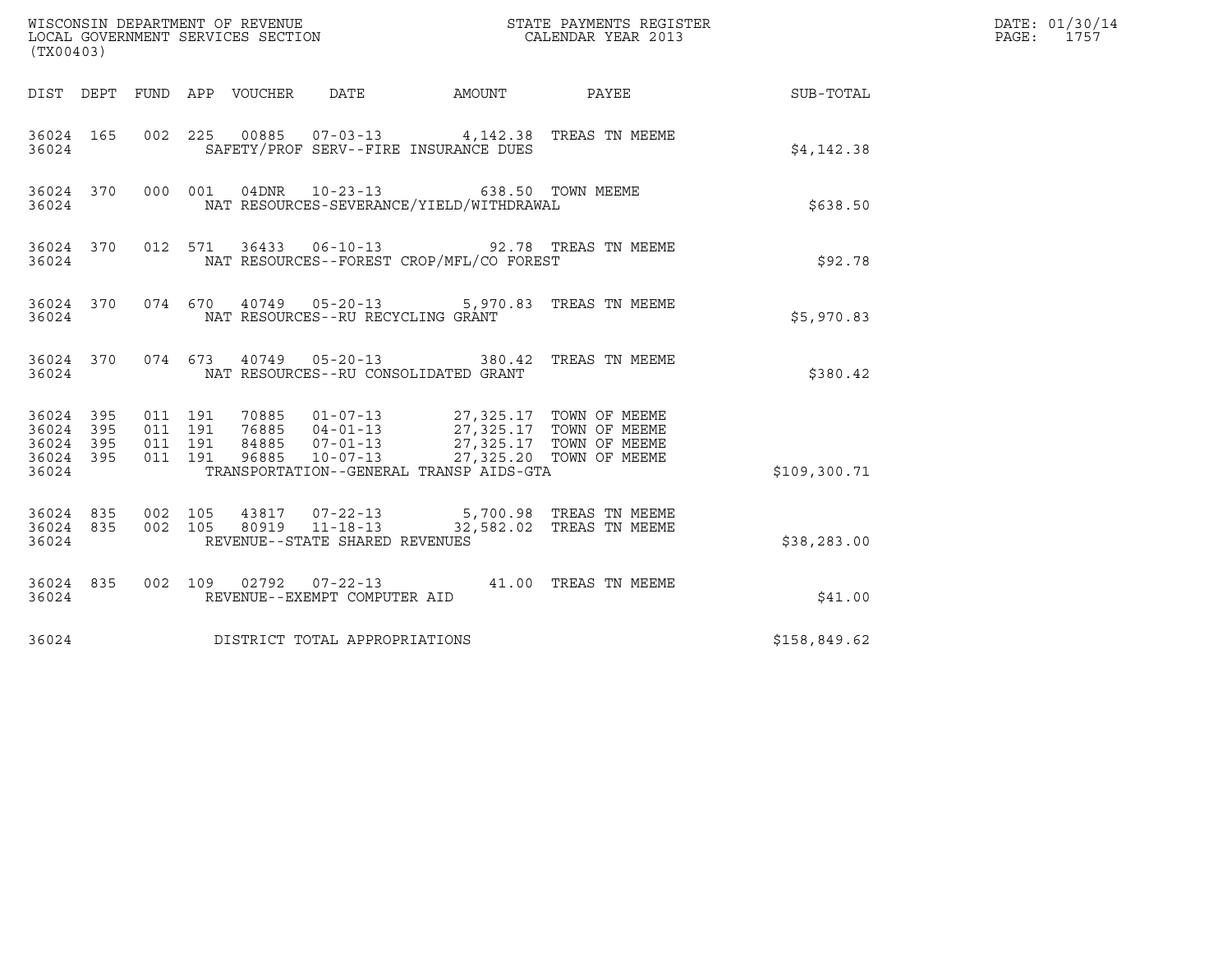| WISCONSIN DEPARTMENT OF REVENUE   | STATE PAYMENTS REGISTER | DATE: 01/30/14 |
|-----------------------------------|-------------------------|----------------|
| LOCAL GOVERNMENT SERVICES SECTION | CALENDAR YEAR 2013      | 1758<br>PAGE:  |

| WISCONSIN DEPARTMENT OF REVENUE<br>LOCAL GOVERNMENT SERVICES SECTION<br>CALENDAR YEAR 2013<br>(TX00403) |  |  |  |  |                                             |  | DATE: 01/30/14<br>PAGE: 1758                                                                                                                                                                                                            |              |  |
|---------------------------------------------------------------------------------------------------------|--|--|--|--|---------------------------------------------|--|-----------------------------------------------------------------------------------------------------------------------------------------------------------------------------------------------------------------------------------------|--------------|--|
|                                                                                                         |  |  |  |  |                                             |  | DIST DEPT FUND APP VOUCHER DATE AMOUNT PAYEE PATE SUB-TOTAL                                                                                                                                                                             |              |  |
|                                                                                                         |  |  |  |  | 36026 SAFETY/PROF SERV--FIRE INSURANCE DUES |  | 36026 165 002 225 00886 07-03-13 3,147.10 TREAS TN MISHICOT                                                                                                                                                                             | \$3,147.10   |  |
| 36026                                                                                                   |  |  |  |  | NAT RESOURCES-SEVERANCE/YIELD/WITHDRAWAL    |  | 36026 370 000 001 01DNR 03-13-13 244.12 TREAS TOWN MISHICOT<br>36026 370 000 001 02DNR 07-03-13 90.95 TREAS TOWN MISHICOT                                                                                                               | \$335.07     |  |
| 36026                                                                                                   |  |  |  |  | NAT RESOURCES--FOREST CROP/MFL/CO FOREST    |  | 36026 370 012 571 36434 06-10-13 169.65 TREAS TN MISHICOT                                                                                                                                                                               | \$169.65     |  |
|                                                                                                         |  |  |  |  | 36026 NAT RESOURCES--RU RECYCLING GRANT     |  | 36026 370 074 670 40750 05-20-13 940.14 TREAS TN MISHICOT                                                                                                                                                                               | \$940.14     |  |
| 36026                                                                                                   |  |  |  |  | NAT RESOURCES--RU CONSOLIDATED GRANT        |  | 36026 370 074 673 40750 05-20-13 336.63 TREAS TN MISHICOT                                                                                                                                                                               | \$336.63     |  |
| 36026                                                                                                   |  |  |  |  | TRANSPORTATION--GENERAL TRANSP AIDS-GTA     |  | 36026 395 011 191 70886 01-07-13 27,954.98 TOWN OF MISHICOT<br>36026 395 011 191 76886 04-01-13 27,954.98 TOWN OF MISHICOT<br>36026 395 011 191 84886 07-01-13 27,954.98 TOWN OF MISHICOT<br>36026 395 011 191 96886 10-07-13 27,955.00 | \$111,819.94 |  |
| 36026                                                                                                   |  |  |  |  | REVENUE--STATE SHARED REVENUES              |  | 36026 835 002 105 43818 07-22-13 9,777.56 TREAS TN MISHICOT<br>36026 835 002 105 80920 11-18-13 55,406.15 TREAS TN MISHICOT                                                                                                             | \$65,183.71  |  |
| 36026                                                                                                   |  |  |  |  | REVENUE--EXEMPT COMPUTER AID                |  | 36026 835 002 109 02793 07-22-13 396.00 TREAS TN MISHICOT                                                                                                                                                                               | \$396.00     |  |
| 36026                                                                                                   |  |  |  |  | DISTRICT TOTAL APPROPRIATIONS               |  |                                                                                                                                                                                                                                         | \$182,328.24 |  |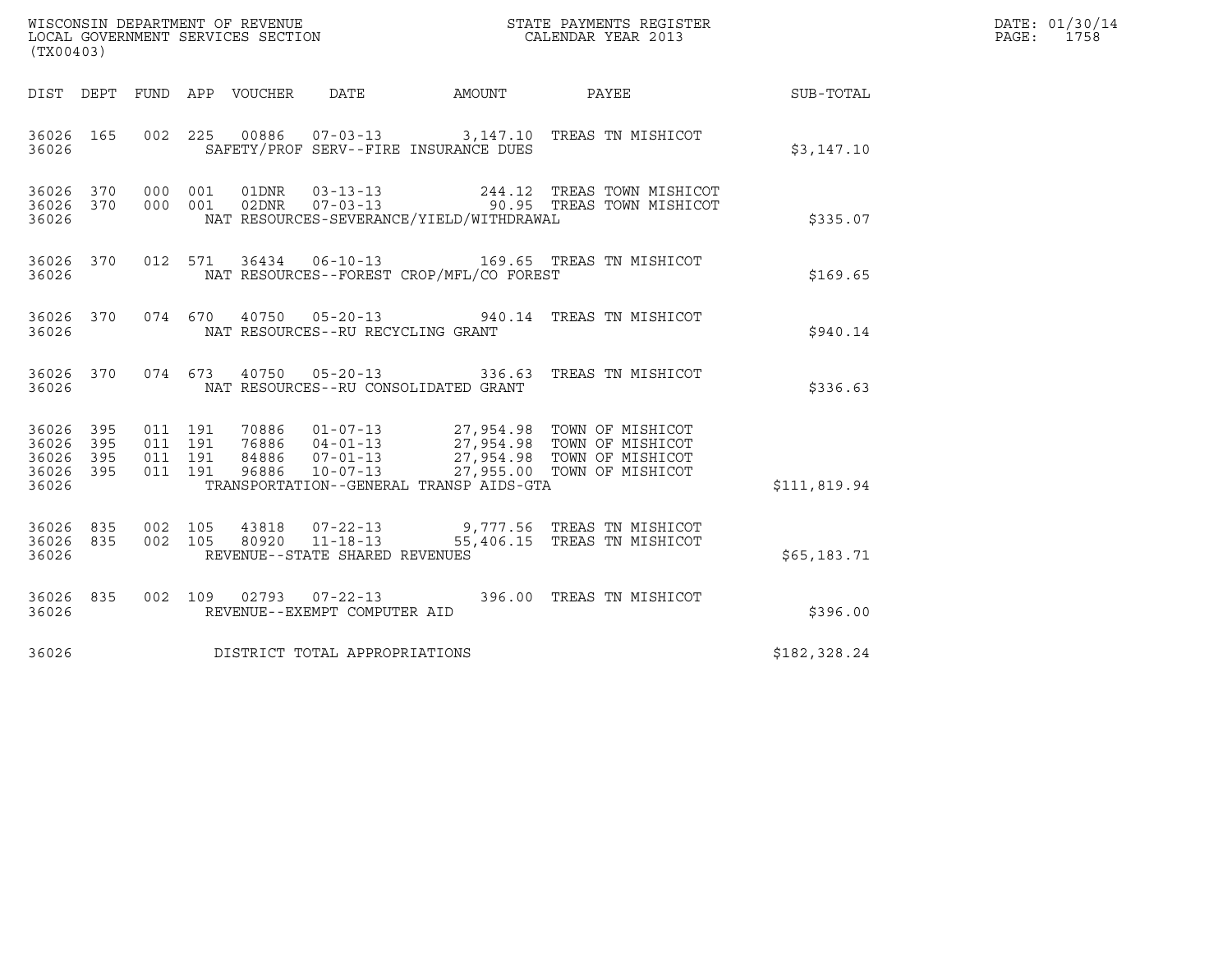| (TX00403)                                                             | WISCONSIN DEPARTMENT OF REVENUE<br>LOCAL GOVERNMENT SERVICES SECTION                                                                                                                                                                                     | STATE PAYMENTS REGISTER<br>CALENDAR YEAR 2013 | DATE: 01/30/14<br>PAGE:<br>1759 |
|-----------------------------------------------------------------------|----------------------------------------------------------------------------------------------------------------------------------------------------------------------------------------------------------------------------------------------------------|-----------------------------------------------|---------------------------------|
|                                                                       | DIST DEPT FUND APP VOUCHER DATE<br>AMOUNT                                                                                                                                                                                                                | PAYEE<br>SUB-TOTAL                            |                                 |
| 36028 165<br>36028                                                    | 002 225 00887 07-03-13 7,769.12 TREAS TN NEWTON<br>SAFETY/PROF SERV--FIRE INSURANCE DUES                                                                                                                                                                 | \$7,769.12                                    |                                 |
| 36028 370<br>36028                                                    | 012 571<br>NAT RESOURCES--FOREST CROP/MFL/CO FOREST                                                                                                                                                                                                      | \$98.87                                       |                                 |
| 36028 370<br>36028                                                    | 074 670 40751 05-20-13 12,452.12 TREAS TN NEWTON<br>NAT RESOURCES--RU RECYCLING GRANT                                                                                                                                                                    | \$12,452.12                                   |                                 |
| 36028<br>395<br>36028<br>395<br>36028<br>395<br>395<br>36028<br>36028 | 011 191<br>70887  01-07-13  33,681.47  TOWN OF NEWTON<br>76887  04-01-13  33,681.47  TOWN OF NEWTON<br>011 191<br>84887  07-01-13  33,681.47  TOWN OF NEWTON<br>011 191<br>011 191<br>$10 - 07 - 13$<br>96887<br>TRANSPORTATION--GENERAL TRANSP AIDS-GTA | 33,681.47 TOWN OF NEWTON<br>\$134,725.88      |                                 |
| 36028<br>835<br>36028<br>835<br>36028                                 | 43819  07-22-13  7,081.21  TREAS TN NEWTON<br>002 105<br>80921 11-18-13<br>002 105<br>REVENUE--STATE SHARED REVENUES                                                                                                                                     | 40,126.88 TREAS TN NEWTON<br>\$47,208.09      |                                 |
| 36028<br>835<br>36028                                                 | 002 109 02794 07-22-13<br>REVENUE--EXEMPT COMPUTER AID                                                                                                                                                                                                   | 623.00 TREAS TN NEWTON<br>\$623.00            |                                 |
| 36028                                                                 | DISTRICT TOTAL APPROPRIATIONS                                                                                                                                                                                                                            | \$202,877.08                                  |                                 |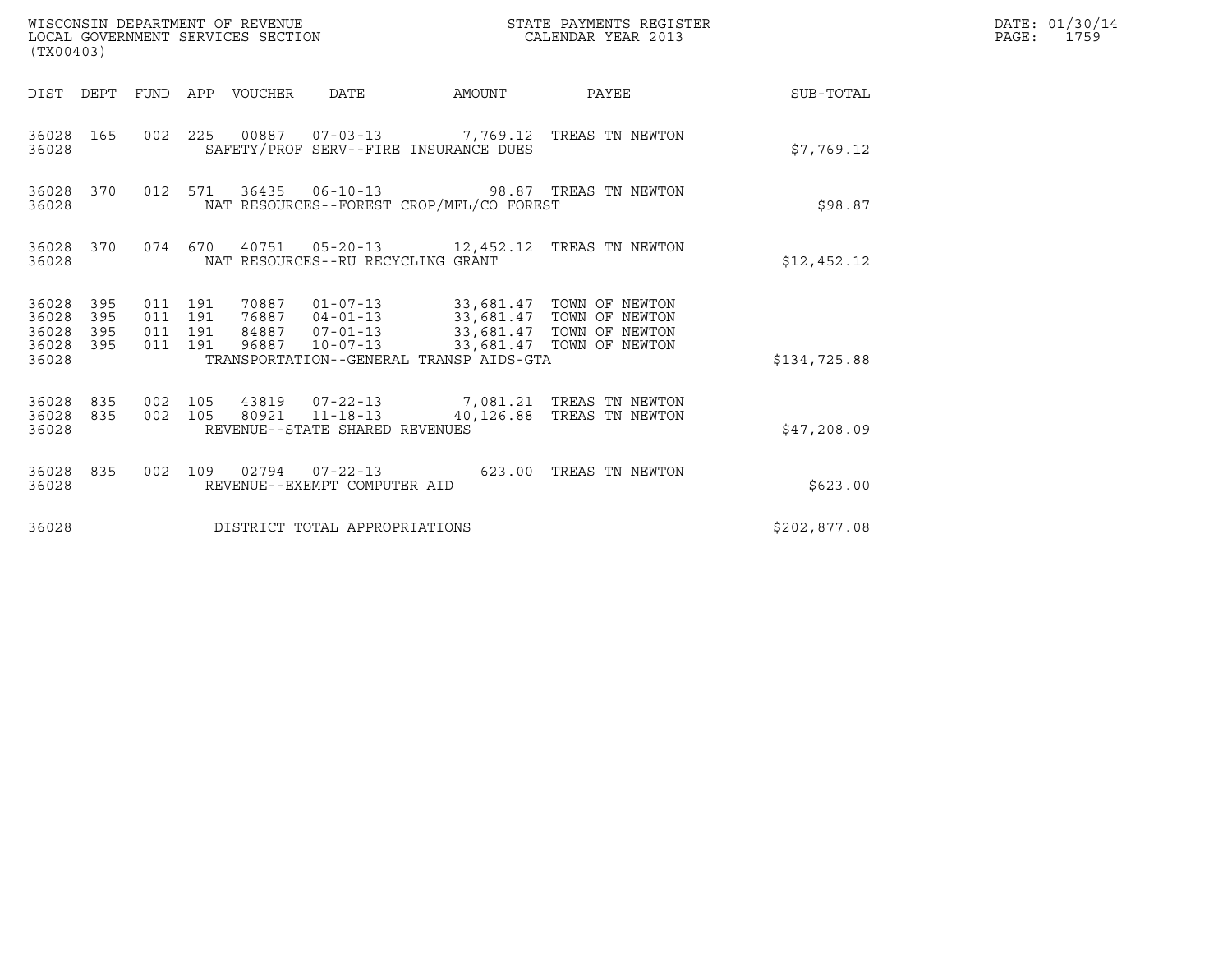| ${\tt WISCONSIN} \begin{tabular}{l} DEPARTMENT OF REVIEW \\ LOCAL GOVERIMENT S ERVICES SECTION \\ \end{tabular}$<br>(TX00403) |                   |                               |         |                                  |                                                        |                                          |                                                                                                                   |              | DATE: 01/30/14<br>$\mathtt{PAGE:}$<br>1760 |
|-------------------------------------------------------------------------------------------------------------------------------|-------------------|-------------------------------|---------|----------------------------------|--------------------------------------------------------|------------------------------------------|-------------------------------------------------------------------------------------------------------------------|--------------|--------------------------------------------|
|                                                                                                                               |                   |                               |         | DIST DEPT FUND APP VOUCHER       | DATE                                                   | AMOUNT PAYEE                             |                                                                                                                   | SUB-TOTAL    |                                            |
| 36030 165<br>36030                                                                                                            |                   |                               |         |                                  |                                                        | SAFETY/PROF SERV--FIRE INSURANCE DUES    | 002 225 00888 07-03-13 2,801.24 TREAS TN ROCKLAND                                                                 | \$2,801.24   |                                            |
|                                                                                                                               |                   |                               |         | 36030 370 002 503 16220          |                                                        |                                          | 02-21-13 1,555.91 TREAS TN ROCKLAND                                                                               |              |                                            |
| 36030                                                                                                                         |                   |                               |         |                                  |                                                        | NAT RESOURCES--AIDS IN LIEU OF TAXES     | TOWN SHARE 194.21                                                                                                 | \$1,555.91   |                                            |
| 36030 370<br>36030                                                                                                            |                   |                               |         |                                  |                                                        | NAT RESOURCES--FOREST CROP/MFL/CO FOREST | 012 571 36436 06-10-13 22.47 TREAS TN ROCKLAND                                                                    | \$22.47      |                                            |
| 36030 370<br>36030 370<br>36030                                                                                               |                   |                               | 012 579 | 18593                            |                                                        | NAT RESOURCES--AIDS IN LIEU OF TAXES     | 04-15-13 1,266.70 TREAS TN ROCKLAND<br>012 579 18593 04-15-13 2,435.03 TREAS TOWN ROCKLAND                        | \$3,701.73   |                                            |
| 36030 370<br>36030                                                                                                            |                   |                               |         |                                  | NAT RESOURCES--RU RECYCLING GRANT                      |                                          | 074 670 40752 05-20-13 4,048.99 TREAS TN ROCKLAND                                                                 | \$4,048.99   |                                            |
| 36030 395<br>36030<br>36030<br>36030<br>36030                                                                                 | 395<br>395<br>395 | 011 191<br>011 191<br>011 191 | 011 191 | 70888<br>76888<br>84888<br>96888 |                                                        | TRANSPORTATION--GENERAL TRANSP AIDS-GTA  | 01-07-13 28,039.66 TOWN OF ROCKLAND<br>04-01-13<br>04-01-13<br>07-01-13<br>10-07-13<br>28,039.66 TOWN OF ROCKLAND | \$112,158.66 |                                            |
| 36030 505<br>36030                                                                                                            |                   |                               |         |                                  | DOA--HOUSING ASSISTANCE GRANTS                         |                                          | 002 743 01643 09-19-13 116,700.00 TREAS TN ROCKLAND                                                               | \$116,700.00 |                                            |
| 36030 835<br>36030 835<br>36030                                                                                               |                   | 002 105                       | 002 105 | 43820<br>80922                   | REVENUE--STATE SHARED REVENUES                         |                                          | 07-22-13 7,781.97 TREAS TN ROCKLAND<br>11-18-13 44,097.83 TREAS TN ROCKLAND                                       | \$51,879.80  |                                            |
| 36030 835<br>36030                                                                                                            |                   |                               |         |                                  | 002 109 02795 07-22-13<br>REVENUE--EXEMPT COMPUTER AID |                                          | 303.00 TREAS TN ROCKLAND                                                                                          | \$303.00     |                                            |
| 36030 835<br>36030                                                                                                            |                   |                               | 002 501 |                                  | 00002  02-01-13                                        | DOA-PAYMENT FOR MUNICIPAL SERVICES AID   | 161.24 TREAS TN ROCKLAND                                                                                          | \$161.24     |                                            |
| 36030                                                                                                                         |                   |                               |         |                                  | DISTRICT TOTAL APPROPRIATIONS                          |                                          |                                                                                                                   | \$293,333.04 |                                            |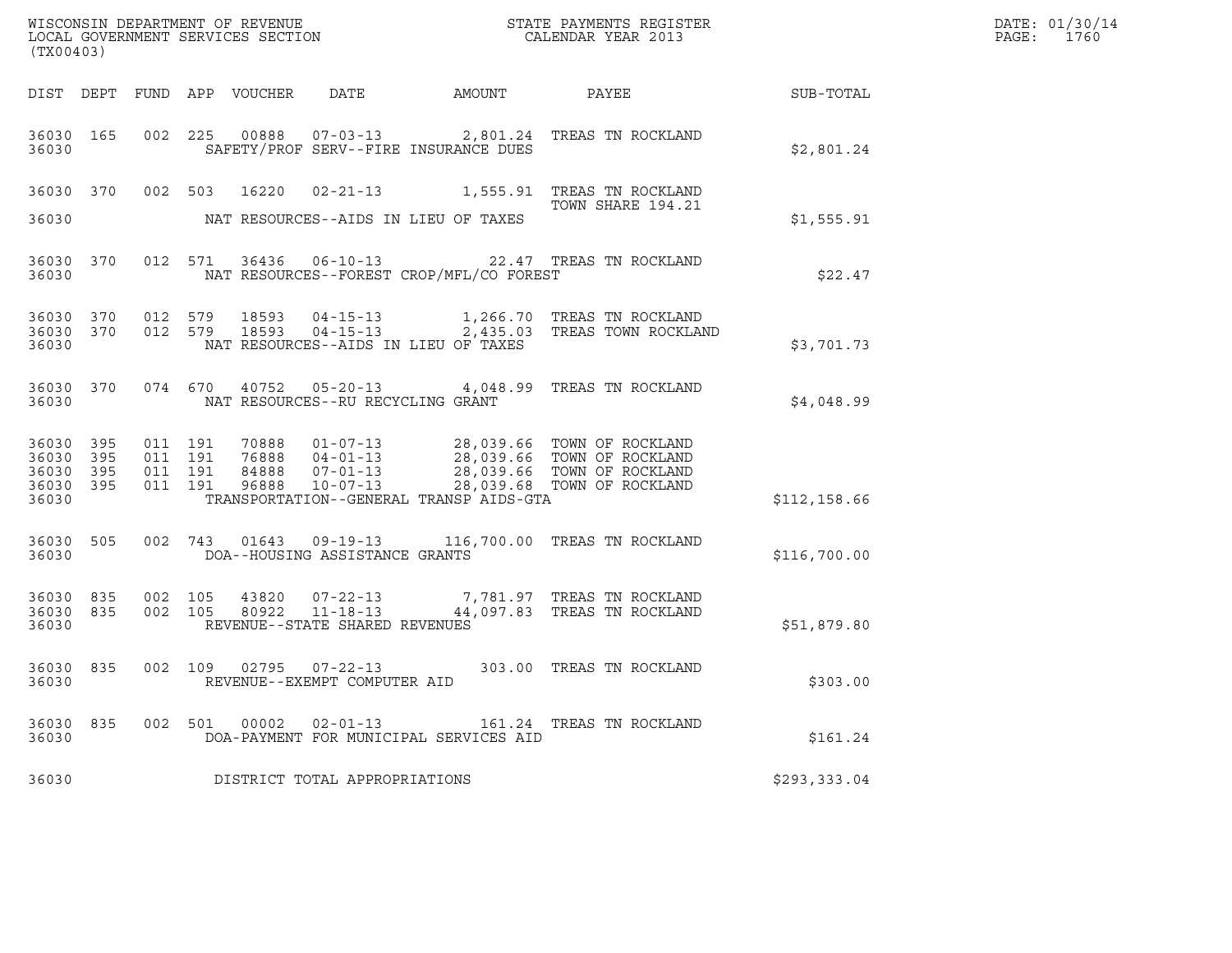| WISCONSIN DEPARTMENT OF REVENUE   | STATE PAYMENTS REGISTER | DATE: 01/30/14 |
|-----------------------------------|-------------------------|----------------|
| LOCAL GOVERNMENT SERVICES SECTION | CALENDAR YEAR 2013      | PAGE:<br>1761  |

| (TX00403)                                             |            |                          |                              |                         |                                                     |                                          | WISCONSIN DEPARTMENT OF REVENUE<br>LOCAL GOVERNMENT SERVICES SECTION FOR THE PAYMENTS REGISTER<br>(TYA04403)                                                                                     |              |
|-------------------------------------------------------|------------|--------------------------|------------------------------|-------------------------|-----------------------------------------------------|------------------------------------------|--------------------------------------------------------------------------------------------------------------------------------------------------------------------------------------------------|--------------|
| DIST                                                  | DEPT       |                          |                              |                         |                                                     |                                          | FUND APP VOUCHER DATE AMOUNT PAYEE                                                                                                                                                               | SUB-TOTAL    |
| 36032                                                 | 36032 165  | 002                      |                              |                         |                                                     | SAFETY/PROF SERV--FIRE INSURANCE DUES    | 225  00889  07-03-13   6,907.32  TREAS TN SCHLESWIG                                                                                                                                              | \$6,907.32   |
| 36032<br>36032<br>36032 370<br>36032                  | 370<br>370 | 000<br>000<br>000        | 001<br>001<br>001            |                         |                                                     | NAT RESOURCES-SEVERANCE/YIELD/WITHDRAWAL |                                                                                                                                                                                                  | \$2,773.34   |
| 36032                                                 | 36032 370  |                          |                              |                         |                                                     | NAT RESOURCES--FOREST CROP/MFL/CO FOREST | 012 571 36437 06-10-13 336.45 TREAS TN SCHLESWIG                                                                                                                                                 | \$336.45     |
| 36032<br>36032 370<br>36032 370<br>36032 370<br>36032 | 370        | 012<br>012<br>012        | 579<br>579<br>579<br>012 579 |                         |                                                     | NAT RESOURCES--AIDS IN LIEU OF TAXES     |                                                                                                                                                                                                  | \$173.13     |
| 36032<br>36032                                        | 370        |                          |                              |                         | NAT RESOURCES--RU RECYCLING GRANT                   |                                          | 074 670 40753 05-20-13 4,109.99 TREAS TN SCHLESWIG                                                                                                                                               | \$4,109.99   |
| 36032                                                 | 36032 370  |                          | 074 673                      |                         |                                                     | NAT RESOURCES--RU CONSOLIDATED GRANT     | 40753  05-20-13  518.85  TREAS TN SCHLESWIG                                                                                                                                                      | \$518.85     |
| 36032<br>36032<br>36032 395<br>36032 395<br>36032     | 395<br>395 | 011<br>011<br>011<br>011 | 191<br>191<br>191<br>191     |                         |                                                     | TRANSPORTATION--GENERAL TRANSP AIDS-GTA  | 70889  01-07-13  29,754.43  TOWN OF SCHLESWIG<br>76889  04-01-13  29,754.43  TOWN OF SCHLESWIG<br>84889  07-01-13  29,754.43  TOWN OF SCHLESWIG<br>96889  10-07-13  29,754.45  TOWN OF SCHLESWIG | \$119,017.74 |
| 36032<br>36032<br>36032                               | 835<br>835 | 002                      | 002 105<br>105               |                         | REVENUE--STATE SHARED REVENUES                      |                                          | 43821   07-22-13   4,295.79   TREAS TN SCHLESWIG<br>80923   11-18-13   24,358.59   TREAS TN SCHLESWIG                                                                                            | \$28,654.38  |
| 36032                                                 |            |                          |                              | 36032 835 002 109 02796 | REVENUE--EXEMPT COMPUTER AID                        |                                          | 07-22-13 62.00 TREAS TN SCHLESWIG                                                                                                                                                                | \$62.00      |
| 36032 835<br>36032                                    |            |                          |                              |                         | 021 363 35729 03-25-13<br>REVENUE--LOTTERY CREDIT - |                                          | 1,044.34 TREAS TN SCHLESWIG                                                                                                                                                                      | \$1,044.34   |
| 36032                                                 |            |                          |                              |                         | DISTRICT TOTAL APPROPRIATIONS                       |                                          |                                                                                                                                                                                                  | \$163,597.54 |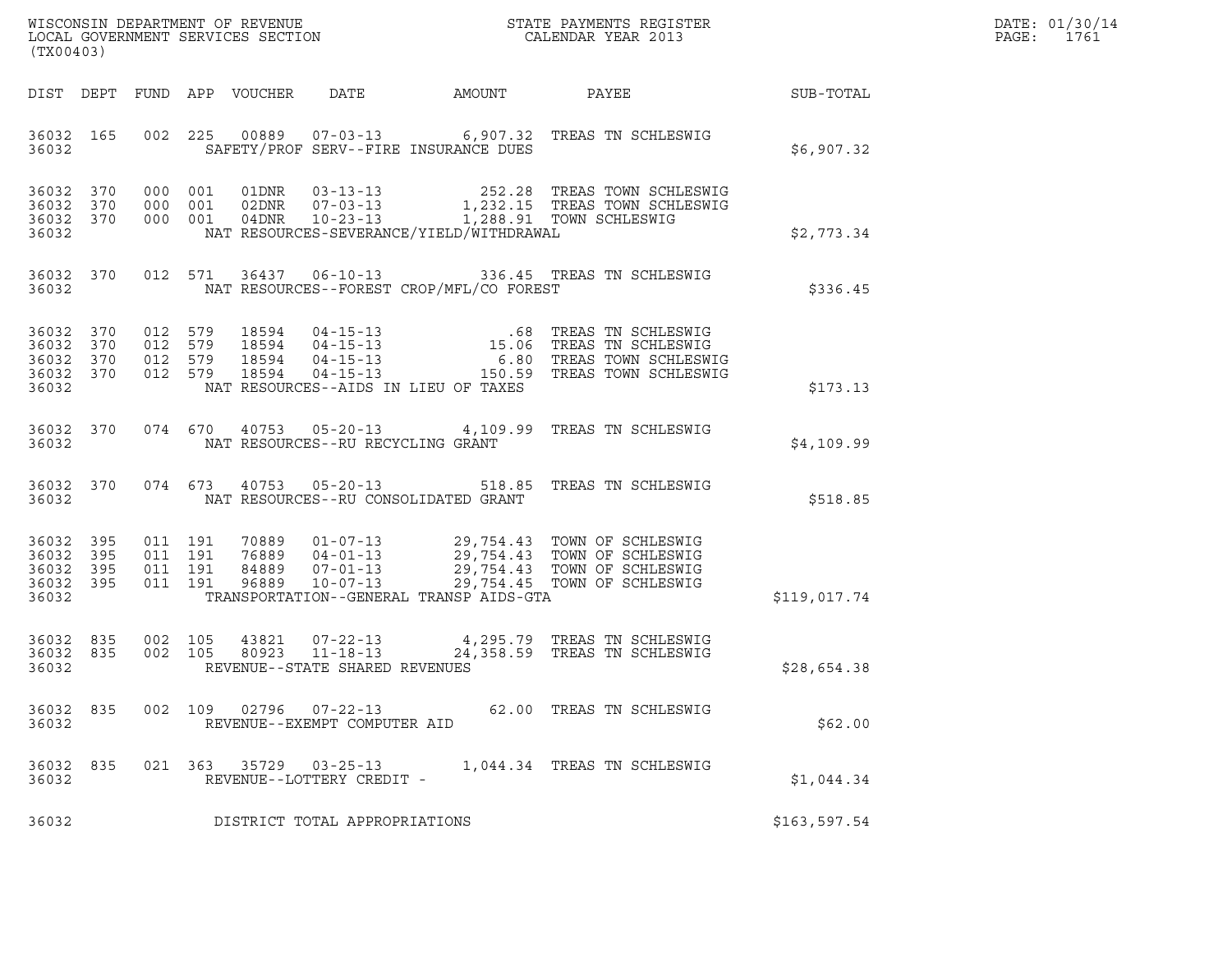| (TX00403)                                 |                          |                                          |         | WISCONSIN DEPARTMENT OF REVENUE<br>LOCAL GOVERNMENT SERVICES SECTION |                                                     |                                         | STATE PAYMENTS REGISTER<br>CALENDAR YEAR 2013                |               | DATE: 01/30/14<br>PAGE:<br>1762 |
|-------------------------------------------|--------------------------|------------------------------------------|---------|----------------------------------------------------------------------|-----------------------------------------------------|-----------------------------------------|--------------------------------------------------------------|---------------|---------------------------------|
| DIST                                      | DEPT                     | FUND                                     | APP     | VOUCHER                                                              | <b>DATE</b>                                         | AMOUNT                                  | PAYEE                                                        | SUB-TOTAL     |                                 |
| 36034                                     | 36034 165                |                                          |         |                                                                      |                                                     | SAFETY/PROF SERV--FIRE INSURANCE DUES   | 002  225  00890  07-03-13   1,482.89  TREAS   TN TWO CREEKS  | \$1,482.89    |                                 |
| 36034                                     | 36034 370                | 012 579                                  |         | 18595                                                                |                                                     | NAT RESOURCES--AIDS IN LIEU OF TAXES    |                                                              | \$12.31       |                                 |
| 36034                                     | 36034 370                |                                          | 074 670 |                                                                      | 40754 05-20-13<br>NAT RESOURCES--RU RECYCLING GRANT |                                         | 779.35 TREAS TN TWO CREEKS                                   | \$779.35      |                                 |
| 36034<br>36034<br>36034<br>36034<br>36034 | 395<br>395<br>395<br>395 | 011 191<br>011 191<br>011 191<br>011 191 |         | 70890<br>76890<br>84890<br>96890                                     | $07 - 01 - 13$<br>$10 - 07 - 13$                    | TRANSPORTATION--GENERAL TRANSP AIDS-GTA | 13,379.44 TOWN OF TWO CREEKS<br>13,379.44 TOWN OF TWO CREEKS | \$53,517.76   |                                 |
| 36034<br>36034<br>36034                   | 835<br>835               | 002<br>002 105                           | 105     | 43822<br>80924                                                       | REVENUE--STATE SHARED REVENUES                      |                                         |                                                              | \$234,368.58  |                                 |
| 36034                                     |                          |                                          |         |                                                                      | DISTRICT TOTAL APPROPRIATIONS                       |                                         |                                                              | \$290, 160.89 |                                 |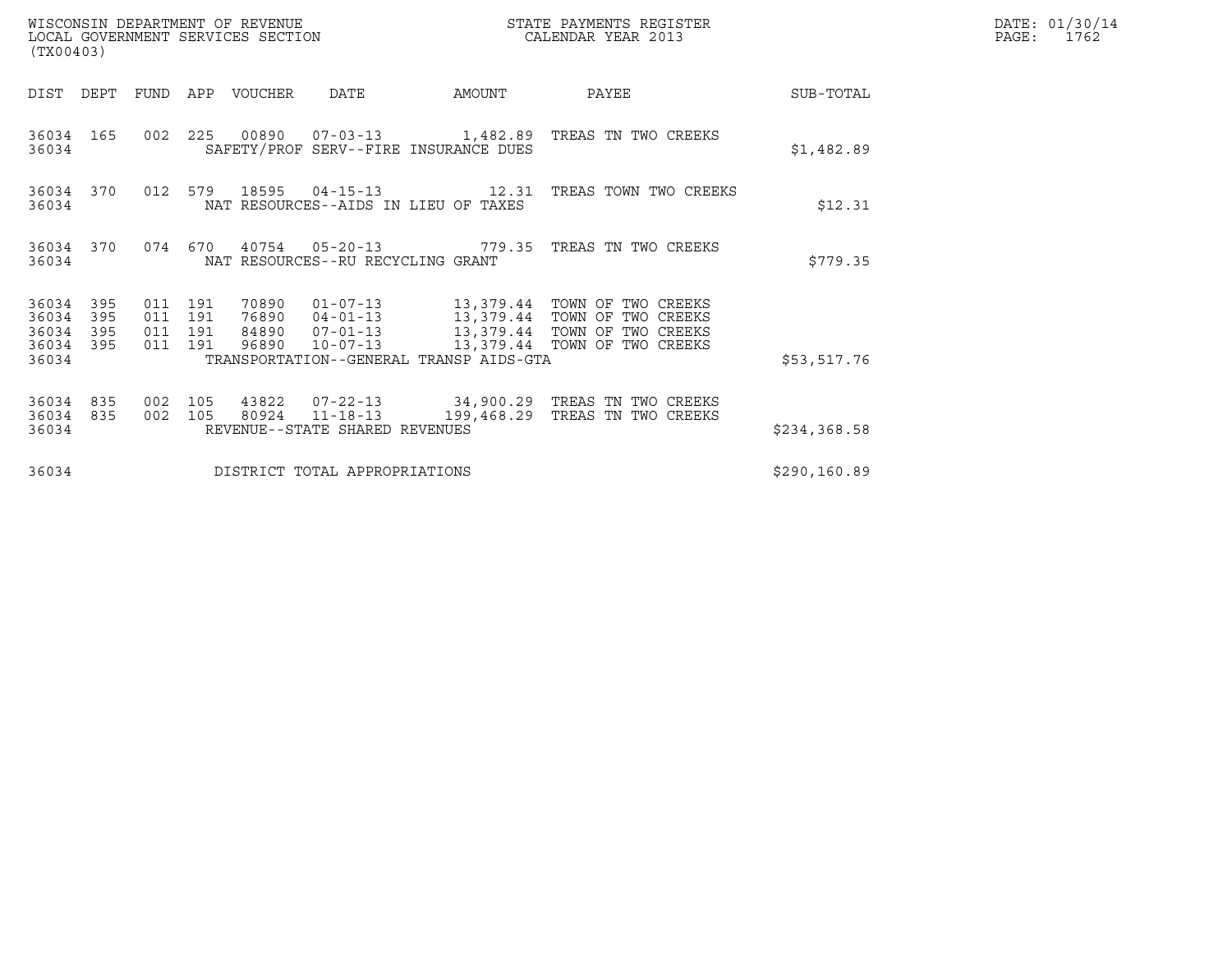| (TX00403)                                                 |  |                               |         |       |                                         |                                                                                                                                                                                                                                                 |  |                                                                                                                                                                                                                     | DATE: 01/30/14<br>PAGE:<br>1763 |  |
|-----------------------------------------------------------|--|-------------------------------|---------|-------|-----------------------------------------|-------------------------------------------------------------------------------------------------------------------------------------------------------------------------------------------------------------------------------------------------|--|---------------------------------------------------------------------------------------------------------------------------------------------------------------------------------------------------------------------|---------------------------------|--|
|                                                           |  |                               |         |       |                                         |                                                                                                                                                                                                                                                 |  |                                                                                                                                                                                                                     |                                 |  |
| 36036                                                     |  |                               |         |       |                                         | SAFETY/PROF SERV--FIRE INSURANCE DUES                                                                                                                                                                                                           |  | 36036 165 002 225 00891 07-03-13 5,035.50 TREAS TN TWO RIVERS                                                                                                                                                       | \$5,035.50                      |  |
| 36036                                                     |  |                               |         |       |                                         | NAT RESOURCES--AIDS IN LIEU OF TAXES                                                                                                                                                                                                            |  | 36036 370 002 503 15852 02-06-13 1,476.80 TREAS TN TWO RIVERS<br>TOWN SHARE 143.25                                                                                                                                  | \$1,476.80                      |  |
| 36036                                                     |  |                               |         |       |                                         | NAT RESOURCES--FOREST CROP/MFL/CO FOREST                                                                                                                                                                                                        |  | 36036 370 012 571 36438 06-10-13 66.96 TREAS TN TWO RIVERS                                                                                                                                                          | \$66.96                         |  |
| 36036                                                     |  |                               |         |       |                                         | NAT RESOURCES--AIDS IN LIEU OF TAXES                                                                                                                                                                                                            |  | $\begin{array}{cccccc} 36036 & 370 & 012 & 579 & 18596 & 04-15-13 & & & & 15.13 & \text{TREAS TN TWO RIVERS} \\ 36036 & 370 & 012 & 579 & 18596 & 04-15-13 & & & 2,514.05 & \text{TREAS TN TWO RIVERS} \end{array}$ | \$2,529.18                      |  |
|                                                           |  |                               |         |       | 36036 NAT RESOURCES--RU RECYCLING GRANT |                                                                                                                                                                                                                                                 |  | 36036 370 074 670 40755 05-20-13 7,504.94 TREAS TN TWO RIVERS                                                                                                                                                       | \$7,504.94                      |  |
|                                                           |  |                               |         |       |                                         | 36036 MAT RESOURCES--RU CONSOLIDATED GRANT                                                                                                                                                                                                      |  | 36036 370 074 673 40755 05-20-13 468.51 TREAS TN TWO RIVERS                                                                                                                                                         | \$468.51                        |  |
| 36036 395<br>36036 395<br>36036 395<br>36036 395<br>36036 |  | 011 191<br>011 191<br>011 191 | 011 191 |       |                                         | 70891  01-07-13  22,064.43  TOWN OF TWO RIVERS<br>76891  04-01-13  22,064.43  TOWN OF TWO RIVERS<br>84891  07-01-13  22,064.43  TOWN OF TWO RIVERS<br>96891  10-07-13  22,064.44  TOWN OF TWO RIVERS<br>TRANSPORTATION--GENERAL TRANSP AIDS-GTA |  |                                                                                                                                                                                                                     | \$88, 257.73                    |  |
| 36036                                                     |  |                               |         |       | REVENUE--STATE SHARED REVENUES          |                                                                                                                                                                                                                                                 |  | 36036 835 002 105 43823 07-22-13 8,999.16 TREAS TN TWO RIVERS<br>36036 835 002 105 80925 11-18-13 51,562.25 TREAS TN TWO RIVERS                                                                                     | \$60,561.41                     |  |
| 36036                                                     |  |                               |         |       | REVENUE--EXEMPT COMPUTER AID            |                                                                                                                                                                                                                                                 |  | 36036 835 002 109 02797 07-22-13 69.00 TREAS TN TWO RIVERS                                                                                                                                                          | \$69.00                         |  |
| 36036 835<br>36036                                        |  | 002 501                       |         | 00002 |                                         | DOA-PAYMENT FOR MUNICIPAL SERVICES AID                                                                                                                                                                                                          |  | 02-01-13 1,664.16 TREAS TN TWO RIVERS                                                                                                                                                                               | \$1,664.16                      |  |
| 36036                                                     |  |                               |         |       | DISTRICT TOTAL APPROPRIATIONS           |                                                                                                                                                                                                                                                 |  |                                                                                                                                                                                                                     | \$167,634.19                    |  |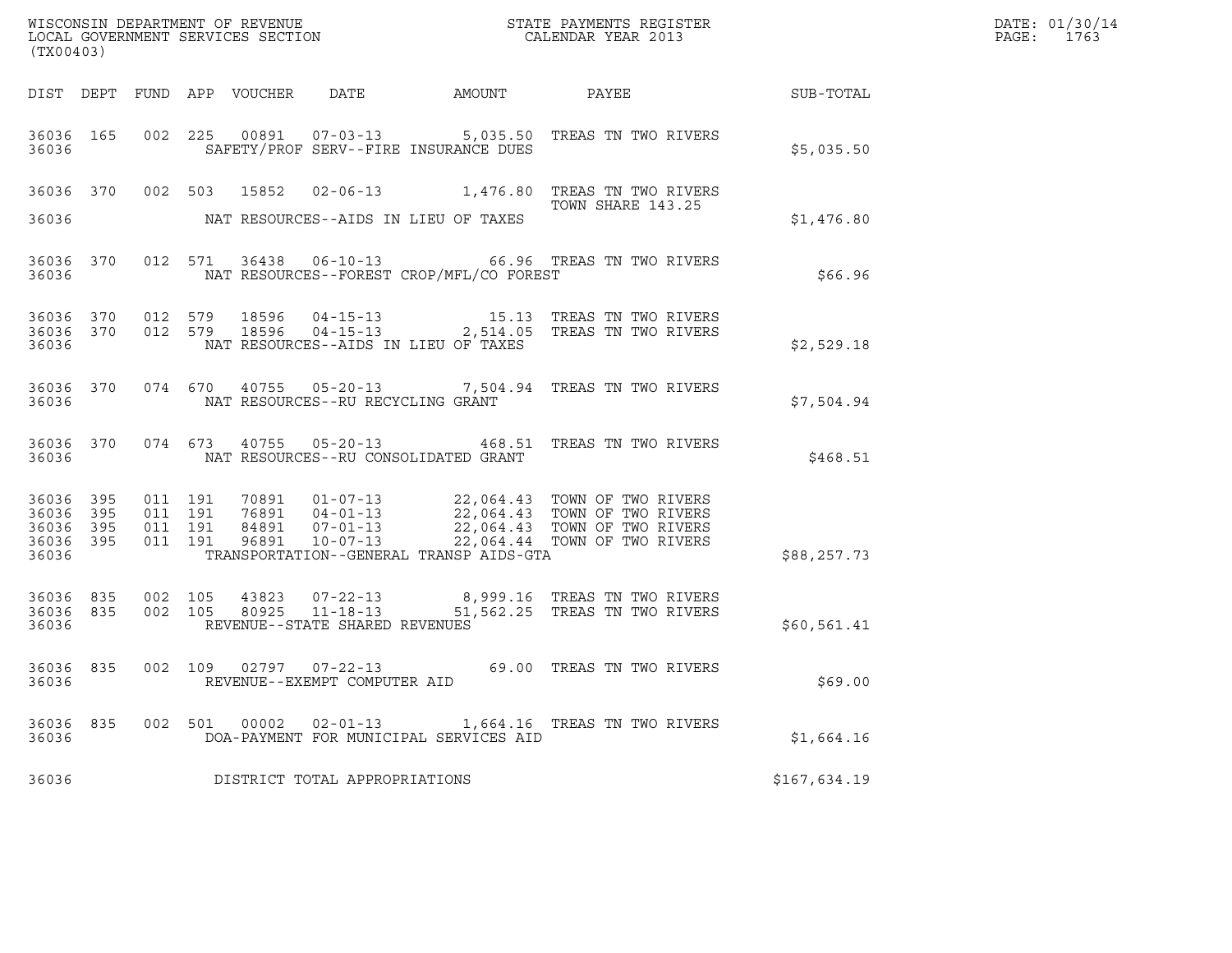| (TX00403)                       |           |                   |                    |                |                                      |                                         | ${\tt WISCOONSIM\ DEPARTMENT\ OF\ REVENUE}\qquad \qquad {\tt STATE\ PAYMENTS\ REGISTER\ LOCAL\ GOVERNMENT\ SERVICES\ SECTION\qquad \qquad {\tt CALENDAR\ YEAR\ 2013}$                                                    |              | DATE: 01/30/14<br>PAGE: 1764 |
|---------------------------------|-----------|-------------------|--------------------|----------------|--------------------------------------|-----------------------------------------|--------------------------------------------------------------------------------------------------------------------------------------------------------------------------------------------------------------------------|--------------|------------------------------|
|                                 |           |                   |                    |                |                                      |                                         |                                                                                                                                                                                                                          |              |                              |
| 36112 165<br>36112              |           |                   |                    |                |                                      | SAFETY/PROF SERV--FIRE INSURANCE DUES   | 002 225 00892 07-03-13 3,244.95 TREAS VIL CLEVELAND                                                                                                                                                                      | \$3,244.95   |                              |
|                                 |           |                   |                    |                |                                      |                                         | 36112 370 002 503 15853 02-06-13 11,426.52 TREAS VIL CLEVELAND<br><b>TOWN SHARE 2979.18</b>                                                                                                                              |              |                              |
| 36112                           |           |                   |                    |                | NAT RESOURCES--AIDS IN LIEU OF TAXES |                                         |                                                                                                                                                                                                                          | \$11,426.52  |                              |
| 36112                           |           |                   |                    |                | NAT RESOURCES--RU RECYCLING GRANT    |                                         | 36112 370 074 670 40756 05-20-13 2,686.55 TREAS VIL CLEVELAND                                                                                                                                                            | \$2,686.55   |                              |
| 36112 395<br>36112              | 395       |                   | 011 191<br>011 191 |                |                                      |                                         | 70892   01-07-13   18,454.24   VILLAGE OF CLEVELAND<br>76892   04-01-13   18,454.24   VILLAGE OF CLEVELAND<br>84892   07-01-13   18,454.24   VILLAGE OF CLEVELAND<br>96892   10-07-13   18,454.25   VILLAGE OF CLEVELAND |              |                              |
| 36112 395<br>36112 395<br>36112 |           | 011 191           | 011 191            |                |                                      | TRANSPORTATION--GENERAL TRANSP AIDS-GTA |                                                                                                                                                                                                                          | \$73,816.97  |                              |
| 36112                           |           |                   |                    |                | JUSTICE--LAW ENFORCEMENT TRAINING    |                                         | 36112 455 002 231 00207 02-07-13 480.00 TREAS VIL CLEVELAND                                                                                                                                                              | \$480.00     |                              |
| 36112 835<br>36112              |           | 36112 835 002 105 |                    |                | REVENUE--STATE SHARED REVENUES       |                                         | 002 105 43824 07-22-13 33,930.80 TREAS VIL CLEVELAND<br>002 105 80926 11-18-13 192,427.00 TREAS VIL CLEVELAND                                                                                                            | \$226,357.80 |                              |
| 36112 835<br>36112 835<br>36112 |           | 002 109           | 002 109            | 02798<br>05175 | REVENUE--EXEMPT COMPUTER AID         |                                         | 07-22-13 1,270.00 TREAS VIL CLEVELAND<br>07-22-13 38.00 TREAS VIL CLEVELAND                                                                                                                                              | \$1,308.00   |                              |
| 36112                           | 36112 835 |                   |                    |                | REVENUE--LOTTERY CREDIT -            |                                         | 021  363  35730  03-25-13  5,948.14  TREAS VIL CLEVELAND                                                                                                                                                                 | \$5,948.14   |                              |
| 36112                           |           |                   |                    |                | DISTRICT TOTAL APPROPRIATIONS        |                                         |                                                                                                                                                                                                                          | \$325,268.93 |                              |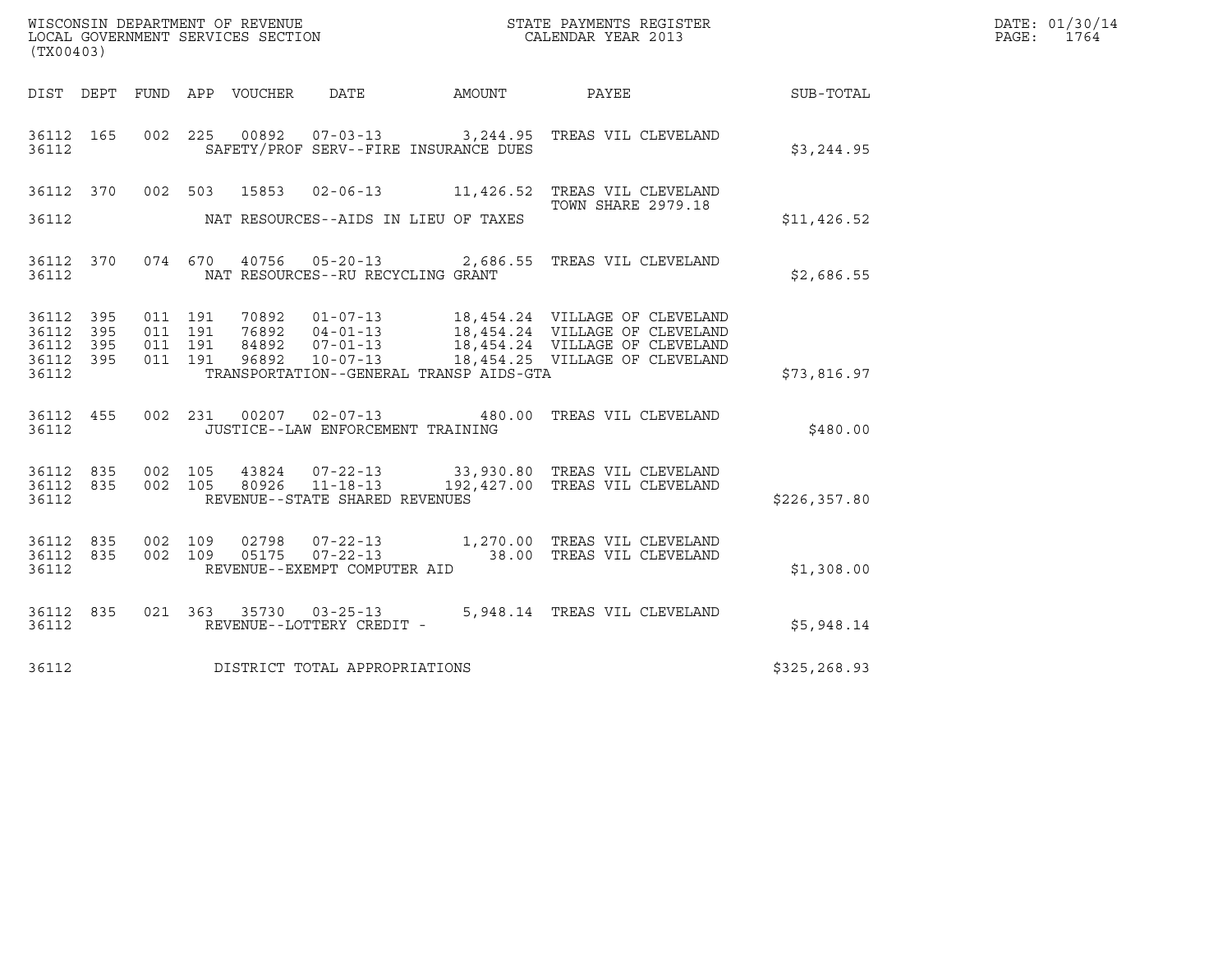| DATE: | 01/30/14 |
|-------|----------|
| PAGE: | 1765     |

| (TX00403)                                        |                               |         |                                   |                                             |                                                                                                                          |              | DATE: 01/30/14<br>PAGE: 1765 |
|--------------------------------------------------|-------------------------------|---------|-----------------------------------|---------------------------------------------|--------------------------------------------------------------------------------------------------------------------------|--------------|------------------------------|
|                                                  |                               |         |                                   |                                             | DIST DEPT FUND APP VOUCHER DATE AMOUNT PAYEE SUB-TOTAL                                                                   |              |                              |
| 36126 165<br>36126                               |                               |         |                                   | SAFETY/PROF SERV--FIRE INSURANCE DUES       | 002 225 00893 07-03-13 1,631.42 TREAS VIL FRANCIS CREEK                                                                  | \$1,631.42   |                              |
| 36126                                            |                               |         |                                   | NAT RESOURCES--AIDS IN LIEU OF TAXES        | 36126 370 002 503 16283 03-05-13 737.48 TREAS VIL FRANCIS CREEK<br>TOWN SHARE 131.43                                     | \$737.48     |                              |
| 36126                                            |                               |         | NAT RESOURCES--RU RECYCLING GRANT |                                             | 36126 370 074 670 40757 05-20-13 740.61 TREAS VIL FRANCIS CREEK                                                          | \$740.61     |                              |
|                                                  |                               |         |                                   |                                             | 36126 370 074 673 40757 05-20-13 175.66 TREAS VIL FRANCIS CREEK                                                          | \$175.66     |                              |
| 36126 395<br>36126 395<br>36126 395<br>36126 395 | 011 191<br>011 191<br>011 191 | 011 191 |                                   |                                             |                                                                                                                          |              |                              |
| 36126                                            |                               |         |                                   | TRANSPORTATION--GENERAL TRANSP AIDS-GTA     |                                                                                                                          | \$22,816.56  |                              |
|                                                  |                               |         |                                   | 36126 TRANSPORTATION--LRIP/TRIP/MSIP GRANTS | 36126 395 011 278 87428 09-12-13 10,967.68 TREAS VIL FRANCIS CREEK                                                       | \$10,967.68  |                              |
| 36126 835<br>36126                               | 36126 835 002 105<br>002 105  |         | REVENUE--STATE SHARED REVENUES    |                                             | 43825   07-22-13   10,521.63   TREAS   VIL FRANCIS   CREEK<br>80927   11-18-13   59,622.56   TREAS   VIL FRANCIS   CREEK | \$70.144.19  |                              |
| 36126 835<br>36126 835<br>36126                  |                               |         | REVENUE--EXEMPT COMPUTER AID      |                                             | 002 109 02799 07-22-13 127.00 TREAS VIL FRANCIS CREEK<br>002 109 05176 07-22-13 306.00 TREAS VIL FRANCIS CREEK           | \$433.00     |                              |
| 36126                                            |                               |         | DISTRICT TOTAL APPROPRIATIONS     |                                             |                                                                                                                          | \$107,646.60 |                              |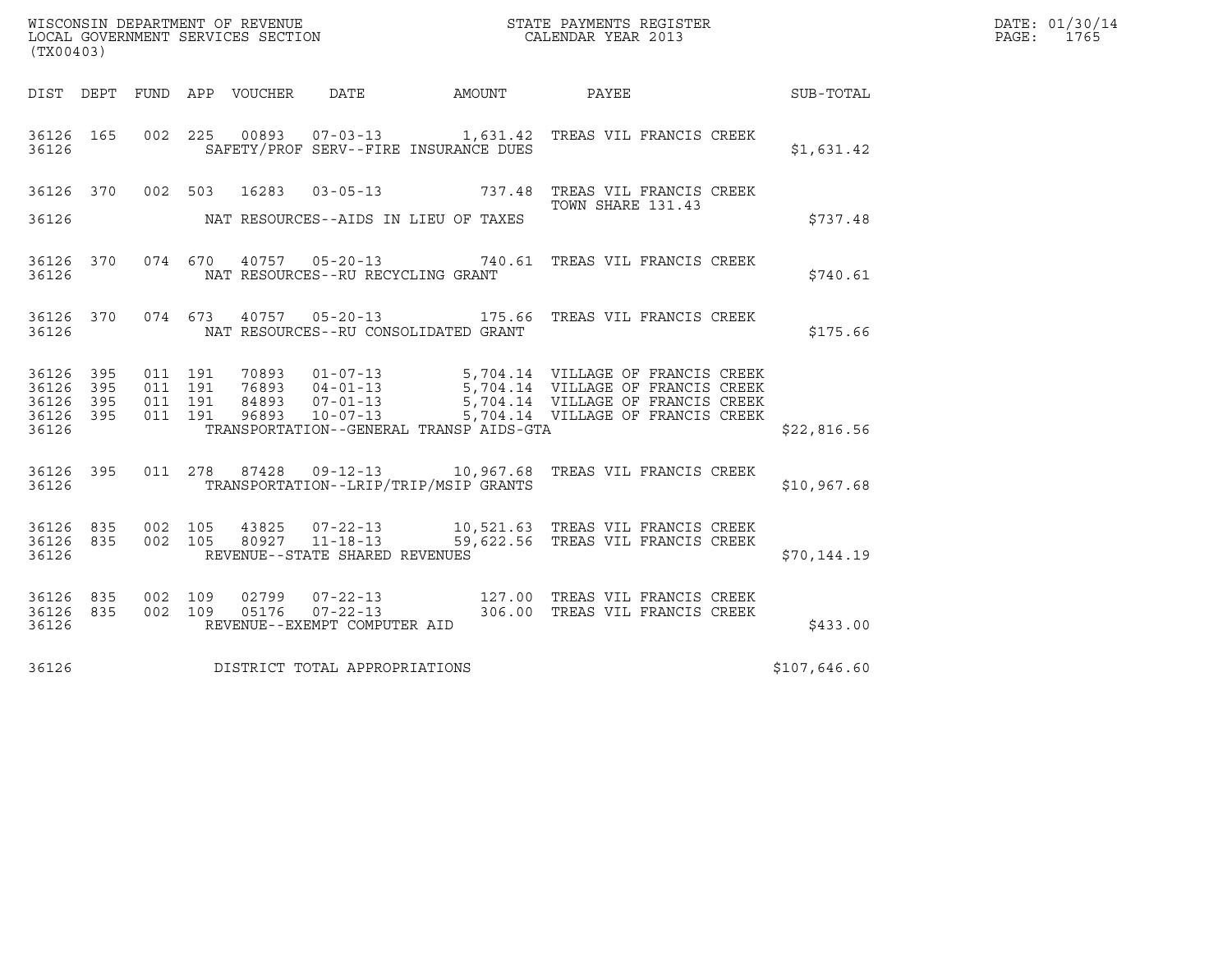| WISCONSIN DEPARTMENT OF REVENUE<br>LOCAL GOVERNMENT SERVICES SECTION<br>(TX00403) | STATE PAYMENTS REGISTER<br>CALENDAR YEAR 2013 | DATE: 01/30/14<br>PAGE:<br>1766 |
|-----------------------------------------------------------------------------------|-----------------------------------------------|---------------------------------|

| (TX00403)                                                             |                          |                                                                     |        |                                                                                                                   |             |
|-----------------------------------------------------------------------|--------------------------|---------------------------------------------------------------------|--------|-------------------------------------------------------------------------------------------------------------------|-------------|
| DEPT<br>DIST                                                          | <b>FUND</b>              | APP VOUCHER DATE                                                    | AMOUNT | PAYEE                                                                                                             | SUB-TOTAL   |
| 36132<br>165<br>36132                                                 | 002<br>225               | SAFETY/PROF SERV--FIRE INSURANCE DUES                               |        | 00894  07-03-13  524.71 TREAS VIL KELLNERSVILLE                                                                   | \$524.71    |
| 36132<br>370<br>36132                                                 | 074                      | 670<br>NAT RESOURCES--RU RECYCLING GRANT                            |        | 40758  05-20-13  2,380.74  TREAS VIL KELLNERSVILLE                                                                | \$2,380.74  |
| 395<br>36132<br>395<br>36132<br>36132<br>395<br>36132<br>395<br>36132 | 011<br>011<br>011<br>011 | 191<br>191<br>191<br>191<br>TRANSPORTATION--GENERAL TRANSP AIDS-GTA |        |                                                                                                                   | \$6,441.57  |
| 36132<br>835<br>36132<br>835<br>36132                                 | 002<br>002               | 105<br>REVENUE--STATE SHARED REVENUES                               |        | 105  43826  07-22-13   10,911.57  TREAS VIL KELLNERSVILLE<br>80928  11-18-13   61,832.21  TREAS VIL KELLNERSVILLE | \$72,743.78 |
| 835<br>36132<br>36132                                                 | 002                      | 109<br>REVENUE--EXEMPT COMPUTER AID                                 |        | 05177  07-22-13  70.00 TREAS VIL KELLNERSVILLE                                                                    | \$70.00     |
| 36132<br>835<br>36132                                                 | 021                      | 363 35731 03-25-13<br>REVENUE--LOTTERY CREDIT -                     |        | 1,266.09 TREAS VIL KELLNERSVILLE                                                                                  | \$1,266.09  |
| 36132                                                                 |                          | DISTRICT TOTAL APPROPRIATIONS                                       |        |                                                                                                                   | \$83,426.89 |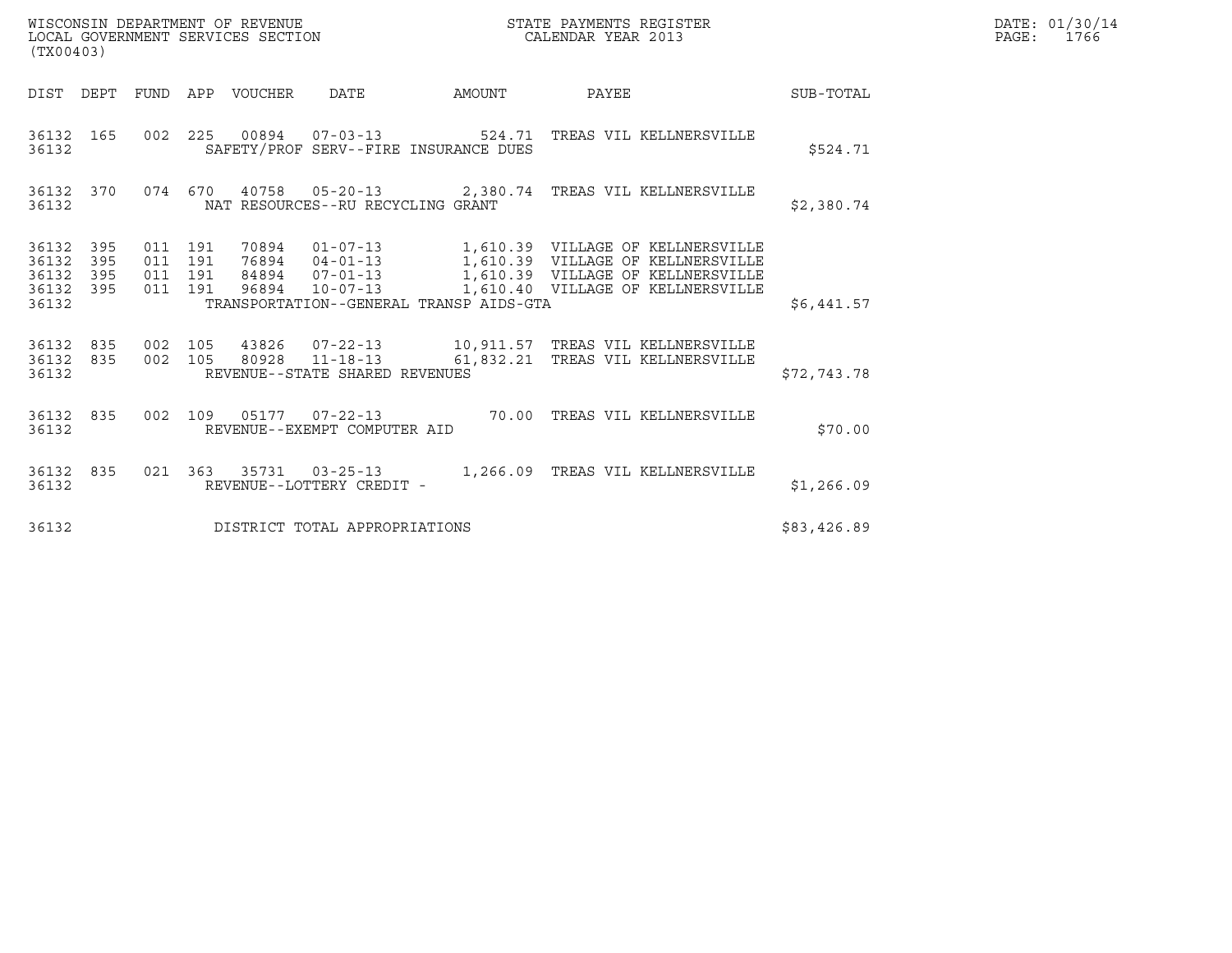| (TX00403)                       |            |                           |         |                                 | WISCONSIN DEPARTMENT OF REVENUE<br>LOCAL GOVERNMENT SERVICES SECTION |                                         | STATE PAYMENTS REGISTER<br>CALENDAR YEAR 2013                                                                                                   |                 | DATE: 01/30/14<br>PAGE: 1767 |
|---------------------------------|------------|---------------------------|---------|---------------------------------|----------------------------------------------------------------------|-----------------------------------------|-------------------------------------------------------------------------------------------------------------------------------------------------|-----------------|------------------------------|
|                                 |            |                           |         | DIST DEPT FUND APP VOUCHER DATE |                                                                      | AMOUNT                                  |                                                                                                                                                 | PAYEE SUB-TOTAL |                              |
| 36147 165<br>36147              |            | 002 225                   |         |                                 |                                                                      | SAFETY/PROF SERV--FIRE INSURANCE DUES   | 00895  07-03-13  702.22  TREAS VIL MARIBEL                                                                                                      | \$702.22        |                              |
|                                 |            |                           |         |                                 |                                                                      |                                         | 36147 370 002 503 15854 02-06-13 565.86 TREAS VIL MARIBEL                                                                                       |                 |                              |
| 36147                           |            |                           |         |                                 |                                                                      | NAT RESOURCES--AIDS IN LIEU OF TAXES    | TOWN SHARE 76.18                                                                                                                                | \$565.86        |                              |
| 36147 370<br>36147              |            |                           |         |                                 | NAT RESOURCES--RU RECYCLING GRANT                                    |                                         | 074 670 40759 05-20-13 1,584.58 TREAS VIL MARIBEL                                                                                               | \$1,584.58      |                              |
| 36147 395<br>36147<br>36147     | 395<br>395 | 011 191<br>011 191<br>011 | 191     |                                 |                                                                      |                                         | 70895  01-07-13  1,095.90  VILLAGE OF MARIBEL<br>76895  04-01-13  1,095.90  VILLAGE OF MARIBEL<br>84895  07-01-13  1,095.90  VILLAGE OF MARIBEL |                 |                              |
| 36147 395<br>36147              |            | 011 191                   |         | 96895                           | $10 - 07 - 13$                                                       | TRANSPORTATION--GENERAL TRANSP AIDS-GTA | 1,095.90 VILLAGE OF MARIBEL                                                                                                                     | \$4,383.60      |                              |
| 36147 835<br>36147 835<br>36147 |            | 002 105                   | 002 105 |                                 | REVENUE--STATE SHARED REVENUES                                       |                                         | 43827  07-22-13   6,905.31   TREAS VIL MARIBEL<br>80929  11-18-13  39,130.08  TREAS VIL MARIBEL                                                 | \$46,035.39     |                              |
| 36147 835<br>36147              |            |                           |         |                                 | REVENUE--EXEMPT COMPUTER AID                                         |                                         | 002 109 02800 07-22-13 97.00 TREAS VIL MARIBEL                                                                                                  | \$97.00         |                              |
| 36147                           |            |                           |         |                                 | DISTRICT TOTAL APPROPRIATIONS                                        |                                         |                                                                                                                                                 | \$53,368.65     |                              |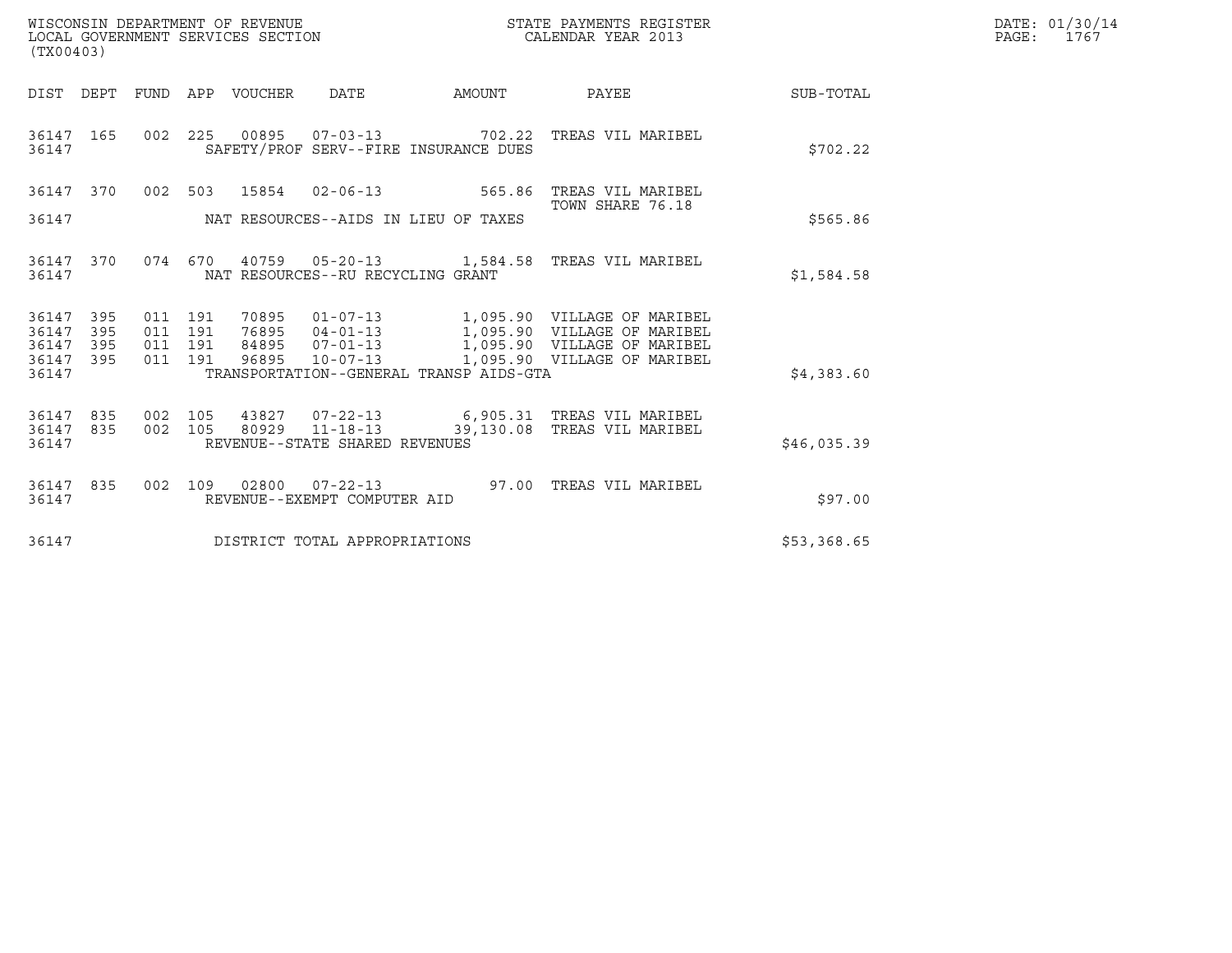| (TX00403)                                                 |                                          |  |                                   |                                          | $\tt WISCONSIM DEPARTMENT OF REVENUE$ $\tt WISCONSIMENT$ SERVICES SECTION $\tt CALENDAR YEAR$ 2013                                                                                                        |              | DATE: 01/30/14<br>PAGE: 1768 |
|-----------------------------------------------------------|------------------------------------------|--|-----------------------------------|------------------------------------------|-----------------------------------------------------------------------------------------------------------------------------------------------------------------------------------------------------------|--------------|------------------------------|
|                                                           |                                          |  |                                   |                                          | DIST DEPT FUND APP VOUCHER DATE AMOUNT PAYEE THE SUB-TOTAL                                                                                                                                                |              |                              |
| 36151 165<br>36151                                        |                                          |  |                                   | SAFETY/PROF SERV--FIRE INSURANCE DUES    | 002 225 00896 07-03-13 3,482.82 TREAS VIL MISHICOT                                                                                                                                                        | \$3,482.82   |                              |
| 36151                                                     |                                          |  |                                   | NAT RESOURCES-GENERAL OPERATIONS-FEDERAL | 36151 370 002 941 01965 02-04-13 30,000.00 TREAS VIL MISHICOT                                                                                                                                             | \$30,000.00  |                              |
| 36151                                                     |                                          |  | NAT RESOURCES--RU RECYCLING GRANT |                                          | 36151 370 074 670 40760 05-20-13 500.00 TREAS VIL MISHICOT                                                                                                                                                | \$500.00     |                              |
| 36151                                                     |                                          |  | NAT RESOURCES--STEWARDSHIP 2000   |                                          | 36151 370 095 512 01964 02-04-13 51,125.00 TREAS VIL MISHICOT                                                                                                                                             | \$51,125.00  |                              |
| 36151 395<br>36151 395<br>36151 395<br>36151 395<br>36151 | 011 191<br>011 191<br>011 191<br>011 191 |  |                                   | TRANSPORTATION--GENERAL TRANSP AIDS-GTA  | 70896  01-07-13  12,552.41  VILLAGE OF MISHICOT<br>76896  04-01-13  12,552.41  VILLAGE OF MISHICOT<br>84896  07-01-13  12,552.41  VILLAGE OF MISHICOT<br>96896  10-07-113  12,552.44  VILLAGE OF MISHICOT | \$50,209.67  |                              |
| 36151 455<br>36151                                        |                                          |  | JUSTICE--LAW ENFORCEMENT TRAINING |                                          | 002 231 00424 02-12-13 320.00 TREAS VIL MISHICOT                                                                                                                                                          | \$320.00     |                              |
| 36151 505<br>36151                                        |                                          |  |                                   | DOA--JUSTICE-ASSISTANCE-FEDERAL ARRA FDS | 002 650 06368 01-28-13 4,258.00 TREAS VIL MISHICOT                                                                                                                                                        | \$4,258.00   |                              |
| 36151 835<br>36151                                        | 36151 835 002 105<br>002 105             |  | REVENUE--STATE SHARED REVENUES    |                                          | 43828  07-22-13  23,333.22  TREAS  VIL MISHICOT<br>80930  11-18-13  91,111.24  TREAS  VIL MISHICOT                                                                                                        | \$114,444.46 |                              |
| 36151 835<br>36151                                        |                                          |  | REVENUE--EXEMPT COMPUTER AID      |                                          | 002 109 02801 07-22-13 2,485.00 TREAS VIL MISHICOT                                                                                                                                                        | \$2,485.00   |                              |
| 36151                                                     |                                          |  | DISTRICT TOTAL APPROPRIATIONS     |                                          |                                                                                                                                                                                                           | \$256,824.95 |                              |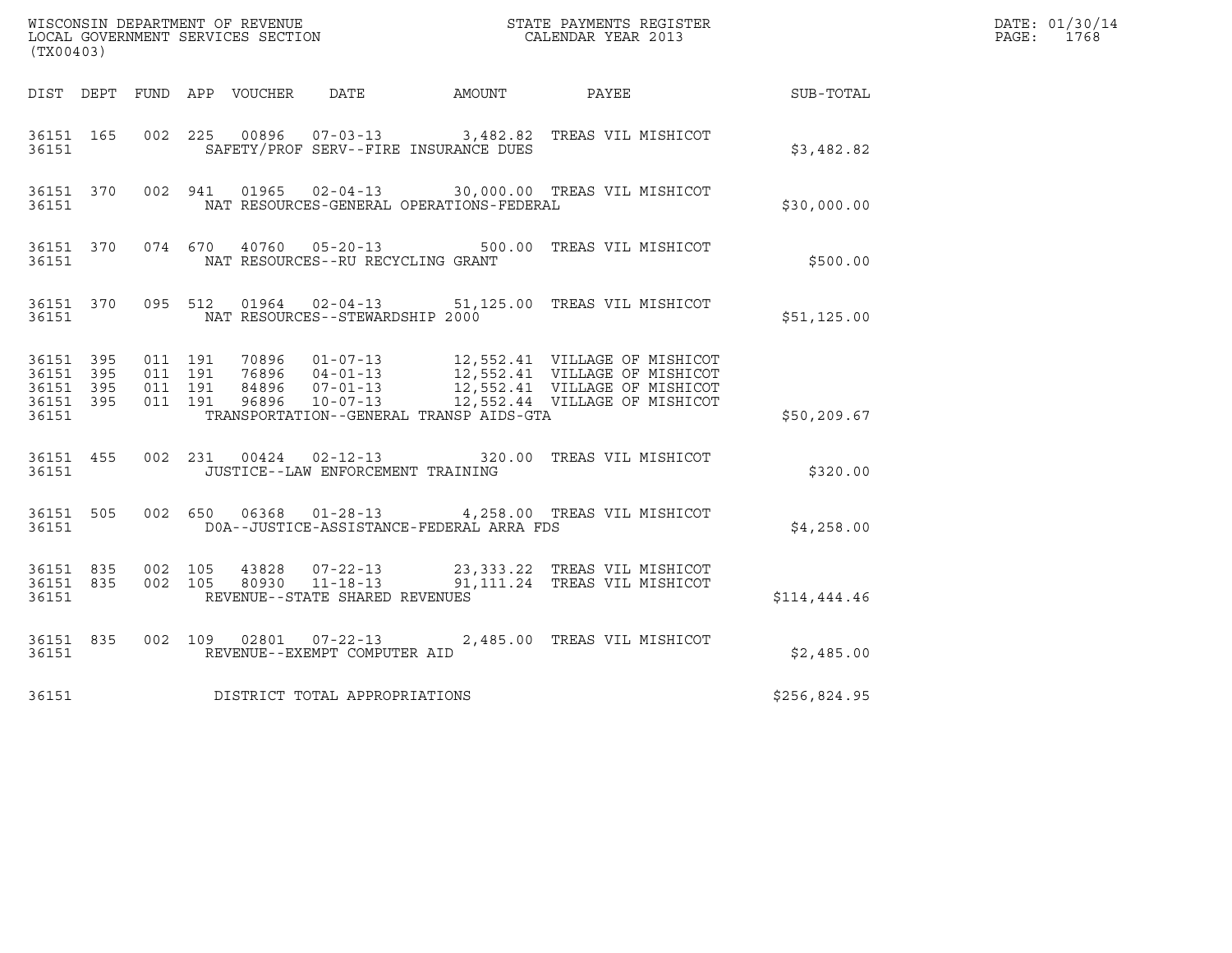| (TX00403)                                     |                   |                    | WISCONSIN DEPARTMENT OF REVENUE<br>LOCAL GOVERNMENT SERVICES SECTION<br>STATE PAYMENTS REGISTER<br>CALENDAR YEAR 2013                                                                                                                                                             |              | DATE: 01/30/14<br>PAGE: 1769 |
|-----------------------------------------------|-------------------|--------------------|-----------------------------------------------------------------------------------------------------------------------------------------------------------------------------------------------------------------------------------------------------------------------------------|--------------|------------------------------|
|                                               |                   |                    | AMOUNT PAYEE SUB-TOTAL<br>DIST DEPT FUND APP VOUCHER DATE                                                                                                                                                                                                                         |              |                              |
| 36176 165<br>36176                            |                   |                    | 002 225 00897 07-03-13 2,049.81 TREAS VIL REEDSVILLE<br>SAFETY/PROF SERV--FIRE INSURANCE DUES                                                                                                                                                                                     | \$2,049.81   |                              |
| 36176                                         |                   |                    | 36176 370 074 670 40761 05-20-13 2,125.01 TREAS VIL REEDSVILLE<br>NAT RESOURCES--RU RECYCLING GRANT                                                                                                                                                                               | \$2,125.01   |                              |
| 36176 395<br>36176<br>36176<br>36176<br>36176 | 395<br>395<br>395 | 011 191<br>011 191 | 70897  01-07-13  22,110.09  VILLAGE OF REEDSVILLE<br>76897  04-01-13  22,110.09  VILLAGE OF REEDSVILLE<br>84897  07-01-13  22,110.09  VILLAGE OF REEDSVILLE<br>96897  10-07-13  22,110.09  VILLAGE OF REEDSVILLE<br>011 191<br>011 191<br>TRANSPORTATION--GENERAL TRANSP AIDS-GTA | \$88,440.36  |                              |
| 36176 395<br>36176                            |                   |                    | 011  278  83253  08-02-13  11,788.31  TREAS VIL REEDSVILLE<br>TRANSPORTATION--LRIP/TRIP/MSIP GRANTS                                                                                                                                                                               | \$11,788.31  |                              |
| 36176 455<br>36176                            |                   |                    | 002 231 00511 02-13-13 160.00 TREAS VIL REEDSVILLE<br>JUSTICE--LAW ENFORCEMENT TRAINING                                                                                                                                                                                           | \$160.00     |                              |
| 36176 835<br>36176                            |                   | 36176 835 002 105  | 002 105 43829 07-22-13 55,575.33 TREAS VIL REEDSVILLE<br>002 105 80931 11-18-13 242,294.35 TREAS VIL REEDSVILLE<br>REVENUE--STATE SHARED REVENUES                                                                                                                                 | \$297,869.68 |                              |
| 36176 835<br>36176                            |                   |                    | 002 109 02802 07-22-13 2,585.00 TREAS VIL REEDSVILLE<br>REVENUE--EXEMPT COMPUTER AID                                                                                                                                                                                              | \$2,585.00   |                              |
| 36176 835<br>36176                            |                   |                    | 021 363 35732 03-25-13 1,971.96 TREAS VIL REEDSVILLE<br>REVENUE--LOTTERY CREDIT -                                                                                                                                                                                                 | \$1,971.96   |                              |
| 36176                                         |                   |                    | DISTRICT TOTAL APPROPRIATIONS                                                                                                                                                                                                                                                     | \$406,990.13 |                              |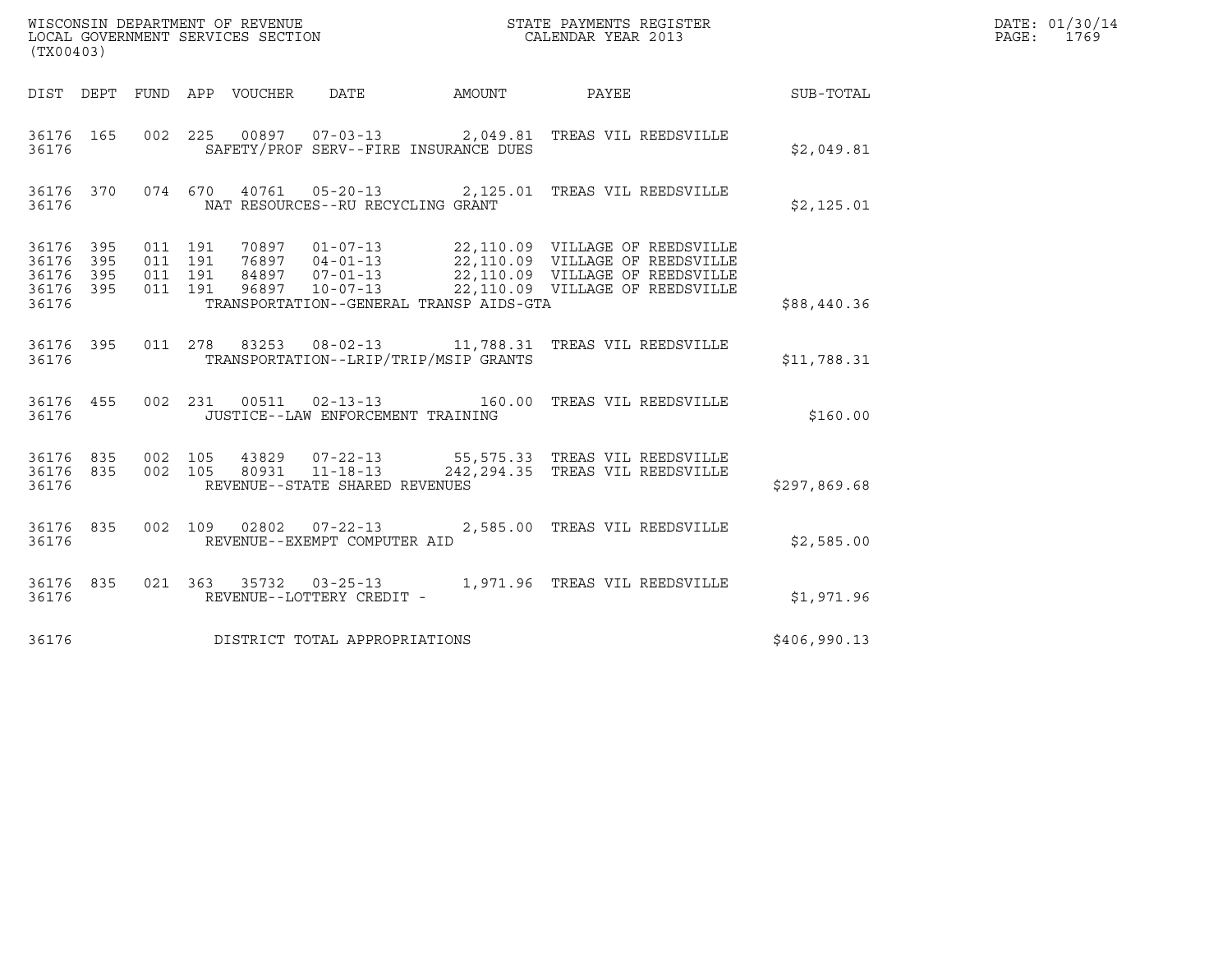| (TX00403)          |                   |  |                                      |                                                | %WISCONSIN DEPARTMENT OF REVENUE $$\tt STATE$ PAYMENTS REGISTER LOCAL GOVERNMENT SERVICES SECTION $$\tt CALENDAR$ YEAR 2013                                                                                                             |              | DATE: 01/30/14<br>PAGE: 1770 |
|--------------------|-------------------|--|--------------------------------------|------------------------------------------------|-----------------------------------------------------------------------------------------------------------------------------------------------------------------------------------------------------------------------------------------|--------------|------------------------------|
|                    |                   |  |                                      |                                                | DIST DEPT FUND APP VOUCHER DATE AMOUNT PAYEE PAYER SUB-TOTAL                                                                                                                                                                            |              |                              |
| 36181              |                   |  |                                      | SAFETY/PROF SERV--FIRE INSURANCE DUES          | 36181 165 002 225 00898 07-03-13 1,463.20 TREAS VIL ST NAZIANZ                                                                                                                                                                          | \$1,463.20   |                              |
|                    |                   |  |                                      | 36181 NAT RESOURCES--FOREST CROP/MFL/CO FOREST | 36181 370 012 571 36439 06-10-13 .79 TREAS VIL ST NAZIANZ                                                                                                                                                                               | \$0.79       |                              |
| 36181              |                   |  | NAT RESOURCES--RU RECYCLING GRANT    |                                                | 36181 370 074 670 40762 05-20-13 2,652.50 TREAS VIL ST NAZIANZ                                                                                                                                                                          | \$2,652.50   |                              |
| 36181              |                   |  |                                      | NAT RESOURCES--RU CONSOLIDATED GRANT           | 36181 370 074 673 40762 05-20-13 205.28 TREAS VIL ST NAZIANZ                                                                                                                                                                            | \$205.28     |                              |
|                    | 36181 360         |  |                                      | TRANSPORTATION--HIGHWAY SAFETY-FEDERAL         | 36181 395 011 185 87390 09-16-13 4,000.00 TREAS VIL ST NAZIANZ                                                                                                                                                                          | \$4,000.00   |                              |
| 36181              |                   |  |                                      | TRANSPORTATION--GENERAL TRANSP AIDS-GTA        | 36181 395 011 191 70898 01-07-13 5,871.09 VILLAGE OF SAINT NAZIANZ<br>36181 395 011 191 76898 04-01-13 5,871.09 VILLAGE OF SAINT NAZIANZ<br>36181 395 011 191 84898 07-01-13 5,871.09 VILLAGE OF SAINT NAZIANZ<br>36181 395 011 191 968 | \$23,484.36  |                              |
|                    | 36181 835 002 105 |  | 36181 REVENUE--STATE SHARED REVENUES |                                                | 43830  07-22-13  27,799.94  TREAS VIL ST NAZIANZ<br>36181 835 002 105 80932 11-18-13 130,508.60 TREAS VIL ST NAZIANZ                                                                                                                    | \$158,308.54 |                              |
| 36181 835<br>36181 |                   |  | REVENUE--EXEMPT COMPUTER AID         |                                                | 002 109 02803 07-22-13 948.00 TREAS VIL ST NAZIANZ                                                                                                                                                                                      | \$948.00     |                              |
| 36181              |                   |  | REVENUE--LOTTERY CREDIT -            |                                                | 36181 835 021 363 CR170 06-07-13 2,418.60 TREAS VIL ST NAZIANZ                                                                                                                                                                          | \$2,418.60   |                              |
| 36181              |                   |  | DISTRICT TOTAL APPROPRIATIONS        |                                                |                                                                                                                                                                                                                                         | \$193,481.27 |                              |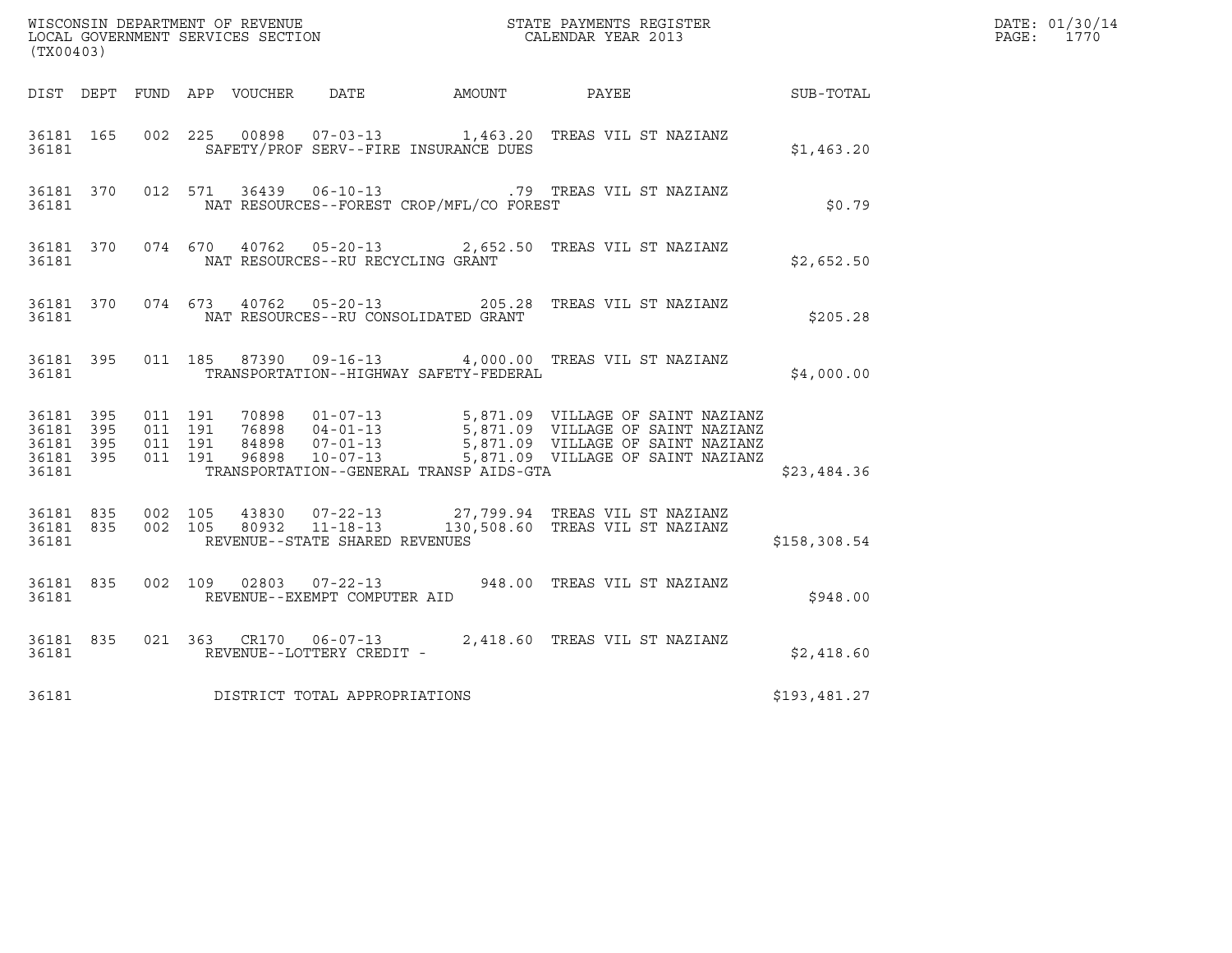| (TX00403)                                                 |                          |                          |                          |                                  |                                                                                                        |                                          |                                                                                                                                                                                                                          |                 | DATE: 01/30/14<br>PAGE:<br>1771 |
|-----------------------------------------------------------|--------------------------|--------------------------|--------------------------|----------------------------------|--------------------------------------------------------------------------------------------------------|------------------------------------------|--------------------------------------------------------------------------------------------------------------------------------------------------------------------------------------------------------------------------|-----------------|---------------------------------|
|                                                           |                          |                          |                          | DIST DEPT FUND APP VOUCHER DATE  |                                                                                                        | AMOUNT                                   |                                                                                                                                                                                                                          | PAYEE SUB-TOTAL |                                 |
| 36186                                                     |                          |                          |                          |                                  |                                                                                                        | SAFETY/PROF SERV--FIRE INSURANCE DUES    | 36186 165 002 225 00899 07-03-13 2,000.08 TREAS VIL VALDERS                                                                                                                                                              | \$2,000.08      |                                 |
| 36186                                                     |                          |                          |                          |                                  | NAT RESOURCES--RU RECYCLING GRANT                                                                      |                                          | 36186 370 074 670 40763 05-20-13 3,412.84 TREAS VIL VALDERS                                                                                                                                                              | \$3,412.84      |                                 |
| 36186                                                     |                          |                          |                          |                                  |                                                                                                        | NAT RESOURCES--RU CONSOLIDATED GRANT     | 36186 370 074 673 40763 05-20-13 251.95 TREAS VIL VALDERS                                                                                                                                                                | \$251.95        |                                 |
| 36186                                                     |                          |                          |                          |                                  |                                                                                                        | TRANSPORTATION--HIGHWAY SAFETY-FEDERAL   | 36186 395 011 185 80637 07-15-13 4,000.00 TREAS VIL VALDERS                                                                                                                                                              | \$4,000.00      |                                 |
| 36186 395<br>36186 395<br>36186 395<br>36186 395<br>36186 |                          |                          |                          |                                  |                                                                                                        | TRANSPORTATION--GENERAL TRANSP AIDS-GTA  | 011 191 70899 01-07-13 12,409.59 VILLAGE OF VALDERS<br>011 191 76899 04-01-13 12,409.59 VILLAGE OF VALDERS<br>011 191 84899 07-01-13 12,409.59 VILLAGE OF VALDERS<br>011 191 96899 10-07-13 12,409.59 VILLAGE OF VALDERS | \$49,638.36     |                                 |
| 36186 435<br>36186                                        |                          |                          |                          |                                  |                                                                                                        | HS--AMBULANCE FUNDING ASSISTANCE GRANTS  | 005 162 01HSD 09-03-13 5,221.75 VILLAGE VALDERS                                                                                                                                                                          | \$5,221.75      |                                 |
| 36186 435<br>36186                                        |                          |                          |                          |                                  |                                                                                                        | HS--PREPAID MEDICAL TRANSPORT REIMBURSE  | 005 163 01LGS 11-18-13 7,300.00 VALDERS FD AMBULANCE SERV                                                                                                                                                                | \$7,300.00      |                                 |
| 36186 455<br>36186                                        |                          |                          |                          |                                  | JUSTICE--LAW ENFORCEMENT TRAINING                                                                      |                                          | 002 231 00606 02-19-13 160.00 TREAS VIL VALDERS                                                                                                                                                                          | \$160.00        |                                 |
| 36186 505<br>36186                                        |                          |                          |                          |                                  |                                                                                                        | DOA--JUSTICE-ASSISTANCE-FEDERAL ARRA FDS | 002 650 06683 02-01-13 684.85 TREAS VIL VALDERS                                                                                                                                                                          | \$684.85        |                                 |
| 36186<br>36186<br>36186<br>36186<br>36186                 | 505<br>505<br>505<br>505 | 002<br>002<br>002<br>002 | 743<br>743<br>743<br>743 | 01100<br>01100<br>01100<br>11367 | $08 - 30 - 13$<br>$08 - 30 - 13$<br>$08 - 30 - 13$<br>$06 - 24 - 13$<br>DOA--HOUSING ASSISTANCE GRANTS | 35,334.00<br>27,355.00                   | TREAS VIL VALDERS<br>2,120.00 TREAS VIL VALDERS<br>TREAS VIL VALDERS<br>103,311.00 TREAS VIL VALDERS                                                                                                                     | \$168, 120.00   |                                 |
| 36186<br>36186<br>36186                                   | 835<br>835               | 002                      | 105<br>002 105           | 43831<br>80933                   | $07 - 22 - 13$<br>$11 - 18 - 13$<br>REVENUE--STATE SHARED REVENUES                                     |                                          | 32,629.96 TREAS VIL VALDERS<br>161, 111.01 TREAS VIL VALDERS                                                                                                                                                             | \$193,740.97    |                                 |
| 36186<br>36186                                            | 835                      |                          | 002 109                  | 02804                            | $07 - 22 - 13$<br>REVENUE--EXEMPT COMPUTER AID                                                         |                                          | 1,360.00 TREAS VIL VALDERS                                                                                                                                                                                               | \$1,360.00      |                                 |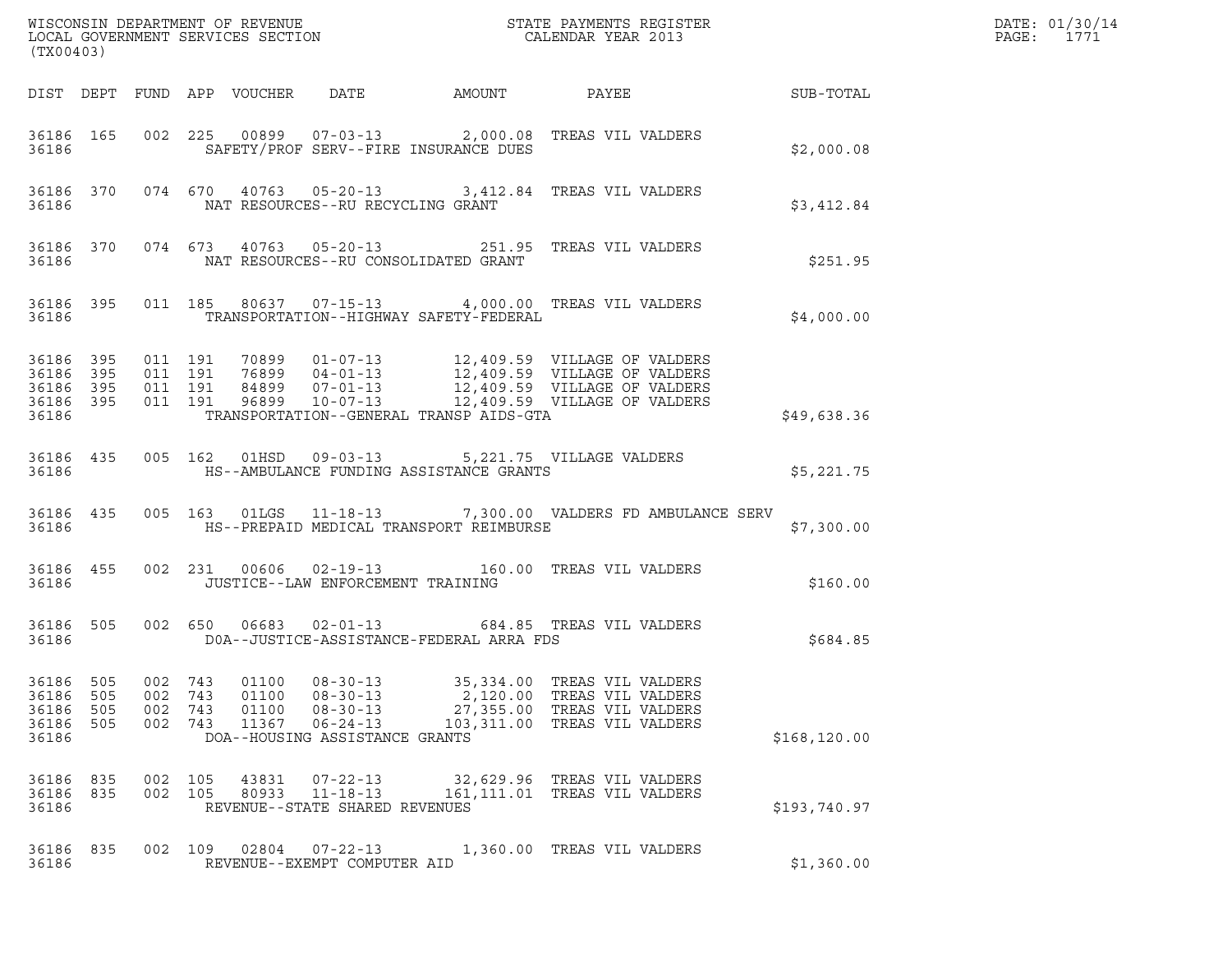| (TX00403)      |      |      |     | WISCONSIN DEPARTMENT OF REVENUE<br>LOCAL GOVERNMENT SERVICES SECTION |                                             |          | STATE PAYMENTS REGISTER<br>CALENDAR YEAR 2013 |              | DATE: 01/30/14<br>1772<br>PAGE: |
|----------------|------|------|-----|----------------------------------------------------------------------|---------------------------------------------|----------|-----------------------------------------------|--------------|---------------------------------|
| DIST           | DEPT | FUND | APP | <b>VOUCHER</b>                                                       | DATE                                        | AMOUNT   | PAYEE                                         | SUB-TOTAL    |                                 |
| 36186<br>36186 | 835  | 021  | 363 | 35733                                                                | $03 - 25 - 13$<br>REVENUE--LOTTERY CREDIT - | 1,610.30 | TREAS VIL VALDERS                             | \$1,610.30   |                                 |
| 36186          |      |      |     |                                                                      | DISTRICT TOTAL APPROPRIATIONS               |          |                                               | \$437,501.10 |                                 |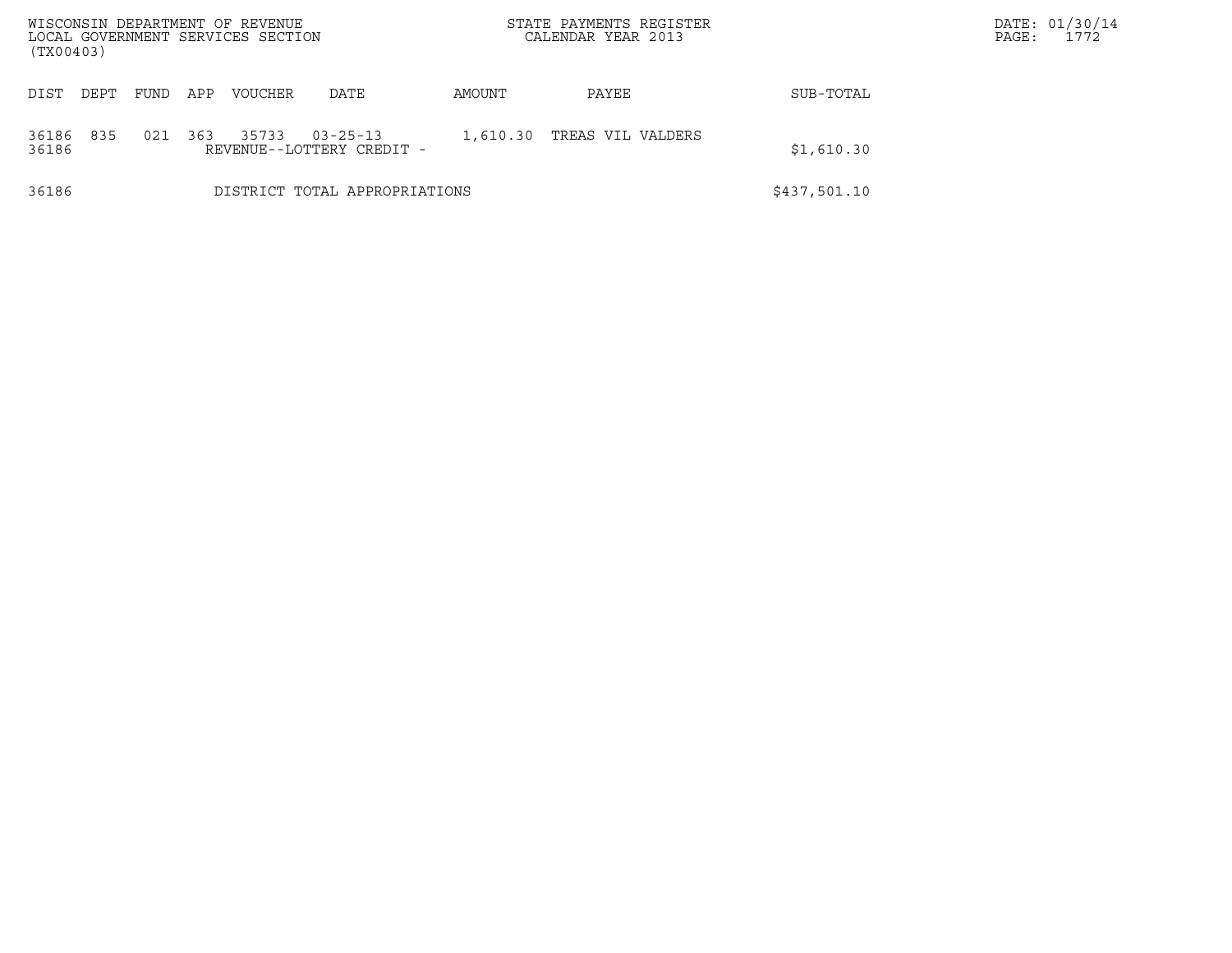| (TX00403)                                             |           |                    |                    |                                 |                                         |        |                                                               |              | DATE: 01/30/14<br>PAGE: 1773 |
|-------------------------------------------------------|-----------|--------------------|--------------------|---------------------------------|-----------------------------------------|--------|---------------------------------------------------------------|--------------|------------------------------|
|                                                       |           |                    |                    | DIST DEPT FUND APP VOUCHER DATE |                                         | AMOUNT | PAYEE                                                         | SUB-TOTAL    |                              |
| 36191                                                 |           |                    |                    |                                 | SAFETY/PROF SERV--FIRE INSURANCE DUES   |        | 36191 165 002 225 00900 07-03-13 1,525.64 TREAS VIL WHITELAW  | \$1,525.64   |                              |
| 36191                                                 |           |                    |                    |                                 | NAT RESOURCES--RU RECYCLING GRANT       |        | 36191 370 074 670 40764 05-20-13 3,428.13 TREAS VIL WHITELAW  | \$3,428.13   |                              |
| 36191                                                 |           |                    |                    |                                 | NAT RESOURCES--RU CONSOLIDATED GRANT    |        | 36191 370 074 673 40764 05-20-13 198.20 TREAS VIL WHITELAW    | \$198.20     |                              |
| 36191 395<br>36191 395<br>36191<br>36191 395<br>36191 | 395       | 011 191<br>011 191 | 011 191<br>011 191 |                                 | TRANSPORTATION--GENERAL TRANSP AIDS-GTA |        |                                                               | \$20,602.14  |                              |
| 36191                                                 |           |                    |                    |                                 | TRANSPORTATION--LRIP/TRIP/MSIP GRANTS   |        | 36191 395 011 278 79905 07-03-13 11,788.31 TREAS VIL WHITELAW | \$11,788.31  |                              |
| 36191 835<br>36191                                    | 36191 835 | 002 105            | 002 105            |                                 | REVENUE--STATE SHARED REVENUES          |        |                                                               | \$91,786.73  |                              |
| 36191 835<br>36191                                    |           |                    |                    |                                 | REVENUE--EXEMPT COMPUTER AID            |        | 002 109 02805 07-22-13 110.00 TREAS VIL WHITELAW              | \$110.00     |                              |
| 36191                                                 |           |                    |                    |                                 | DISTRICT TOTAL APPROPRIATIONS           |        |                                                               | \$129,439.15 |                              |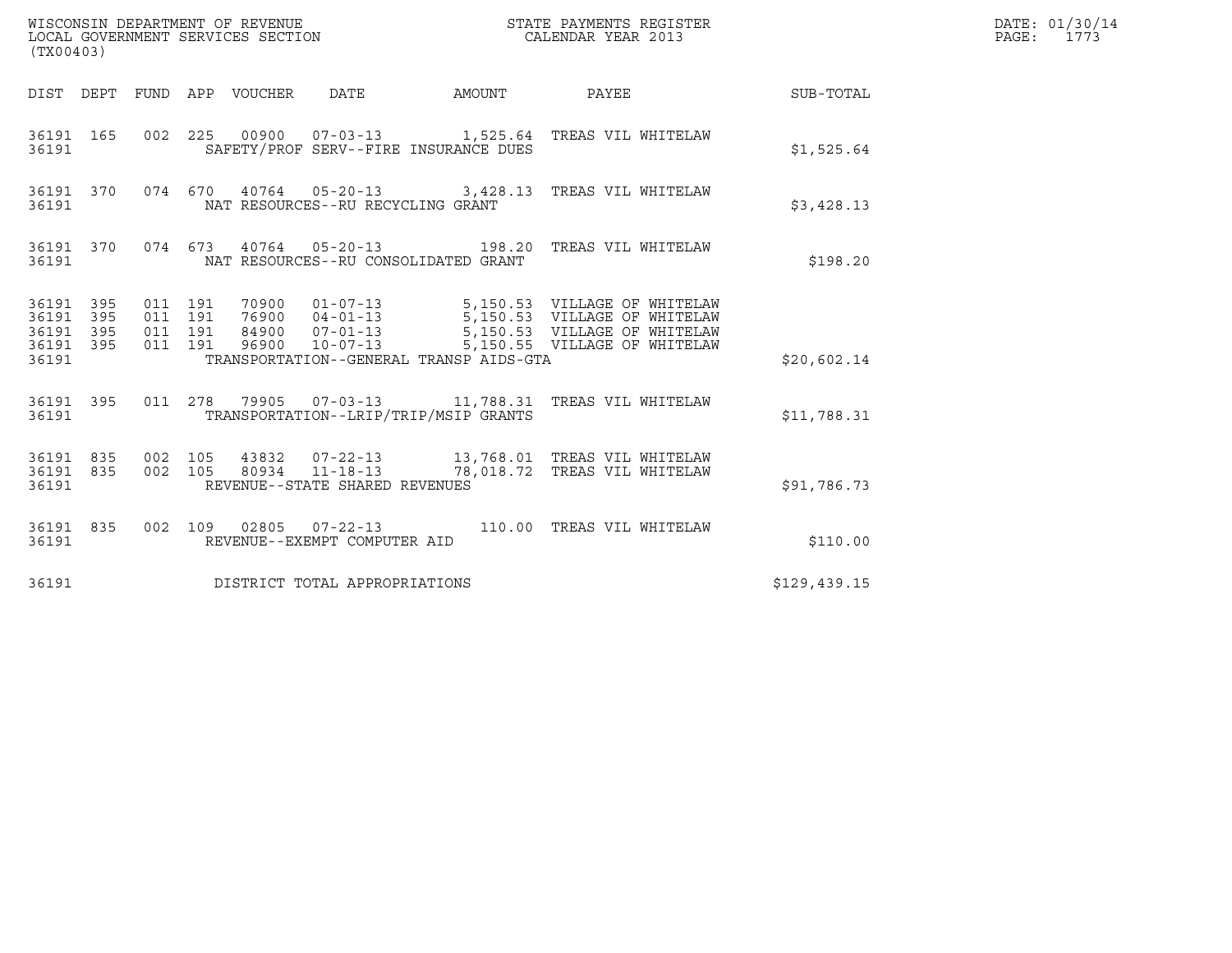| (TX00403)                                                 |           |                               |         |  |  |                                                                                                                                                                                                                                 |  |               | DATE: 01/30/14<br>PAGE:<br>1774 |
|-----------------------------------------------------------|-----------|-------------------------------|---------|--|--|---------------------------------------------------------------------------------------------------------------------------------------------------------------------------------------------------------------------------------|--|---------------|---------------------------------|
|                                                           |           |                               |         |  |  |                                                                                                                                                                                                                                 |  |               |                                 |
| 36241                                                     | 36241 165 |                               |         |  |  | 002 225 00901 07-03-13 9,713.68 TREAS CITY KIEL<br>SAFETY/PROF SERV--FIRE INSURANCE DUES                                                                                                                                        |  | \$9,713.68    |                                 |
|                                                           | 36241     |                               |         |  |  | 36241 370 002 685 00008 08-09-13 17,952.14 TREAS CITY KIEL<br>NAT RESOURCES--WATER QUALITY PROGRAMS                                                                                                                             |  | \$17,952.14   |                                 |
| 36241                                                     |           |                               |         |  |  | 36241 370 012 545 01790 01-14-13 3,433.07 TREAS CITY KIEL<br>NAT RESOURCES--FIRE SUPRESSION GRANTS                                                                                                                              |  | \$3,433.07    |                                 |
|                                                           | 36241     |                               |         |  |  | 36241 370 012 579 18597 04-15-13 1.23 TREAS CITY KIEL 36241 370 012 579 18597 04-15-13 12.26 TREAS CITY KIEL<br>NAT RESOURCES--AIDS IN LIEU OF TAXES                                                                            |  | \$13.49       |                                 |
|                                                           |           |                               |         |  |  | 36241 370 074 670 40765 05-20-13 21,581.65 TREAS CITY KIEL<br>36241 NAT RESOURCES--RU RECYCLING GRANT                                                                                                                           |  | \$21,581.65   |                                 |
|                                                           |           |                               |         |  |  | 36241 370 074 673 40765 05-20-13 981.06 TREAS CITY KIEL<br>36241 NAT RESOURCES--RU CONSOLIDATED GRANT                                                                                                                           |  | \$981.06      |                                 |
| 36241 395<br>36241 395<br>36241 395<br>36241 395<br>36241 |           | 011 162<br>011 162<br>011 162 | 011 162 |  |  | 72048  01-07-13  4,580.91 TREAS CITY KIEL<br>78048  04-01-13  4,580.91 TREAS CITY KIEL<br>86048  07-01-13  4,580.91 TREAS CITY KIEL<br>98048  10-07-13  4,580.92 TREAS CITY KIEL<br>TRANSPORTATION--CONNECTING HIGHWAY AIDS     |  | \$18,323.65   |                                 |
| 36241 395<br>36241<br>36241 395<br>36241 395<br>36241     | 395       | 011 191<br>011 191<br>011 191 | 011 191 |  |  | 70901  01-07-13  38,278.30 TREAS CITY KIEL<br>76901  04-01-13  38,278.30 TREAS CITY KIEL<br>84901  07-01-13  38,278.30 TREAS CITY KIEL<br>96901  10-07-13  38,278.30 TREAS CITY KIEL<br>TRANSPORTATION--GENERAL TRANSP AIDS-GTA |  | \$153, 113.20 |                                 |
| 36241                                                     | 36241 395 |                               |         |  |  | 011  278  89725  10-03-13  10,967.68  TREAS CITY KIEL<br>TRANSPORTATION--LRIP/TRIP/MSIP GRANTS                                                                                                                                  |  | \$10,967.68   |                                 |
| 36241                                                     | 36241 435 |                               |         |  |  | 005 162 01HSD 09-03-13 4,923.37 TREAS CITY KIEL<br>HS--AMBULANCE FUNDING ASSISTANCE GRANTS                                                                                                                                      |  | \$4,923.37    |                                 |
| 36241                                                     | 36241 435 |                               |         |  |  | 005 163 01LGS 11-18-13 4,100.00 KIEL FIRE DEPT AMBULANCE<br>HS--PREPAID MEDICAL TRANSPORT REIMBURSE                                                                                                                             |  | \$4,100.00    |                                 |
| 36241 455<br>36241                                        |           |                               |         |  |  | 002  231  00347  02-08-13  1,920.00 TREAS CITY KIEL<br>JUSTICE--LAW ENFORCEMENT TRAINING                                                                                                                                        |  | \$1,920.00    |                                 |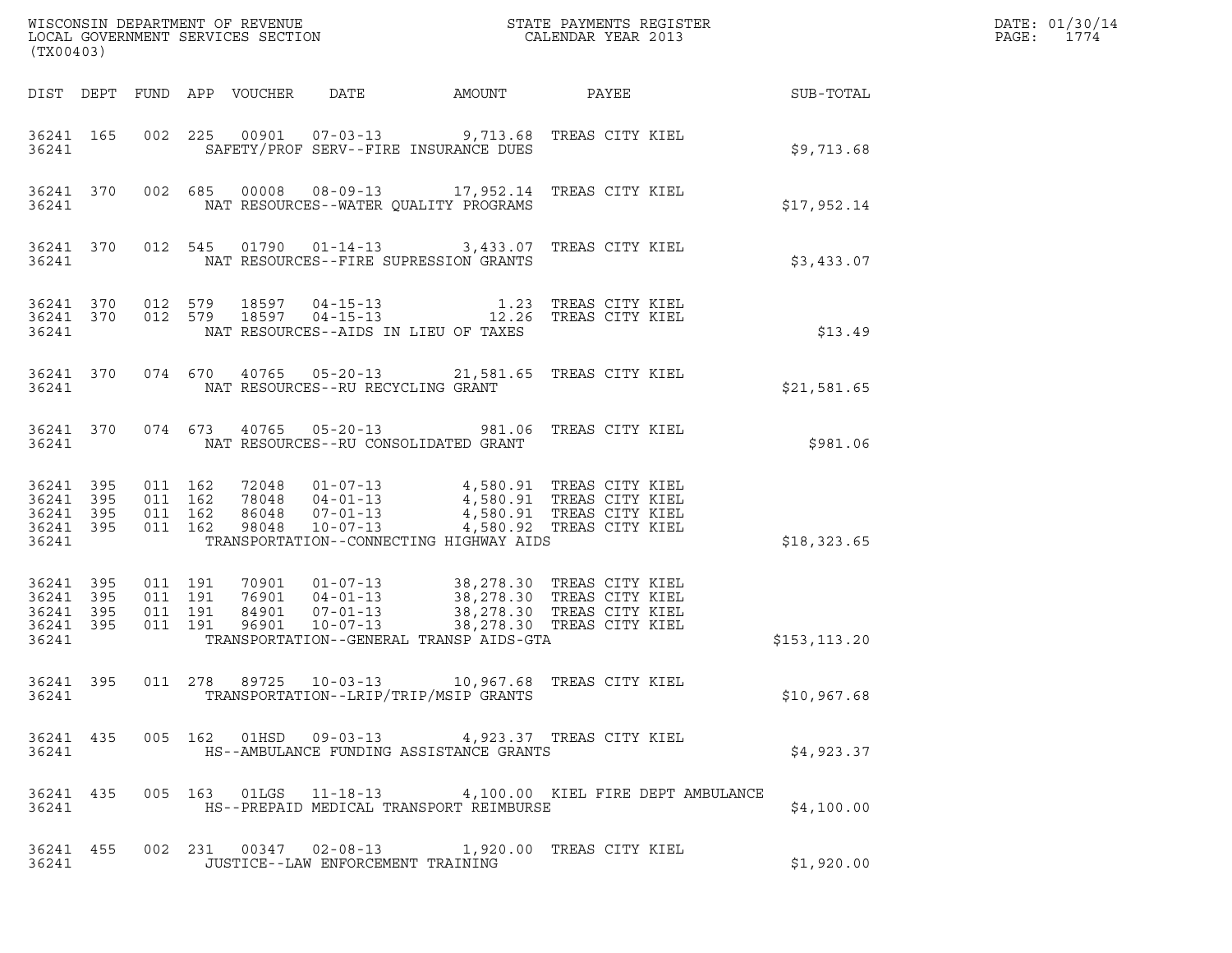| (TX00403)                        |                   |                       |            | WISCONSIN DEPARTMENT OF REVENUE<br>LOCAL GOVERNMENT SERVICES SECTION |                                                                              |                                                                                        | STATE PAYMENTS REGISTER<br>CALENDAR YEAR 2013                  |              | DATE: 01/30/14<br>PAGE:<br>1775 |
|----------------------------------|-------------------|-----------------------|------------|----------------------------------------------------------------------|------------------------------------------------------------------------------|----------------------------------------------------------------------------------------|----------------------------------------------------------------|--------------|---------------------------------|
| DIST                             | DEPT              | FUND                  | APP        | VOUCHER                                                              | DATE                                                                         | AMOUNT                                                                                 | PAYEE                                                          | SUB-TOTAL    |                                 |
| 36241<br>36241                   | 505               | 002                   | 650        |                                                                      |                                                                              | 06390  01-29-13  5,958.35  TREAS CITY KIEL<br>DOA--JUSTICE-ASSISTANCE-FEDERAL ARRA FDS |                                                                | \$5,958.35   |                                 |
| 36241<br>36241<br>36241          | 835<br>835        | 002<br>002            | 105<br>105 | 80935                                                                | 43833 07-22-13<br>11-18-13<br>REVENUE--STATE SHARED REVENUES                 | 82,150.54 TREAS CITY KIEL<br>461,419.74                                                | TREAS CITY KIEL                                                | \$543,570.28 |                                 |
| 36241<br>36241<br>36241<br>36241 | 835<br>835<br>835 | 002<br>002 109<br>002 | 109<br>109 | 02158<br>02806<br>05178                                              | 07-22-13<br>$07 - 22 - 13$<br>$07 - 22 - 13$<br>REVENUE--EXEMPT COMPUTER AID | 951.00<br>3,064.00                                                                     | TREAS CITY KIEL<br>4,323.00 TREAS CITY KIEL<br>TREAS CITY KIEL | \$8,338.00   |                                 |
| 36241<br>36241                   | 835               | 021                   | 363        | 35525                                                                | $03 - 25 - 13$<br>REVENUE--LOTTERY CREDIT -                                  |                                                                                        | 4,877.52 TREAS CITY KIEL                                       | \$4,877.52   |                                 |
| 36241                            |                   |                       |            |                                                                      | DISTRICT TOTAL APPROPRIATIONS                                                |                                                                                        |                                                                | \$809,767.14 |                                 |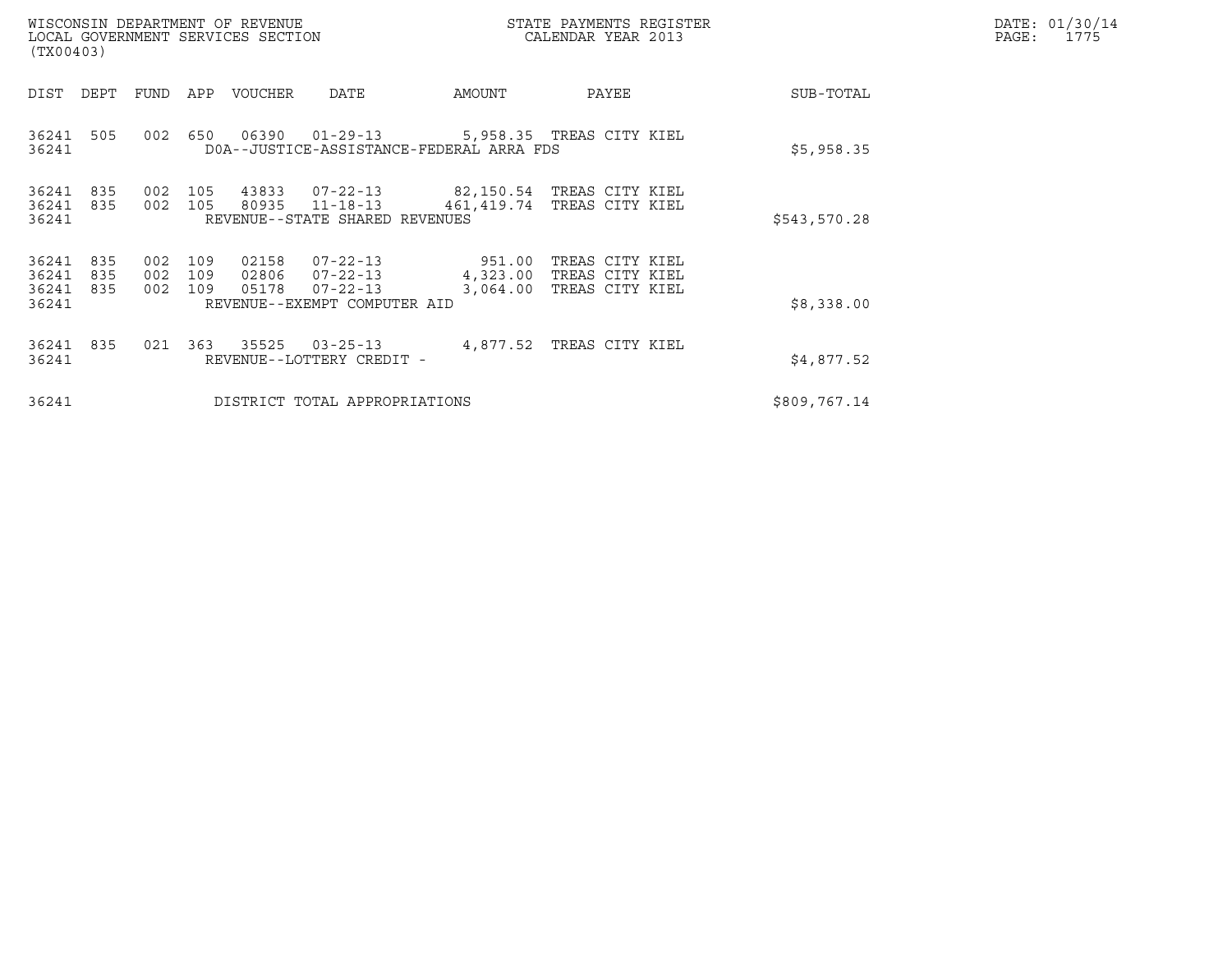| (TX00403)                                                            |                                                 |                    |                                                                           | WISCONSIN DEPARTMENT OF REVENUE<br>LOCAL GOVERNMENT SERVICES SECTION |                                                                                                                            |                                                                | STATE PAYMENTS REGISTER<br>CALENDAR YEAR 2013                                                                                                                                                                            |               | DATE: 01/30/14<br>PAGE: 1776 |
|----------------------------------------------------------------------|-------------------------------------------------|--------------------|---------------------------------------------------------------------------|----------------------------------------------------------------------|----------------------------------------------------------------------------------------------------------------------------|----------------------------------------------------------------|--------------------------------------------------------------------------------------------------------------------------------------------------------------------------------------------------------------------------|---------------|------------------------------|
|                                                                      |                                                 |                    |                                                                           | DIST DEPT FUND APP VOUCHER                                           | DATE                                                                                                                       | AMOUNT                                                         | PAYEE                                                                                                                                                                                                                    | SUB-TOTAL     |                              |
| 36251 165<br>36251                                                   |                                                 |                    |                                                                           |                                                                      |                                                                                                                            | SAFETY/PROF SERV--FIRE INSURANCE DUES                          | 002 225 00902 07-03-13 71,253.28 TREAS CITY MANITOWOC                                                                                                                                                                    | \$71, 253.28  |                              |
| 36251 370<br>36251                                                   |                                                 |                    |                                                                           |                                                                      | 074 670 40766 05-20-13                                                                                                     | NAT RESOURCES--RU RECYCLING GRANT                              | 207,593.72 TREAS CITY MANITOWOC                                                                                                                                                                                          | \$207,593.72  |                              |
| 36251 370<br>36251                                                   |                                                 |                    |                                                                           |                                                                      |                                                                                                                            | NAT RESOURCES--RU CONSOLIDATED GRANT                           | 074 673 40766 05-20-13 8,848.42 TREAS CITY MANITOWOC                                                                                                                                                                     | \$8,848.42    |                              |
| 36251 370<br>36251<br>36251<br>36251<br>36251                        | 370<br>370<br>370                               | 095 519<br>095 519 | 095 519<br>095 519                                                        | 01906<br>02746<br>02747                                              | $01 - 30 - 13$<br>$04 - 23 - 13$<br>$04 - 23 - 13$                                                                         | NAT RESOURCES--URBAN NON-POINT GRANTS                          | 01904  01-30-13  3,218.40  TREAS CITY MANITOWOC<br>43.00 TREAS CITY MANITOWOC<br>1,158.50 TREAS CITY MANITOWOC<br>2,694.56 TREAS CITY MANITOWOC                                                                          | \$7,114.46    |                              |
| 36251 395<br>36251<br>36251<br>36251<br>36251                        | 395<br>- 395<br>395                             |                    | 011 162<br>011 162<br>011 162                                             | 72049<br>78049<br>86049<br>011 162 98049                             | $07 - 01 - 13$<br>$10 - 07 - 13$                                                                                           | TRANSPORTATION--CONNECTING HIGHWAY AIDS                        | 01-07-13 56,239.47 CITY OF MANITOWOC<br>04-01-13 56,239.47 CITY OF MANITOWOC<br>56,239.47 CITY OF MANITOWOC<br>56,239.47 CITY OF MANITOWOC                                                                               | \$224,957.88  |                              |
| 36251 395<br>36251                                                   |                                                 |                    |                                                                           |                                                                      | 011 164 77592 06-17-13<br>TRANSPORTATION--LIFT BRIDGE AIDS                                                                 |                                                                | 203, 172.31 TREAS CITY MANITOWOC                                                                                                                                                                                         | \$203,172.31  |                              |
| 36251 395<br>36251                                                   |                                                 |                    |                                                                           |                                                                      | 011 175 71687 04-16-13                                                                                                     | TRANSPORTATION--PARATRANSIT AIDS, STATE                        | 21,488.00 TREAS CITY MANITOWOC                                                                                                                                                                                           | \$21,488.00   |                              |
| 36251 395<br>36251<br>36251<br>36251<br>36251                        | - 395<br>395<br>395                             |                    | 011 177<br>011 177<br>011 177                                             | 00035<br>80035<br>88035<br>011 177 92035                             | $12 - 30 - 13$<br>$12 - 30 - 13$<br>06 - 14 - 13<br>$07 - 08 - 13$<br>$09 - 30 - 13$<br>TRANSPORTATION--TRANSIT AID        |                                                                | 50,026.00 CITY OF MANITOWOC<br>83,377.00 CITY OF MANITOWOC<br>83,377.00 CITY OF MANITOWOC<br>83,377.00 CITY OF MANITOWOC                                                                                                 | \$300, 157.00 |                              |
| 36251<br>36251<br>36251<br>36251<br>36251<br>36251<br>36251<br>36251 | - 395<br>395<br>395<br>395<br>395<br>395<br>395 |                    | 011 182<br>011 182<br>011 182<br>011 182<br>011 182<br>011 182<br>011 182 | 63379<br>66938<br>73945<br>74864<br>82931<br>84936<br>94772          | $01 - 30 - 13$<br>$03 - 04 - 13$<br>$05 - 08 - 13$<br>$05 - 16 - 13$<br>$08 - 06 - 13$<br>$08 - 21 - 13$<br>$11 - 19 - 13$ | 60,700.17<br>17,790.19<br>TRANSPORTATION--TRANSIT AIDS-FEDERAL | 53,686.90 TREAS CITY MANITOWOC<br>248,918.00 TREAS CITY MANITOWOC<br>TREAS CITY MANITOWOC<br>5,756.26 TREAS CITY MANITOWOC<br>TREAS CITY MANITOWOC<br>382,690.00 TREAS CITY MANITOWOC<br>220,630.00 TREAS CITY MANITOWOC | \$990,171.52  |                              |
| 36251<br>36251 395                                                   | 395                                             |                    | 011 185<br>011 185                                                        | 62496<br>63789                                                       | $01 - 22 - 13$<br>$02 - 04 - 13$                                                                                           |                                                                | 4,537.50 TREAS CITY MANITOWOC<br>4,413.75 TREAS CITY MANITOWOC                                                                                                                                                           |               |                              |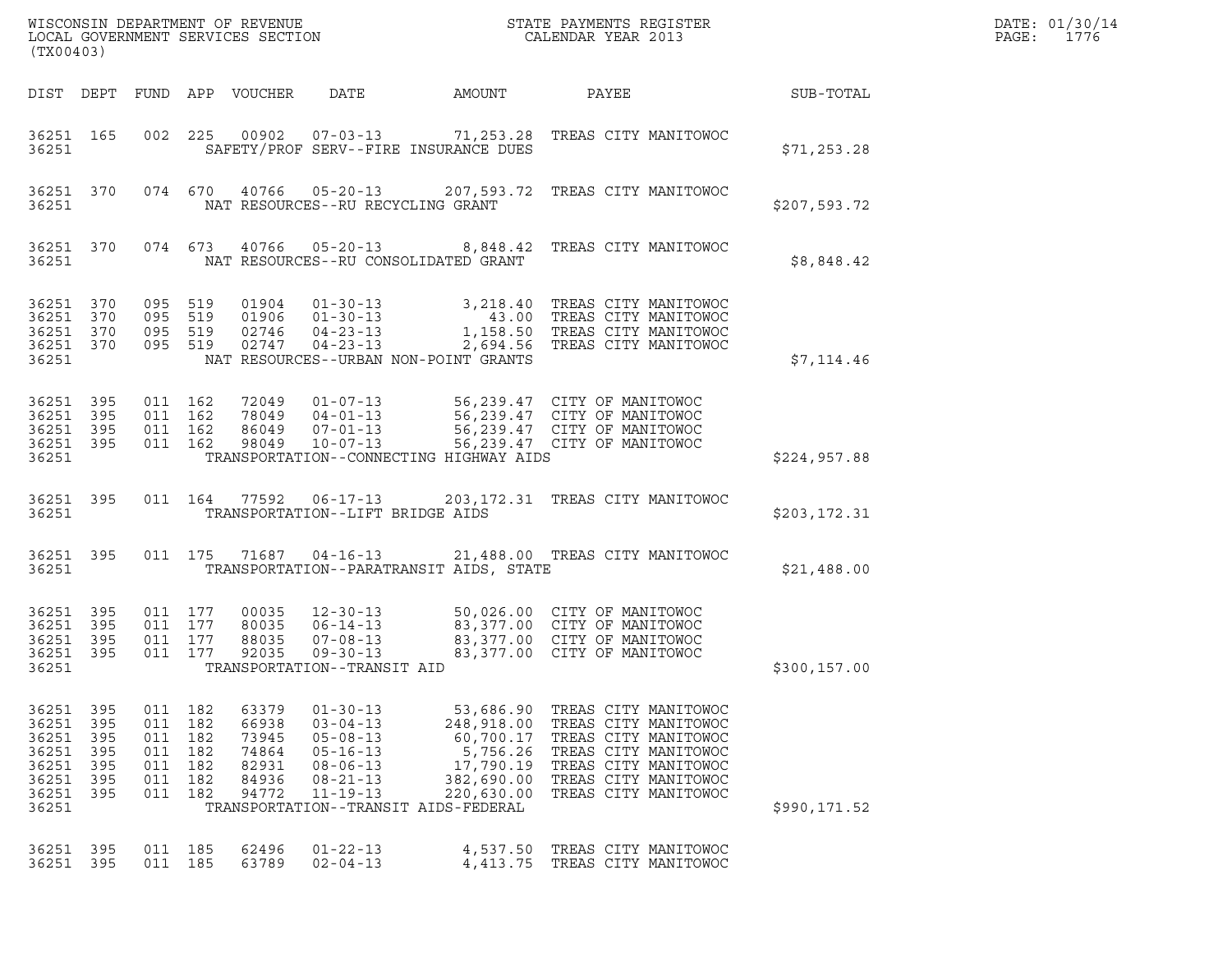| (TX00403)                                                                                                                                    |                                                                                                       |                                                                                                       |                                                                                                       |                                                                                                                                     |                                                                                                                                                                                                                                                                            |                                                                                                                                                                                                                      |                                                                                                                                                                                                                                                                                                                                                                                               |                |
|----------------------------------------------------------------------------------------------------------------------------------------------|-------------------------------------------------------------------------------------------------------|-------------------------------------------------------------------------------------------------------|-------------------------------------------------------------------------------------------------------|-------------------------------------------------------------------------------------------------------------------------------------|----------------------------------------------------------------------------------------------------------------------------------------------------------------------------------------------------------------------------------------------------------------------------|----------------------------------------------------------------------------------------------------------------------------------------------------------------------------------------------------------------------|-----------------------------------------------------------------------------------------------------------------------------------------------------------------------------------------------------------------------------------------------------------------------------------------------------------------------------------------------------------------------------------------------|----------------|
| DIST                                                                                                                                         | DEPT                                                                                                  | <b>FUND</b>                                                                                           | APP                                                                                                   | VOUCHER                                                                                                                             | DATE                                                                                                                                                                                                                                                                       | AMOUNT                                                                                                                                                                                                               | PAYEE                                                                                                                                                                                                                                                                                                                                                                                         | SUB-TOTAL      |
| 36251<br>36251<br>36251<br>36251<br>36251<br>36251<br>36251<br>36251<br>36251<br>36251<br>36251<br>36251<br>36251<br>36251<br>36251<br>36251 | 395<br>395<br>395<br>395<br>395<br>395<br>395<br>395<br>395<br>395<br>395<br>395<br>395<br>395<br>395 | 011<br>011<br>011<br>011<br>011<br>011<br>011<br>011<br>011<br>011<br>011<br>011<br>011<br>011<br>011 | 185<br>185<br>185<br>185<br>185<br>185<br>185<br>185<br>185<br>185<br>185<br>185<br>185<br>185<br>185 | 65363<br>69349<br>72328<br>75878<br>76367<br>81596<br>82323<br>82323<br>85537<br>85537<br>89644<br>90525<br>90525<br>90525<br>90525 | $02 - 19 - 13$<br>$03 - 25 - 13$<br>$04 - 22 - 13$<br>$05 - 28 - 13$<br>$06 - 03 - 13$<br>$07 - 22 - 13$<br>$07 - 29 - 13$<br>$07 - 29 - 13$<br>$08 - 26 - 13$<br>$08 - 26 - 13$<br>$10 - 07 - 13$<br>$10 - 15 - 13$<br>$10 - 15 - 13$<br>$10 - 15 - 13$<br>$10 - 15 - 13$ | 4,867.50<br>2,983.75<br>3,038.75<br>0.58.7<br>3,080.00<br>166.89<br>13<br>2,986.97<br>2,100.50<br>3<br>2,568.99<br>275.45<br><sup>275.45</sup><br>$\overline{a}$<br>338.70<br>TRANSPORTATION--HIGHWAY SAFETY-FEDERAL | TREAS CITY MANITOWOC<br>TREAS CITY MANITOWOC<br>TREAS CITY MANITOWOC<br>TREAS CITY MANITOWOC<br>TREAS CITY MANITOWOC<br>TREAS CITY MANITOWOC<br>TREAS CITY MANITOWOC<br>TREAS CITY MANITOWOC<br>TREAS CITY MANITOWOC<br>TREAS CITY MANITOWOC<br>TREAS CITY MANITOWOC<br>845.79 TREAS CITY MANITOWOC<br>1,089.38 TREAS CITY MANITOWOC<br>4,121.77 TREAS CITY MANITOWOC<br>TREAS CITY MANITOWOC | \$38,635.83    |
| 36251<br>36251<br>36251<br>36251<br>36251                                                                                                    | 395<br>395<br>395<br>395                                                                              | 011<br>011<br>011<br>011                                                                              | 191<br>191<br>191<br>191                                                                              | 70902<br>76902<br>84902<br>96902                                                                                                    | $01 - 07 - 13$<br>$04 - 01 - 13$<br>$07 - 01 - 13$<br>$10 - 07 - 13$                                                                                                                                                                                                       | TRANSPORTATION--GENERAL TRANSP AIDS-GTA                                                                                                                                                                              | 433,029.41 CITY OF MANITOWOC<br>433,029.41 CITY OF MANITOWOC<br>433,029.41 CITY OF MANITOWOC<br>433,029.42 CITY OF MANITOWOC                                                                                                                                                                                                                                                                  | \$1,732,117.65 |
| 36251<br>36251<br>36251<br>36251<br>36251<br>36251                                                                                           | 395<br>395<br>395<br>395<br>395                                                                       | 011<br>011<br>011<br>011<br>011                                                                       | 905<br>905<br>905<br>905<br>905                                                                       | 65816<br>75878<br>85026<br>91676<br>91676                                                                                           | $02 - 21 - 13$<br>$05 - 28 - 13$<br>$08 - 21 - 13$<br>$10 - 23 - 13$<br>$10 - 23 - 13$                                                                                                                                                                                     | 6,331.66<br>TRANSPORTATION-HARBOR BOND CLEARING ACCT                                                                                                                                                                 | 27,464.70 TREAS CITY MANITOWOC<br>193,179.54 TREAS CITY MANITOWOC<br>142,325.99 TREAS CITY MANITOWOC<br>343, 212.31 TREAS CITY MANITOWOC<br>TREAS CITY MANITOWOC                                                                                                                                                                                                                              | \$712,514.20   |
| 36251<br>36251                                                                                                                               | 435                                                                                                   | 005                                                                                                   | 162                                                                                                   | 01HSD                                                                                                                               | $09 - 03 - 13$                                                                                                                                                                                                                                                             | HS--AMBULANCE FUNDING ASSISTANCE GRANTS                                                                                                                                                                              | 8,844.10 CITY MANITOWOC                                                                                                                                                                                                                                                                                                                                                                       | \$8,844.10     |
| 36251<br>36251                                                                                                                               | 435                                                                                                   | 005                                                                                                   | 163                                                                                                   | 01LGS                                                                                                                               | $11 - 18 - 13$                                                                                                                                                                                                                                                             | HS--PREPAID MEDICAL TRANSPORT REIMBURSE                                                                                                                                                                              | 50,200.00 CITY OF MANITOWOC                                                                                                                                                                                                                                                                                                                                                                   | \$50, 200.00   |
| 36251<br>36251                                                                                                                               | 455                                                                                                   | 002                                                                                                   | 231                                                                                                   | 00385                                                                                                                               | $02 - 11 - 13$<br>JUSTICE--LAW ENFORCEMENT TRAINING                                                                                                                                                                                                                        | 8,640.00                                                                                                                                                                                                             | TREAS CITY MANITOWOC                                                                                                                                                                                                                                                                                                                                                                          | \$8,640.00     |
| 36251<br>36251                                                                                                                               | 505                                                                                                   | 002                                                                                                   | 142                                                                                                   | 08104                                                                                                                               | $03 - 14 - 13$<br>DOA--FEDERAL ENERGY GRANTS                                                                                                                                                                                                                               |                                                                                                                                                                                                                      | 59,942.23 TREAS CITY MANITOWOC                                                                                                                                                                                                                                                                                                                                                                | \$59,942.23    |
| 36251<br>36251<br>36251                                                                                                                      | 835<br>835                                                                                            | 002<br>002                                                                                            | 105<br>105                                                                                            | 43834<br>80936                                                                                                                      | $07 - 22 - 13$<br>$11 - 18 - 13$<br>REVENUE--STATE SHARED REVENUES                                                                                                                                                                                                         | 4,537,579.73                                                                                                                                                                                                         | 1,225,298.95 TREAS CITY MANITOWOC<br>TREAS CITY MANITOWOC                                                                                                                                                                                                                                                                                                                                     | \$5,762,878.68 |

36251 835 002 109 02807 07-22-13 101,292.00 TREAS CITY MANITOWOC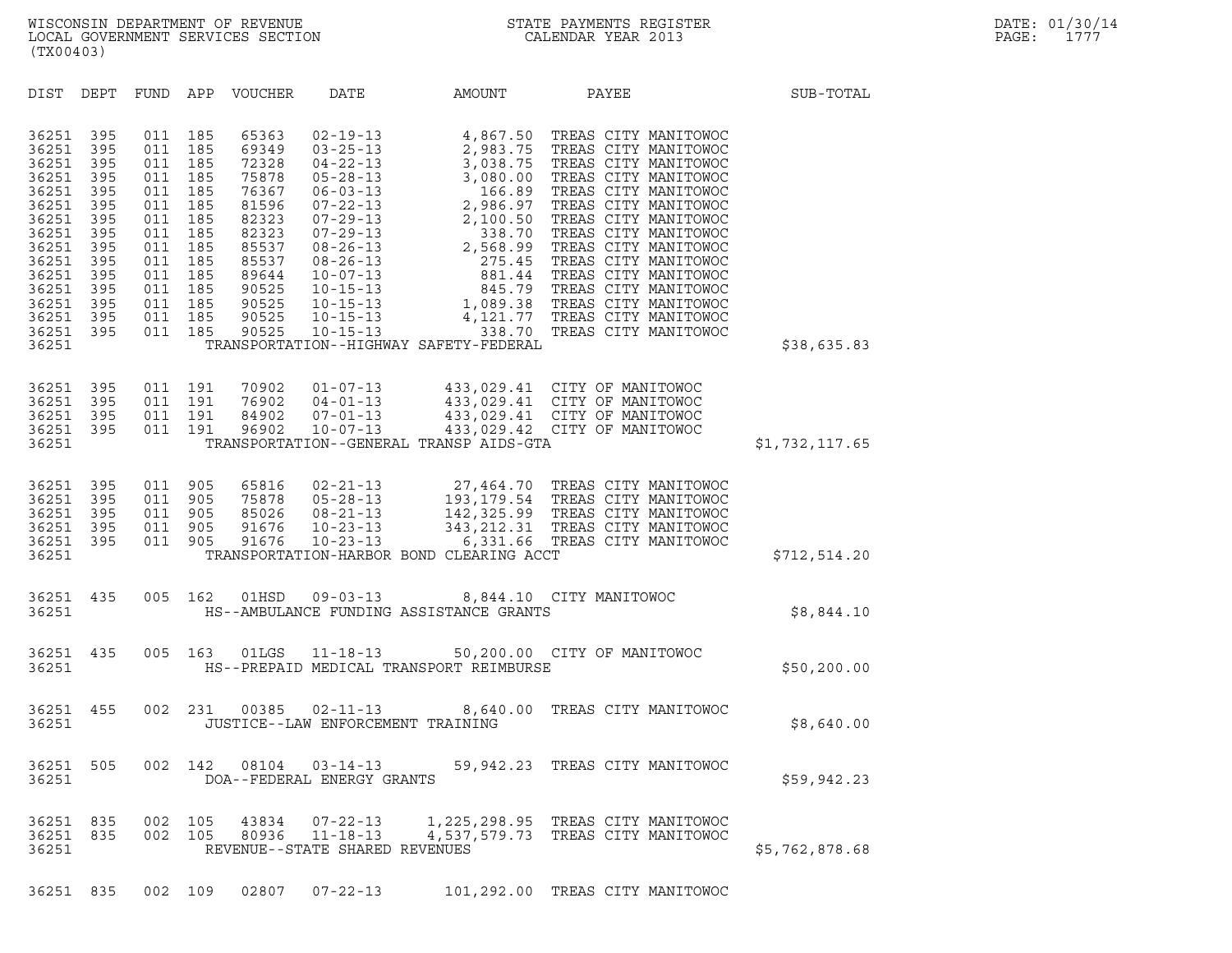| (TX00403)               |            |             |            | WISCONSIN DEPARTMENT OF REVENUE<br>LOCAL GOVERNMENT SERVICES SECTION |                                                               |                                              | STATE PAYMENTS REGISTER<br>CALENDAR YEAR 2013 |                 | DATE: 01/30/14<br>PAGE:<br>1778 |
|-------------------------|------------|-------------|------------|----------------------------------------------------------------------|---------------------------------------------------------------|----------------------------------------------|-----------------------------------------------|-----------------|---------------------------------|
| DIST                    | DEPT       | <b>FUND</b> | APP        | VOUCHER                                                              | <b>DATE</b>                                                   | AMOUNT                                       | PAYEE                                         | SUB-TOTAL       |                                 |
| 36251 835<br>36251      |            | 002         | 109        | 05179                                                                | 07-22-13<br>REVENUE--EXEMPT COMPUTER AID                      | 168,001.00 TREAS CITY MANITOWOC              |                                               | \$269, 293.00   |                                 |
| 36251<br>36251<br>36251 | 835<br>835 | 002<br>002  | 302<br>302 | 10052<br>11052                                                       | $07 - 22 - 13$<br>REVENUE-FIRST DOLLAR/SCHOOL LEVY CREDITS    | 694,176.60 TREAS CITY MANITOWOC              |                                               | \$3,089,692.89  |                                 |
| 36251 835<br>36251      |            | 002         | 501        | 00002                                                                | $02 - 01 - 13$<br>DOA-PAYMENT FOR MUNICIPAL SERVICES AID      | 42,300.60 TREAS CITY MANITOWOC               |                                               | \$42,300.60     |                                 |
| 36251<br>36251<br>36251 | 835<br>835 | 021<br>021  | 363<br>363 | 35734<br>37191                                                       | $03 - 25 - 13$<br>$03 - 25 - 13$<br>REVENUE--LOTTERY CREDIT - | 11,729.42 TREAS CITY MANITOWOC<br>723,008.00 | TREAS CITY MANITOWOC                          | \$734,737.42    |                                 |
| 36251                   |            |             |            |                                                                      | DISTRICT TOTAL APPROPRIATIONS                                 |                                              |                                               | \$14,544,553.19 |                                 |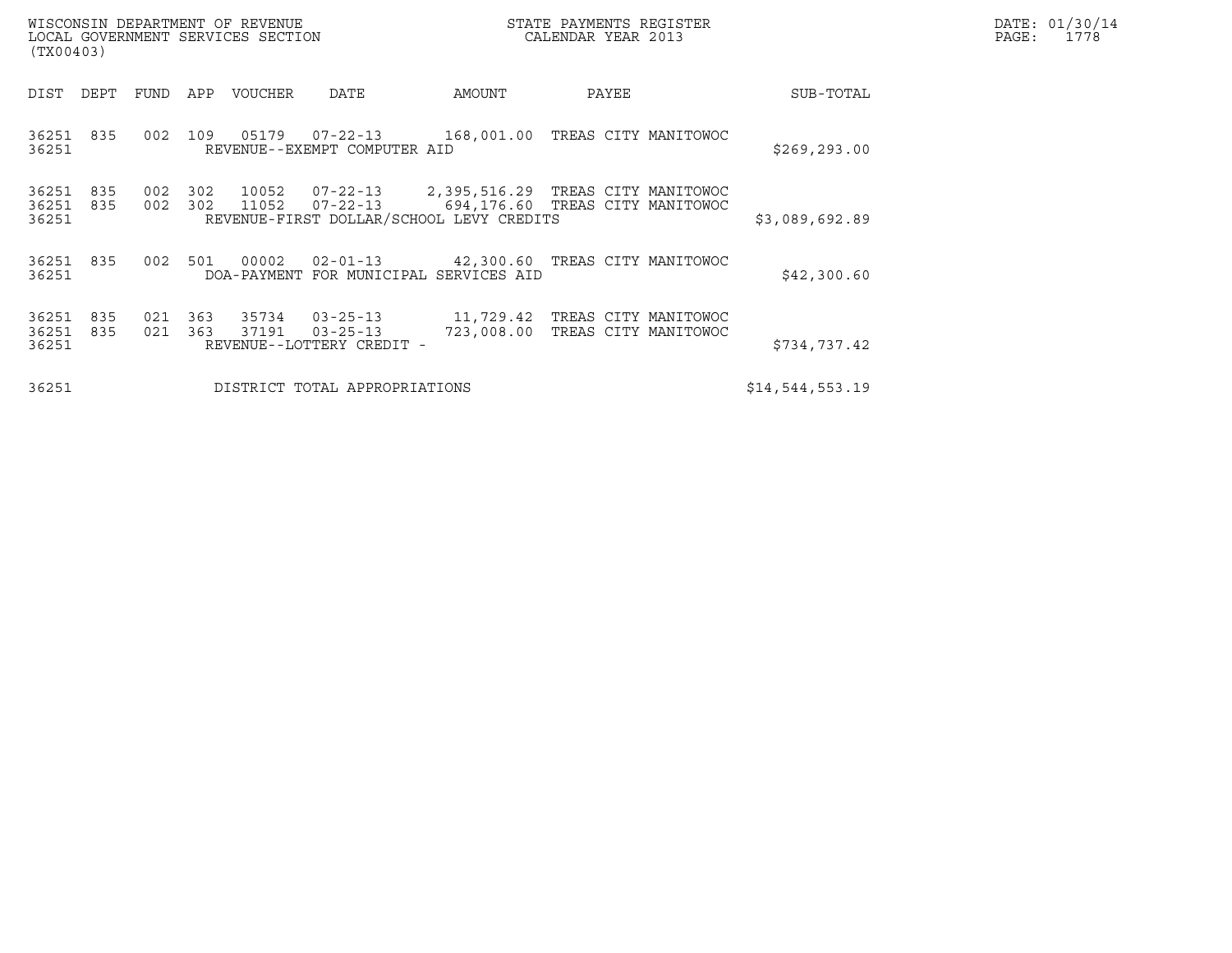| (TX00403)                                    |                                                     |  |                                          |                                  |                                                                                        |                                                    |                                                                                                                                                                                                      |              | DATE: 01/30/14<br>PAGE:<br>1779 |
|----------------------------------------------|-----------------------------------------------------|--|------------------------------------------|----------------------------------|----------------------------------------------------------------------------------------|----------------------------------------------------|------------------------------------------------------------------------------------------------------------------------------------------------------------------------------------------------------|--------------|---------------------------------|
|                                              |                                                     |  |                                          |                                  |                                                                                        |                                                    |                                                                                                                                                                                                      |              |                                 |
| 36286                                        |                                                     |  |                                          |                                  |                                                                                        | SAFETY/PROF SERV--FIRE INSURANCE DUES              | 36286 165 002 225 00903 07-03-13 21,320.96 TREAS CITY TWO RIVERS                                                                                                                                     | \$21,320.96  |                                 |
| 36286                                        |                                                     |  |                                          |                                  |                                                                                        | NAT RESOURCES--AIDS IN LIEU OF TAXES               | 36286 370 002 503 15855 02-06-13 52.55 TREAS CITY TWO RIVERS<br>TOWN SHARE 18.27                                                                                                                     | \$52.55      |                                 |
| 36286                                        |                                                     |  |                                          |                                  | NAT RESOURCES--BOATING PROJECTS                                                        |                                                    | 36286 370 012 573 03220 05-31-13 5,095.59 TREAS CITY TWO RIVERS                                                                                                                                      | \$5,095.59   |                                 |
| 36286                                        |                                                     |  |                                          |                                  |                                                                                        | NAT RESOURCES--URBAN NON-POINT GRANTS              | 36286 370 074 658 02505 03-25-13 61,942.79 TREAS CITY TWO RIVERS                                                                                                                                     | \$61,942.79  |                                 |
|                                              |                                                     |  |                                          |                                  |                                                                                        |                                                    | 36286 370 074 670 40767 05-20-13 80,038.74 TREAS CITY TWO RIVERS                                                                                                                                     | \$80,038.74  |                                 |
|                                              |                                                     |  |                                          |                                  |                                                                                        |                                                    | 36286 370 074 673 40767 05-20-13 3,059.32 TREAS CITY TWO RIVERS                                                                                                                                      | \$3,059.32   |                                 |
| 36286                                        | 36286 370 095 512<br>36286 370 095 512<br>36286 370 |  | 095 512                                  |                                  | NAT RESOURCES--STEWARDSHIP 2000                                                        |                                                    |                                                                                                                                                                                                      | \$462,157.68 |                                 |
| 36286 395<br>36286 395<br>36286 395<br>36286 | 36286 395                                           |  | 011 162<br>011 162<br>011 162<br>011 162 |                                  |                                                                                        | TRANSPORTATION--CONNECTING HIGHWAY AIDS            | 72050  01-07-13  21,872.43  CITY OF TWO RIVERS<br>78050  04-01-13  21,872.43  CITY OF TWO RIVERS<br>86050  07-01-13  21,872.43  CITY OF TWO RIVERS<br>98050  10-07-13  21,872.44  CITY OF TWO RIVERS | \$87,489.73  |                                 |
| 36286<br>36286<br>36286 395<br>36286         | 395<br>- 395                                        |  | 011 191<br>011 191<br>011 191            | 76903<br>84903<br>96903          | 36286 395 011 191 70903 01-07-13<br>$04 - 01 - 13$<br>$07 - 01 - 13$<br>$10 - 07 - 13$ | TRANSPORTATION--GENERAL TRANSP AIDS-GTA            | 123,663.85 CITY OF TWO RIVERS<br>123,663.85 CITY OF TWO RIVERS<br>123,663.85 CITY OF TWO RIVERS<br>123,663.86 CITY OF TWO RIVERS                                                                     | \$494,655.41 |                                 |
| 36286 395<br>36286                           |                                                     |  | 011 278                                  | 75360                            | $05 - 17 - 13$                                                                         | 22,000.00<br>TRANSPORTATION--LRIP/TRIP/MSIP GRANTS | TREAS CITY TWO RIVERS                                                                                                                                                                                | \$22,000.00  |                                 |
| 36286 395<br>36286 395<br>36286<br>36286 395 | 395                                                 |  | 011 905<br>011 905<br>011 905<br>011 905 | 61733<br>63069<br>71092<br>71871 | $01 - 14 - 13$<br>$01 - 28 - 13$<br>$04 - 10 - 13$<br>$04 - 17 - 13$                   |                                                    | 25,816.80 TREAS CITY TWO RIVERS<br>10,563.34 TREAS CITY TWO RIVERS<br>9,280.94 TREAS CITY TWO RIVERS<br>4,904.28 TREAS CITY TWO RIVERS                                                               |              |                                 |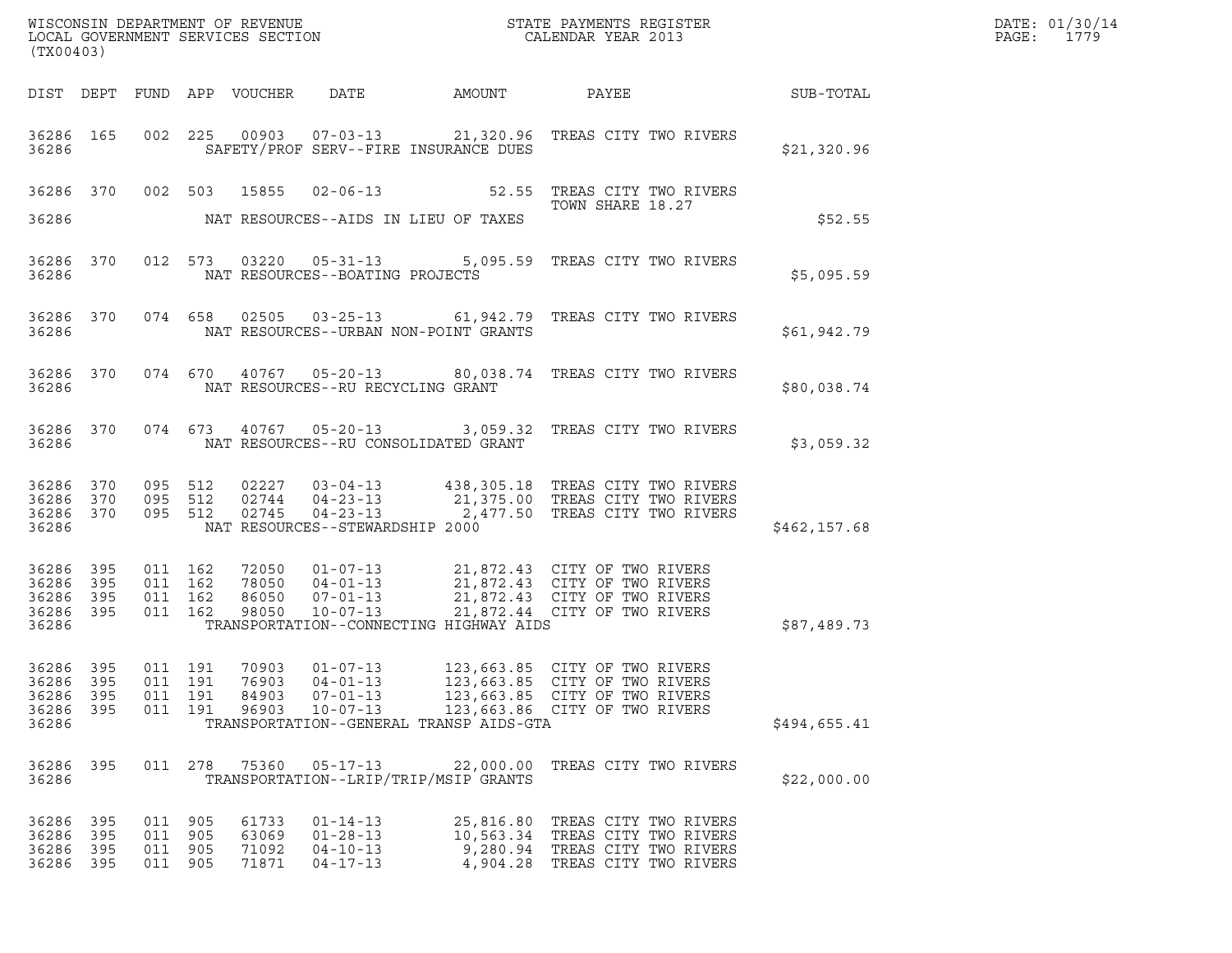| DIST                                                                 | DEPT                                          | FUND                                          | APP                                           | <b>VOUCHER</b>                                              | DATE                                                                                                                       | AMOUNT                                                                                                                          | PAYEE                                                                                                                                                                       | SUB-TOTAL      |
|----------------------------------------------------------------------|-----------------------------------------------|-----------------------------------------------|-----------------------------------------------|-------------------------------------------------------------|----------------------------------------------------------------------------------------------------------------------------|---------------------------------------------------------------------------------------------------------------------------------|-----------------------------------------------------------------------------------------------------------------------------------------------------------------------------|----------------|
| 36286<br>36286<br>36286<br>36286<br>36286<br>36286<br>36286<br>36286 | 395<br>395<br>395<br>395<br>395<br>395<br>395 | 011<br>011<br>011<br>011<br>011<br>011<br>011 | 905<br>905<br>905<br>905<br>905<br>905<br>905 | 78128<br>78129<br>85784<br>85784<br>90042<br>90373<br>95536 | $06 - 20 - 13$<br>$06 - 20 - 13$<br>$08 - 28 - 13$<br>$08 - 28 - 13$<br>$10 - 09 - 13$<br>$10 - 11 - 13$<br>$11 - 27 - 13$ | 5,344.52<br>6,665.29<br>3,251.16<br>3,882.24<br>7,946.45<br>91,507.46<br>962,423.67<br>TRANSPORTATION-HARBOR BOND CLEARING ACCT | TREAS CITY TWO RIVERS<br>TREAS CITY TWO RIVERS<br>TREAS CITY TWO RIVERS<br>TREAS CITY TWO RIVERS<br>TREAS CITY TWO RIVERS<br>TREAS CITY TWO RIVERS<br>TREAS CITY TWO RIVERS | \$1,131,586.15 |
| 36286<br>36286<br>36286<br>36286                                     | 395<br>395<br>395                             | 011<br>011<br>011                             | 961<br>961<br>961                             | 94819<br>96034<br>96034                                     | $11 - 19 - 13$<br>$12 - 04 - 13$<br>$12 - 04 - 13$<br>TRANSPORTATION--HARBOR ASSISTANCE                                    | 348,719.60<br>9,357.92<br>101,922.48                                                                                            | TREAS CITY TWO RIVERS<br>TREAS CITY TWO RIVERS<br>TREAS CITY TWO RIVERS                                                                                                     | \$460,000.00   |
| 36286<br>36286                                                       | 435                                           | 005                                           | 162                                           | 01HSD                                                       | $09 - 03 - 13$                                                                                                             | HS--AMBULANCE FUNDING ASSISTANCE GRANTS                                                                                         | 5,737.93 CITY TWO RIVERS                                                                                                                                                    | \$5,737.93     |
| 36286<br>36286                                                       | 435                                           | 005                                           | 163                                           | 01LGS                                                       | 11-18-13                                                                                                                   | HS--PREPAID MEDICAL TRANSPORT REIMBURSE                                                                                         | 19,300.00 CITY OF TWO RIVERS                                                                                                                                                | \$19,300.00    |
| 36286<br>36286<br>36286                                              | 455<br>455                                    | 002<br>002                                    | 231<br>231                                    | 00591<br>00839                                              | $02 - 19 - 13$<br>$07 - 29 - 13$<br>JUSTICE--LAW ENFORCEMENT TRAINING                                                      | 3,520.00<br>22,500.00                                                                                                           | TREAS CITY TWO RIVERS<br>TREAS CITY TWO RIVERS                                                                                                                              | \$26,020.00    |
| 36286<br>36286                                                       | 505                                           | 002                                           | 142                                           | 08890                                                       | $04 - 17 - 13$<br>DOA--FEDERAL ENERGY GRANTS                                                                               |                                                                                                                                 | 30,000.00 TREAS CITY TWO RIVERS                                                                                                                                             | \$30,000.00    |
| 36286<br>36286<br>36286                                              | 835<br>835                                    | 002<br>002                                    | 105<br>105                                    | 43835<br>80937                                              | $07 - 22 - 13$<br>$11 - 18 - 13$<br>REVENUE--STATE SHARED REVENUES                                                         |                                                                                                                                 | 733,861.59 TREAS CITY TWO RIVERS<br>3,199,593.76 TREAS CITY TWO RIVERS                                                                                                      | \$3,933,455.35 |
| 36286<br>36286<br>36286                                              | 835<br>835                                    | 002<br>002                                    | 109<br>109                                    | 02808<br>05180                                              | $07 - 22 - 13$<br>$07 - 22 - 13$<br>REVENUE--EXEMPT COMPUTER AID                                                           | 21,494.00                                                                                                                       | 27,522.00 TREAS CITY TWO RIVERS<br>TREAS CITY TWO RIVERS                                                                                                                    | \$49,016.00    |
| 36286<br>36286<br>36286                                              | 835<br>835                                    | 002<br>002                                    | 302<br>302                                    | 10053<br>11053                                              | $07 - 22 - 13$<br>$07 - 22 - 13$                                                                                           | 841,727.46<br>329,526.14<br>REVENUE-FIRST DOLLAR/SCHOOL LEVY CREDITS                                                            | TREAS CITY TWO RIVERS<br>TREAS CITY TWO RIVERS                                                                                                                              | \$1,171,253.60 |
| 36286<br>36286                                                       | 835                                           | 002                                           | 501                                           | 00002                                                       | $02 - 01 - 13$                                                                                                             | 2,475.51<br>DOA-PAYMENT FOR MUNICIPAL SERVICES AID                                                                              | TREAS CITY TWO RIVERS                                                                                                                                                       | \$2,475.51     |
| 36286                                                                | 835                                           | 021                                           | 363                                           | 37192                                                       | $03 - 25 - 13$                                                                                                             |                                                                                                                                 | 338,033.30 TREAS CITY TWO RIVERS                                                                                                                                            |                |